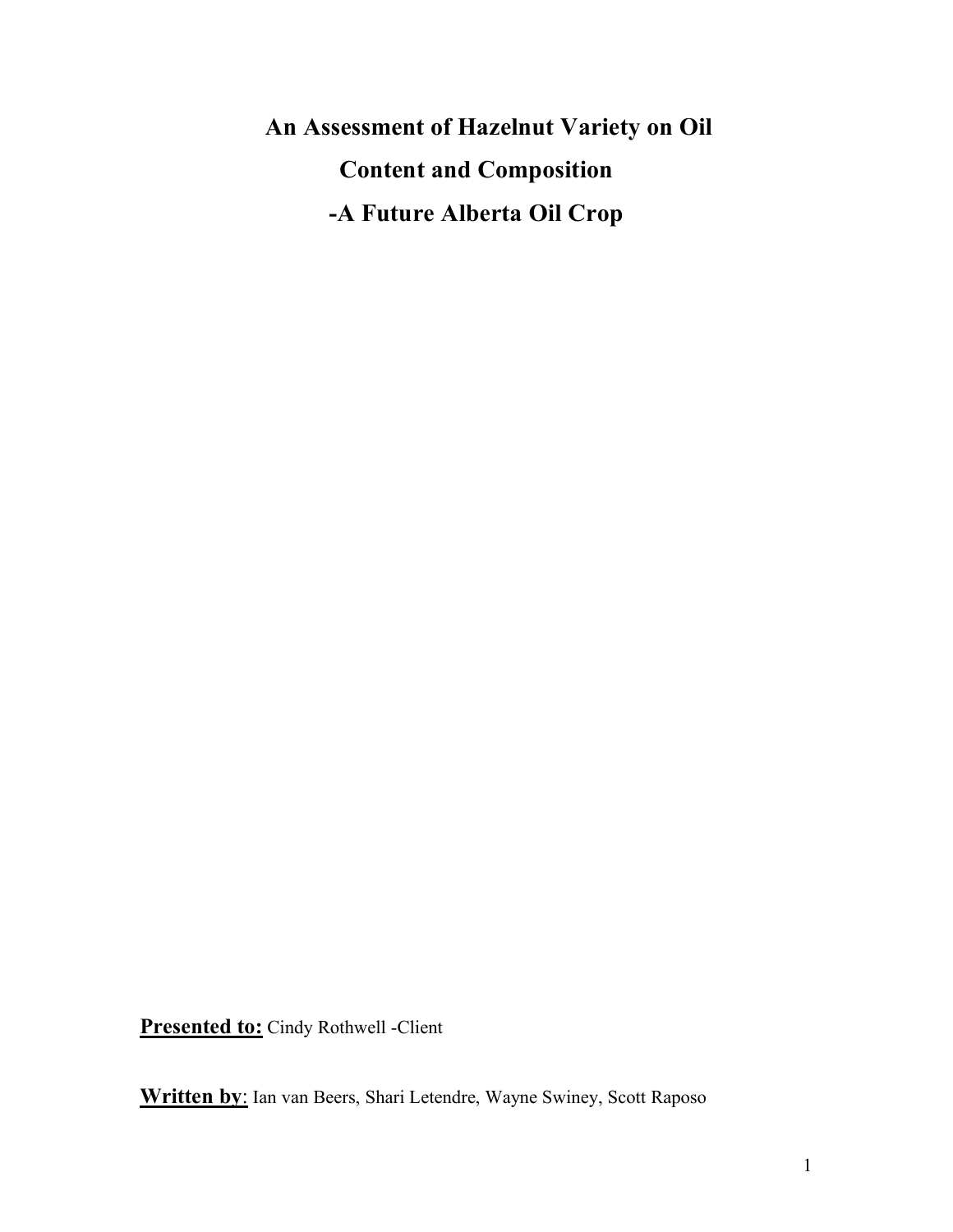## **Acknowledgements**

We would like to thank the people who really gave us the opportunity to make this project a reality. Without the support and knowledge of the following people, this project would never achieve useful results. Our client Cindy Rothwell has been a major source of consulting. Her vision and leadership has truly raised our own standards and the quality of this report.

Dr. Ron Currie, classroom supervisor, has also been a source of consulting. His expert advice has helped in many ways to improve the quality of this research. Without this individual this project would never have been completed on time.

The prep room staff has played an important role in our project. They have helped prepare our reagents and instruments as well as help speed the process in many occasions. We would like to thank Joan Endres, Tara McNeil , Ken Witzke, and Jit Baran for their time and effort.

The University of Alberta provided the Cold Press apparatus. The Cold Press has been an essential aspect of this research. Also, NAIT Materials Engineering Technology provided a metal block for the cold press which helped to speed the analysis. We would like to thank both parties for their help in this project.

The library staff has helped tremendously by providing consulting and paper copies of journals. Thank you to Jacky Sayers, Tasha Righetti, and Michelle Edwards.

We would also like to thank Dena Lupaschuk for her help in typing and grammatical editing.

Finally we wish to thank Philip Rutter, President/CEO of Badgersett Research Corporation for providing the hybrid hazels that he has developed over 25 years of research. We also wish to thank him for the details regarding the genetic background of the hybrid varieties provided for this study. His insight into the unique properties of hazelnuts as a future crop for the agricultural community provided the incentive to investigate the composition of hazelnuts in this study.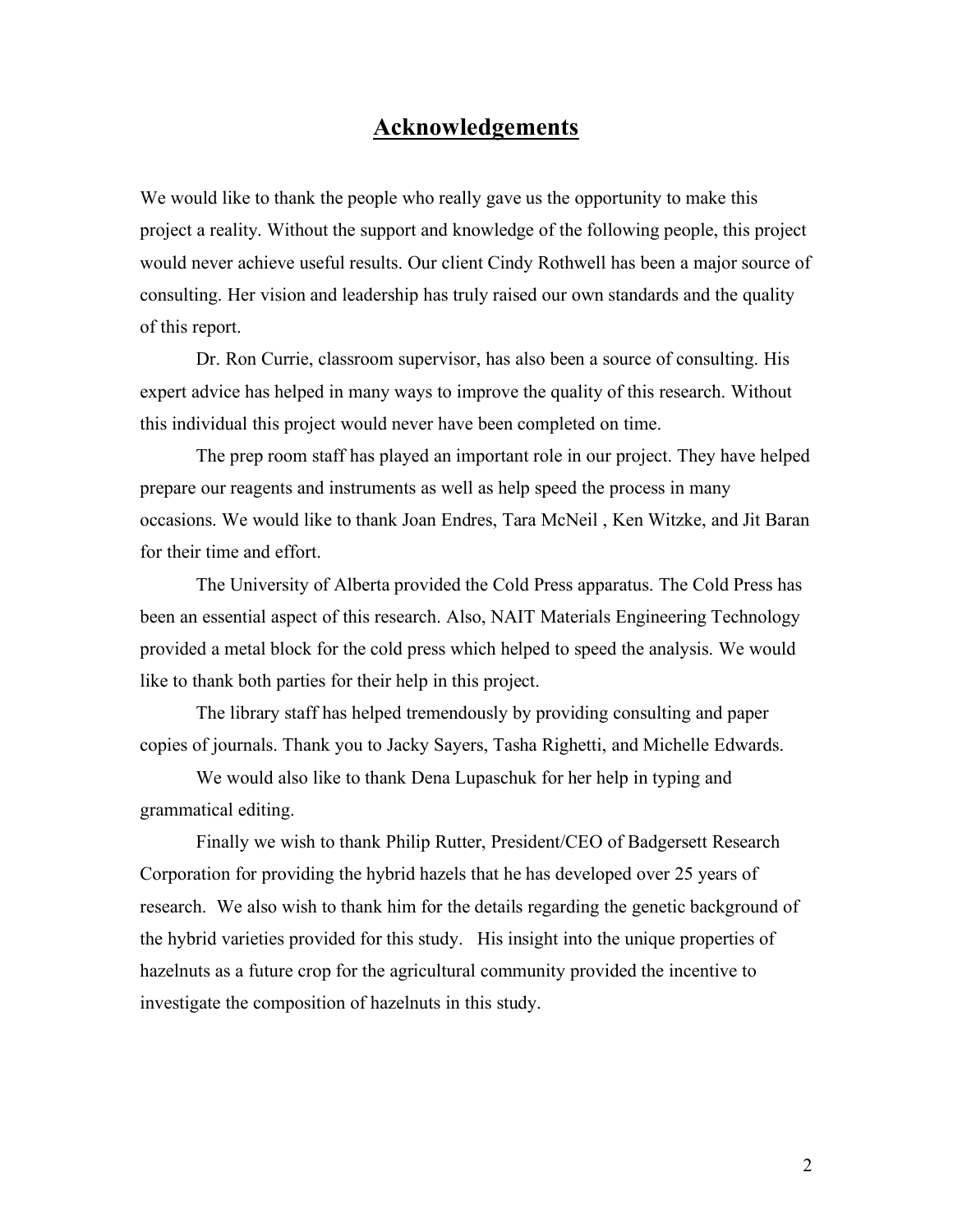# **Table of Contents**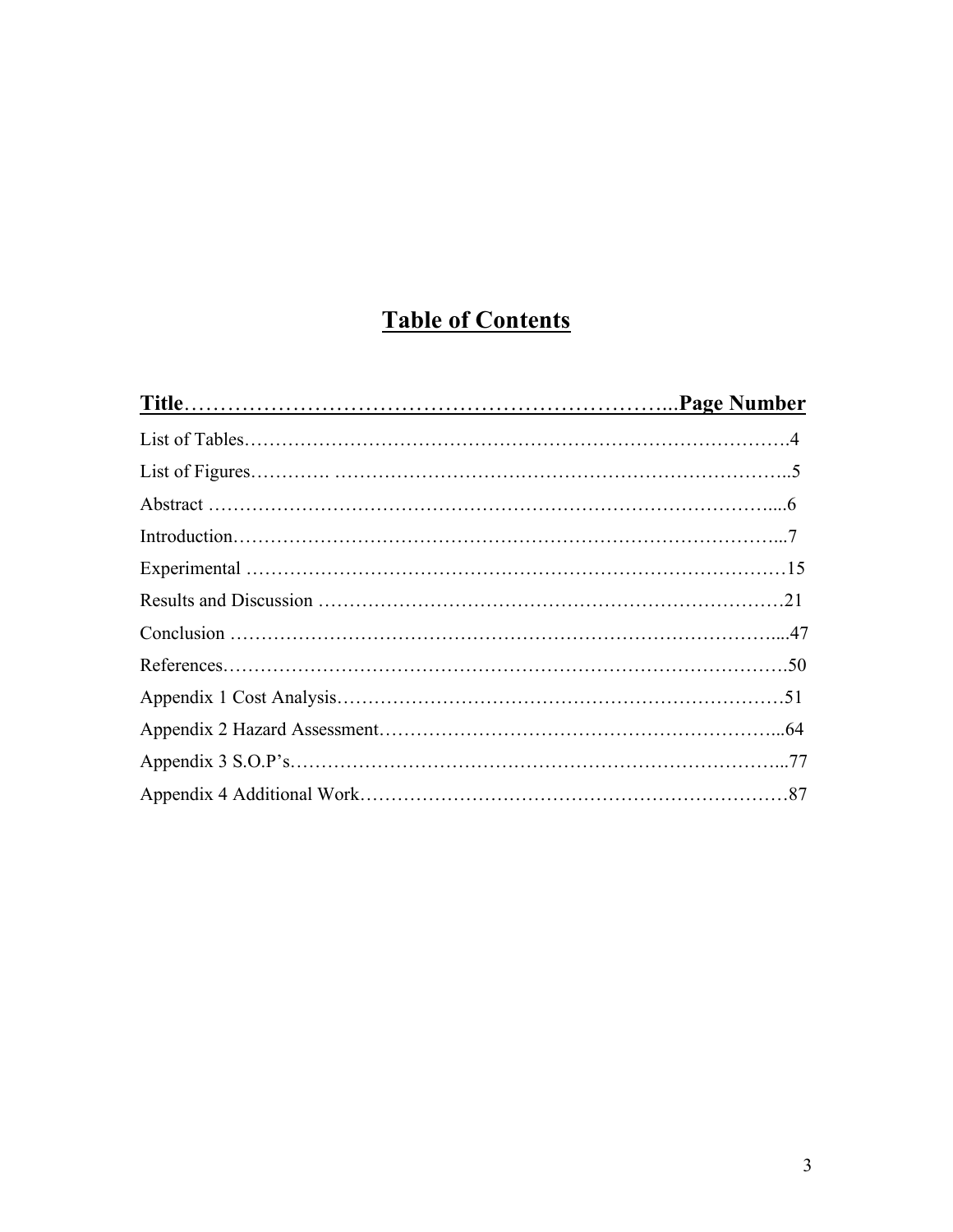# **List of Tables**

| 4Calibration of Fatty Acid Methyl Ester Sigma Standards31                   |     |
|-----------------------------------------------------------------------------|-----|
| 5 Concentration of Fatty Acid Methyl Esters Present for Each Hazelnut       |     |
|                                                                             |     |
| 6.    Percent Composition of Fatty Acid Methyl Esters Present for Each      |     |
|                                                                             | .34 |
| 7Percent Composition of Various Fatty Acid Types for Each Hazelnut          |     |
|                                                                             |     |
| 8Original Concentration of Fatty Acid Methyl Ester Standard36               |     |
| 9Tabulation of Hazelnuts ranked in order of desirability of % Fats in Oil38 |     |
| 10 Percent Composition of Fatty Acid Methyl Esters Present for Each         |     |
|                                                                             |     |
| 11Percent Composition of Various Fatty Acid Types for Each Hazelnut         |     |
|                                                                             | .40 |
|                                                                             |     |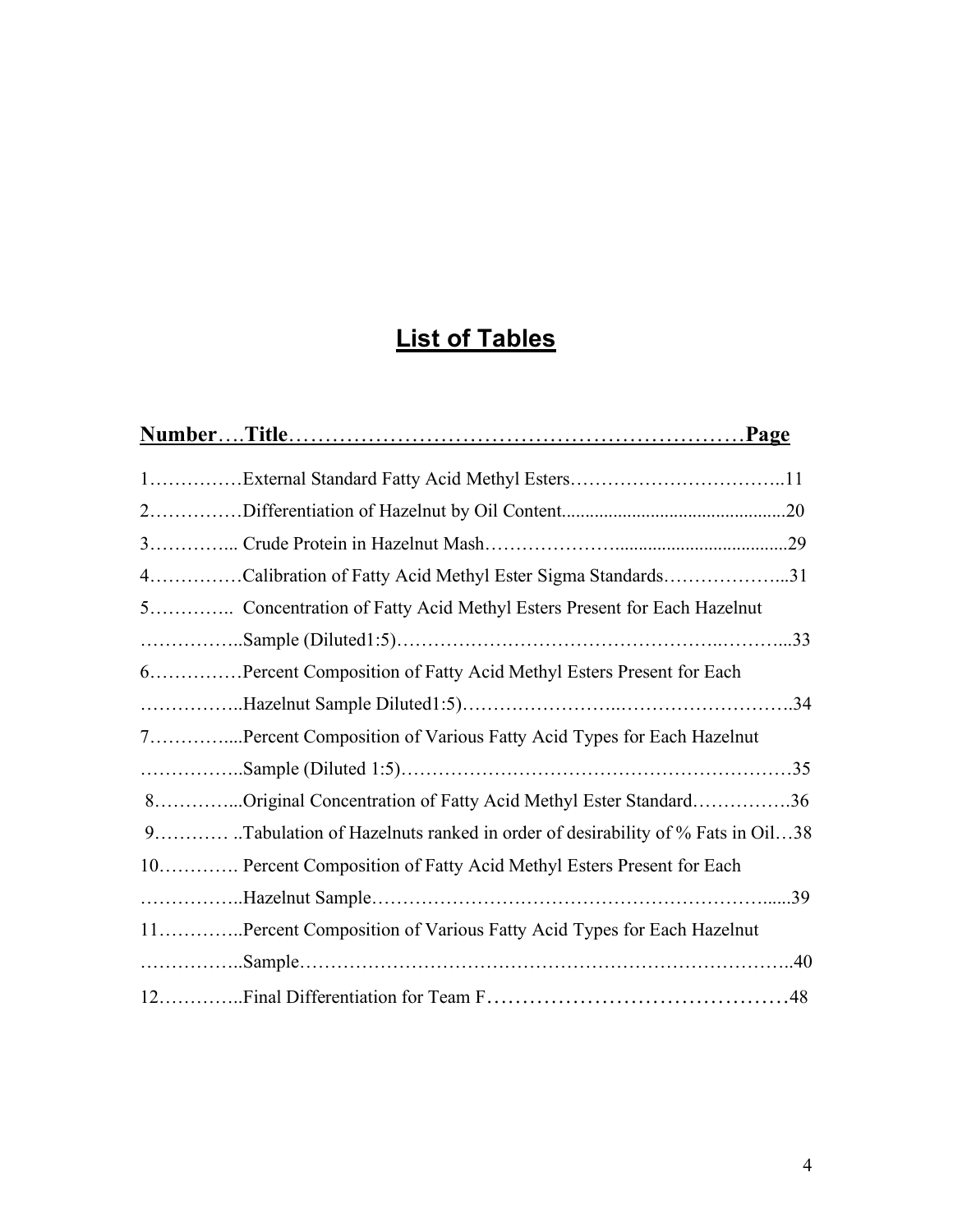# **List of Figures**

| 1 Differentiation of Hazelnut Variety by % Kernel in Nut21          |  |
|---------------------------------------------------------------------|--|
|                                                                     |  |
|                                                                     |  |
|                                                                     |  |
|                                                                     |  |
|                                                                     |  |
|                                                                     |  |
|                                                                     |  |
| 9Calibration Curve of Fatty Acid Methyl Ester Standards32           |  |
| 10 Percent Composition of Various Fatty Acid Types in Each Hazelnut |  |
|                                                                     |  |
| 11 Percent Composition of Fatty Acid Methyl Esters in Each Hazelnut |  |
|                                                                     |  |
| 12 Percent Composition of Various Fatty Acid Types in Each Hazelnut |  |
|                                                                     |  |
| 13 Comparison of Top Five Hazelnut Samples to Olive Oil for Percent |  |
|                                                                     |  |
| 14 Comparison of Top Five Hazelnut Samples to Olive Oil for Percent |  |
|                                                                     |  |
|                                                                     |  |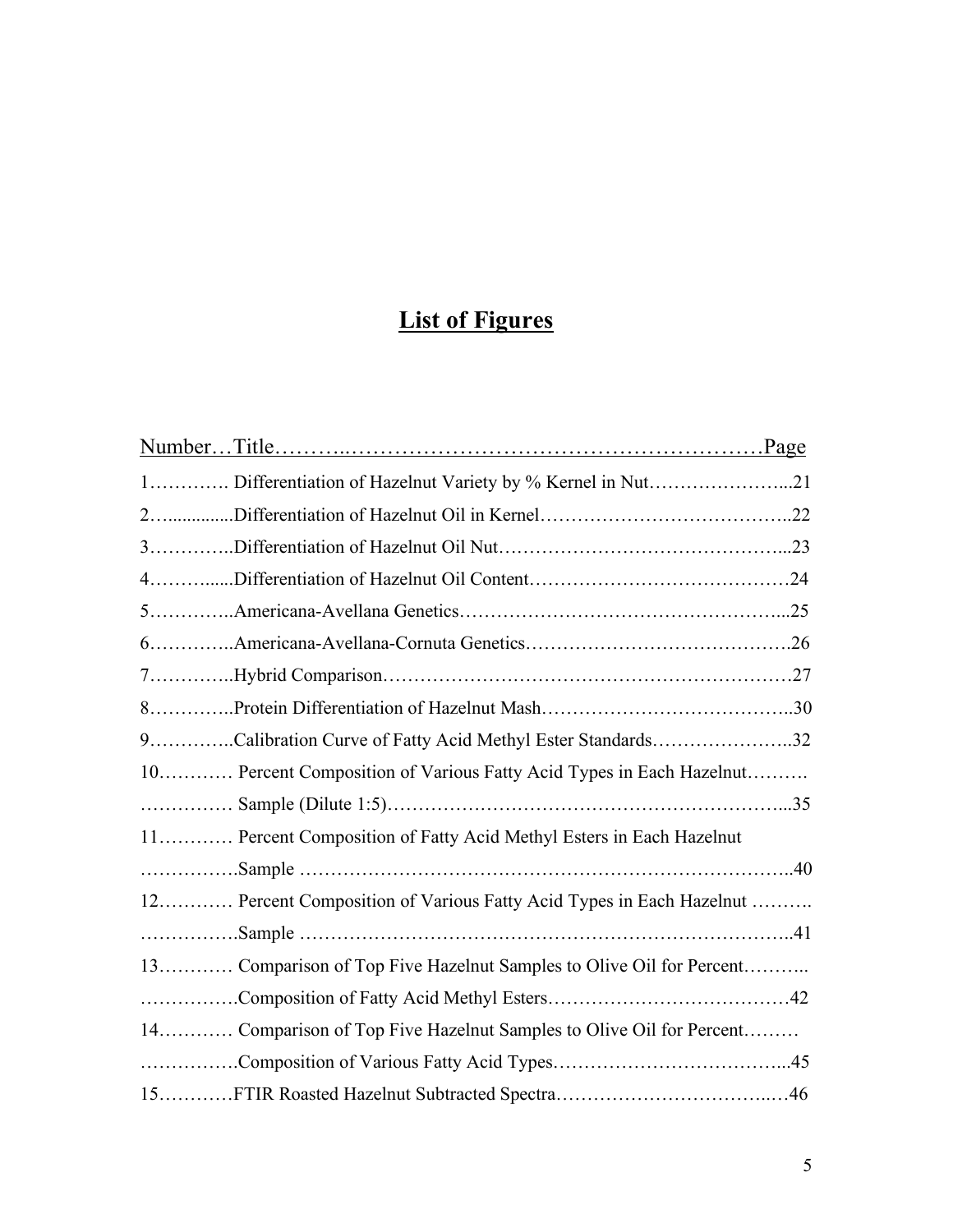### **Abstract**

The quality of fourteen hazelnut varieties is measured to differentiate between the levels of oil content per nut, crude protein in mash, and fatty acids in cold press oil. Filbertone in roasted hazelnut is qualitatively assessed to identify the potential of the hazelnut in the current market. The objective of the analysis is to predict the success of each variety in the market place. Some of the varieties are genetically crossed to produce hybrids.

Cold Press method was used to perform statistical analysis of 14 hazelnut Varieties. Samples 10 and 6 produced the most oil per nut than the rest. Sample 10 produced the most oil per kernel than any other variety. Sample 6 had the smallest percent kernel to nut.

The hazelnut mash was analyzed for crude protein content by Kjeldahl's method. Samples 3 show the highest protein content than any other hazelnut variety.

Gas Chromatography Mass Spectroscopy and Fatty Acid Methyl Ester Profile was performed on the cold pressed hazelnut oil varieties. Hazelnut samples are compared to cold pressed olive oils and evaluated for saturated, monounsaturated, and polyunsaturated fatty acid content. Sample 11 has the lowest saturated fat content of the 14 varieties and is lower than olive oil. Sample 6 contains highest levels of mono-unsaturated fats and is higher than olive oil. Sample 6 also has the lowest poly-unsaturated fat, lower than olive oil. Sample 1 has the highest level of poly-unsaturated fats, higher than olive oil.

Fourier Transform Infrared Spectroscopy was used in the comparison of roasted hazelnut oil to non roasted hazelnuts. The results qualitatively distinguish filbertone content. The results show that Roasted Hazelnuts have larger amounts of filbertone than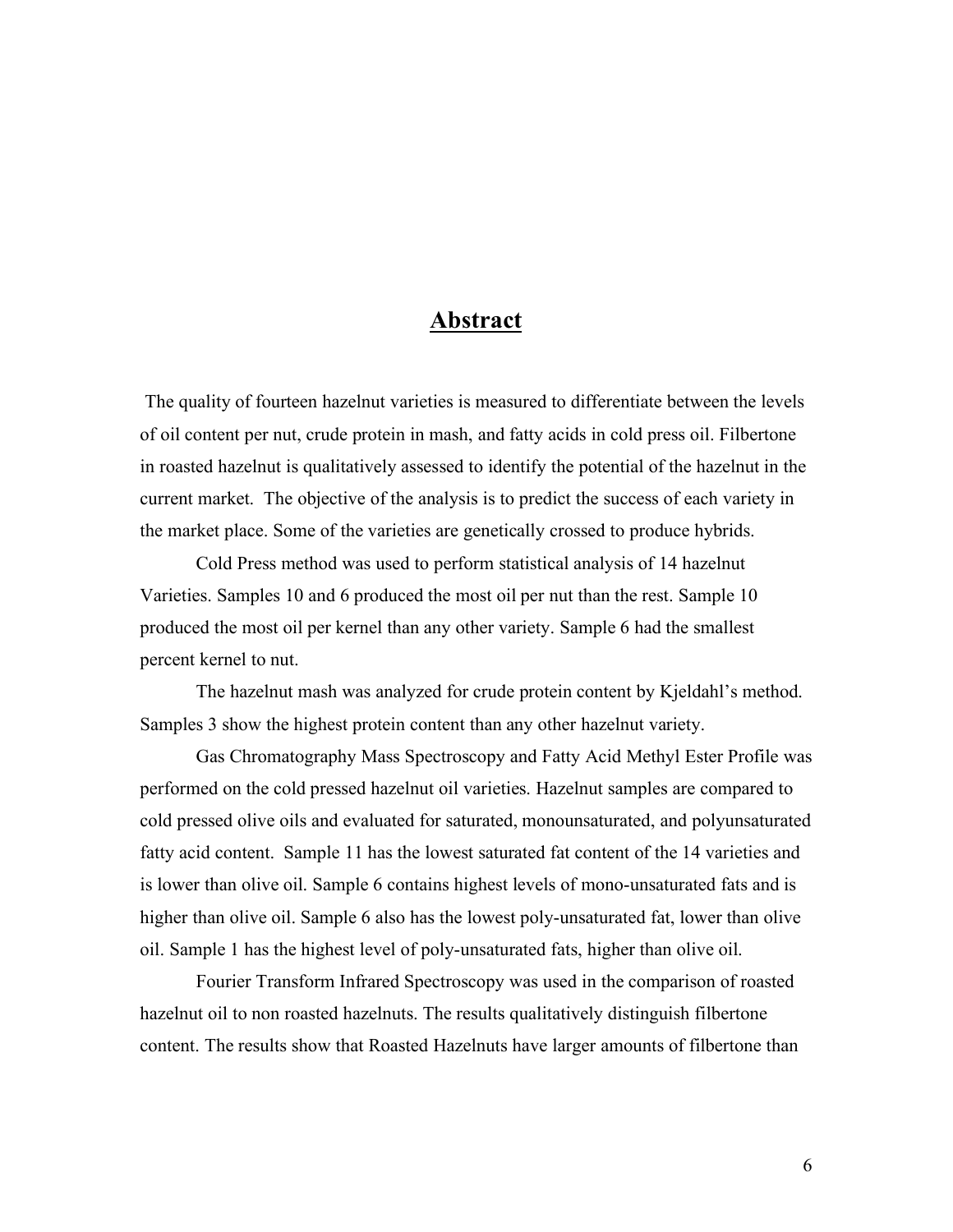unroasted nuts. Only quantitative work will allow differentiation of the varieties. Then the best route for product development of hazelnuts can be better estimated.

# **Introduction**

In the later part of the 1900's, many American Cultivars have attempted at increasing the commercial value of hazelnuts by creating hybrid hazelnut varieties. The method of evaluating the quality of hazelnuts being produced must predict the success of commercial production. Variation in oil content, fatty acid composition, and crude protein in the mash will attempt to distinguish between commercial potential and lower quality genetics<sup>1</sup>. In total, fourteen hazelnut varieties will be examined from a Badgersett hazelnut farm.

The Cold Press method is used to extract cold oils from hazelnuts and measure the oil content of the hazelnut varieties. Researchers have found many benefits to cold pressed hazelnut oil such as lowering cholesterol levels and providing a source for essential nutrients<sup>2</sup>. The cold oils from hazelnuts are compared to the quality of Olive oil. Once the cold oils are extracted from the nut, the remaining mash must be utilized to produce the highest profits.

If the amount of recoverable oil from solvent extraction of the mash is large, lower grade hazelnut oil can be sold in the market place<sup>3</sup>. Oil producers are known to blend cold pressed hazelnut oil with solvent extracted hazelnut oils. After methodology refinements with limited apparatus capability, we concluded that this method would not be of interest in regards to an industrial scale application due to possible degradation of the oil as well as the expense of solvents and power to run the extraction. The solvent extraction method was replaced with the protein determination of mash. The total oil content could further differentiate between the varieties. More research is needed to estimate the profit from solvent extraction.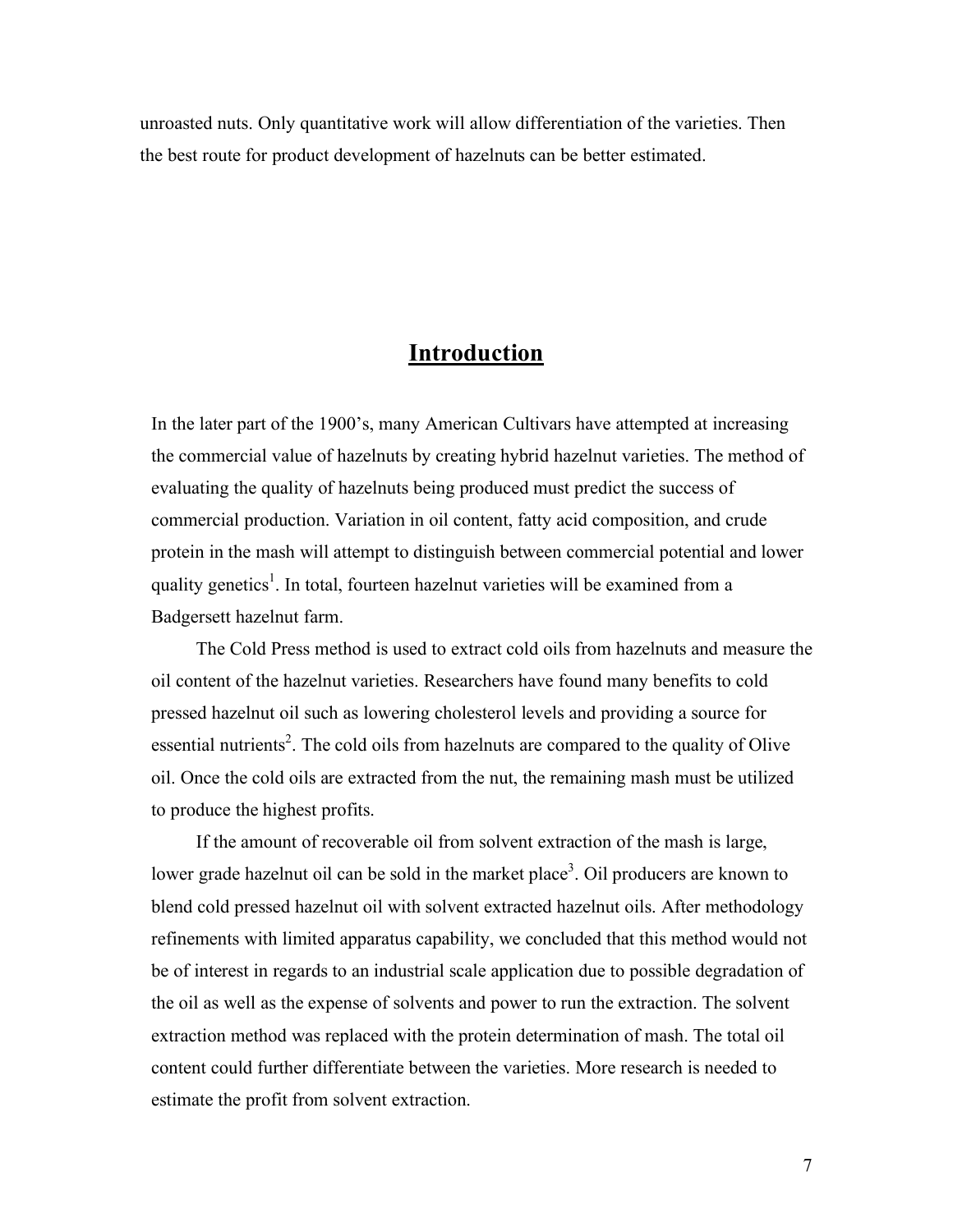Hazelnut mash from the cold press is then analyzed for crude protein using Kjeldahl method. This source of protein has been proven to be a meal replacement for chickens and used in many commercial food products 4 . The content of protein helps determine the viability of hazelnuts as a future crop in Alberta as the concentration of protein can be used to derive a value for the nuts as a whole. The Kjeldahl method uses a proportional relationship between protein and nitrogen via a conversion factor (shown in the calculation portion). The Kjeldahl method can be broken down into four major steps; Digestion, distillation, Titration and calculations.

#### Digestion Step

The purpose of the digestion step is to break the structure and chemical bonds that hold a chemical substance down to simple chemicals and ionic structures. Specifically, proteins and other forms of nitrogen are broken down and converted to ammonia. To accomplish this, 0.85 grams of sample are placed on a digestion tube with 10 ml of concentrated sulfuric acid (H2SO4) and 10 ml of hydrogen peroxide (H2O2). A metallic catalyst (Hg), is then added in the form of a tabulate. The digestion tube is placed into a digestion block where it is heated to the boiling temperature of the mixture. Digestion is completed after 45 minutes at 370ºC to 400ºC.

#### The Distillation Step

Distillation involves separation of ammonia – nitrogen from the digestate. This is accomplished by raising the pH with sodium hydroxide (NaOH). This changes the ammonium (NH4+) ion to ammonia (NH3). Now it is possible to separate the nitrogen by distilling the ammonia and collecting the distillate in a suitable trapping medium. Collection of ammonia is done by absorption into a solution of four percent boric acid. The ammonia is bound to the boric acid in the form of ammonium borate.

#### The Titration Step

Determination of the amount of nitrogen on the condensate flask can be accomplished by several methods. The most common is titration of the ammonia with a standard solution of one-tenth normal hydrochloric acid (0.1 H HCl) in the presence of mixed indicator.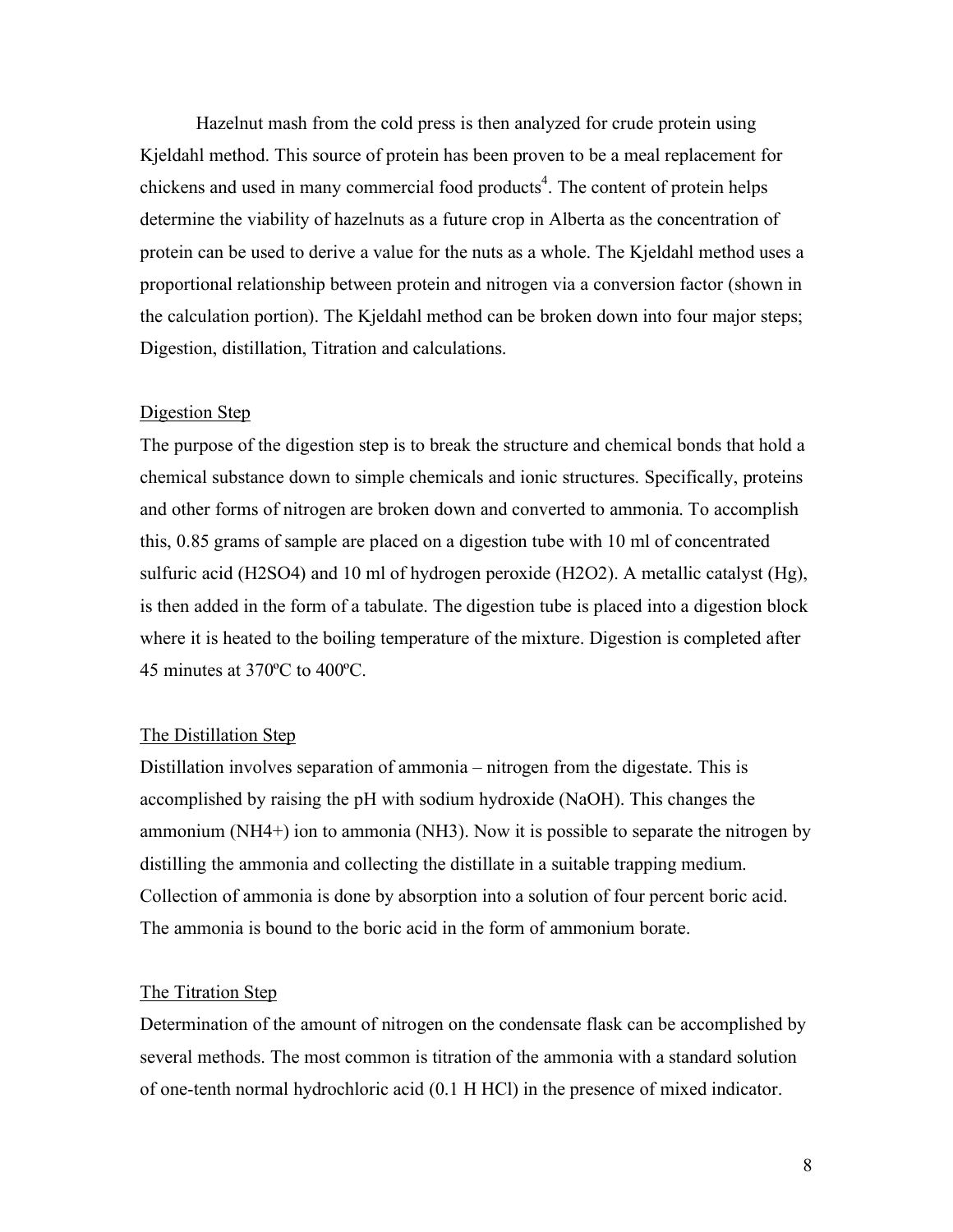The mixed indicators (bromocresol green and methyl red) are available in the four percent boric acid solution.

#### **Calculation**

This calculation can either be performed as percent nitrogen or percent protein. For percent nitrogen:

# $\frac{0}{6}$  N= 14.01 x (mL titrant – mL blank) – (N of titrant) x 100 Sample Wt. (grams) x 1000

It has been shown that protein is between 16% and 19% nitrogen. By dividing 100 by 18.75, we get the conversion factor for nitrogen to protein of 5.30. Hence, the percent protein is calculated as follows:

% Protein =  $5.30 \times \%$ N

#### The overall chemical reactions involved are

Sample Digestion Organic  $N + H2SO4 + Heat + Catalogst \implies CO2 + H2O + NH4HSO4$ Neutralization of Digestion Mixture and Release of Ammonia NH4HSO4 + 2NaOH => NH3 + Na2SO4 + H2O Direct Titration of Ammonia NH3 + HCl [or H2SO4] => NH4Cl [or (NH4)2SO4] Back Titration of Standardized Acid  $NaOH + HCl$  [or  $H2SO4$ ] => NaCl [or Na2SO4] + H2O

Gas Chromatography Mass Spectroscopy is used to quantity the Fatty Acid Methyl Esters by a two point external standard calibration, using SIM mode. The objective will be to differentiate be the varieties in terms of each standard and comparing them to olive oil. Using the hazelnut oil obtained from the cold press extraction, the triacylglycerols contained within the oils are derivitized.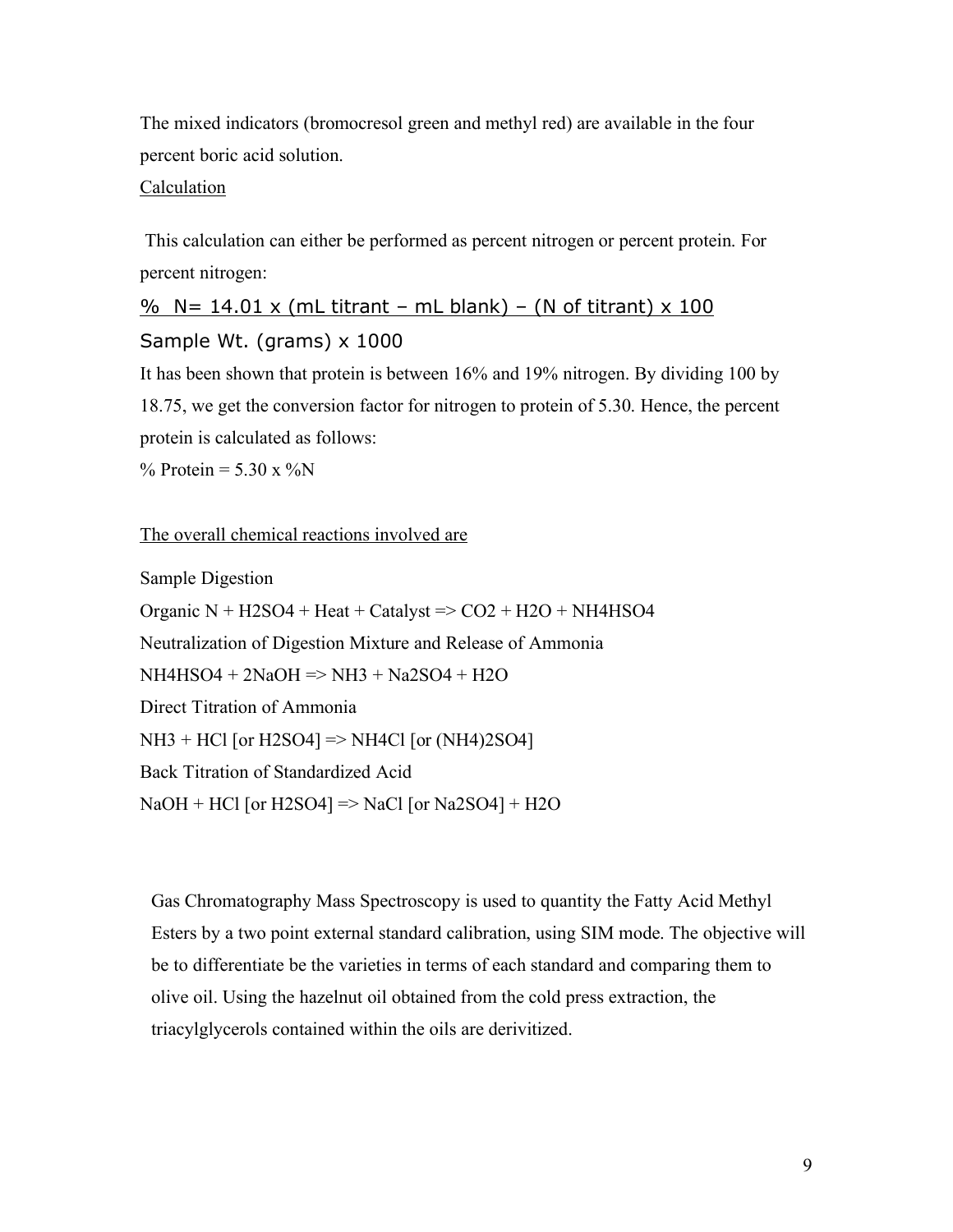Esterification is the process reacting carboxylic acids with a catalyst and alcohol to produce an ester. The Esterification process replaces an alcohol group with the –OR group. The result is a fatty acid without the hydrogen bond.

The hazelnut oils are derivatized with boron trifluoride (in methanol), a fast reacting catalyst. The boron trifluoride is added to the hazelnut oil and incubated at high heat, the reaction of this is shown below:



The heat and the catalyst work together to esterify the oils into fatty acid methyl esters. Boron trifluoride  $(BF_3)$  is a reactive metal and therefore it is necessary to decompose it in the hazelnut sample. Hexane and water are added to the derivatized sample, inverted and then two layers result. The bottom layer consists of water and the boron trifluoride (in methanol), and the top layer consists of the hexane and fatty acid methyl esters.

The variety of hazelnut samples are now prepared and ready to be injected in the GC-MS. A 1/5 dilution is made of the fatty acid methyl ester hazelnut samples. The varieties of hazelnut oils obtained and esterified have a wide range of concentration of fatty acids, therefore it is necessary to have concentrated and dilute samples to allow for more accurate quantification.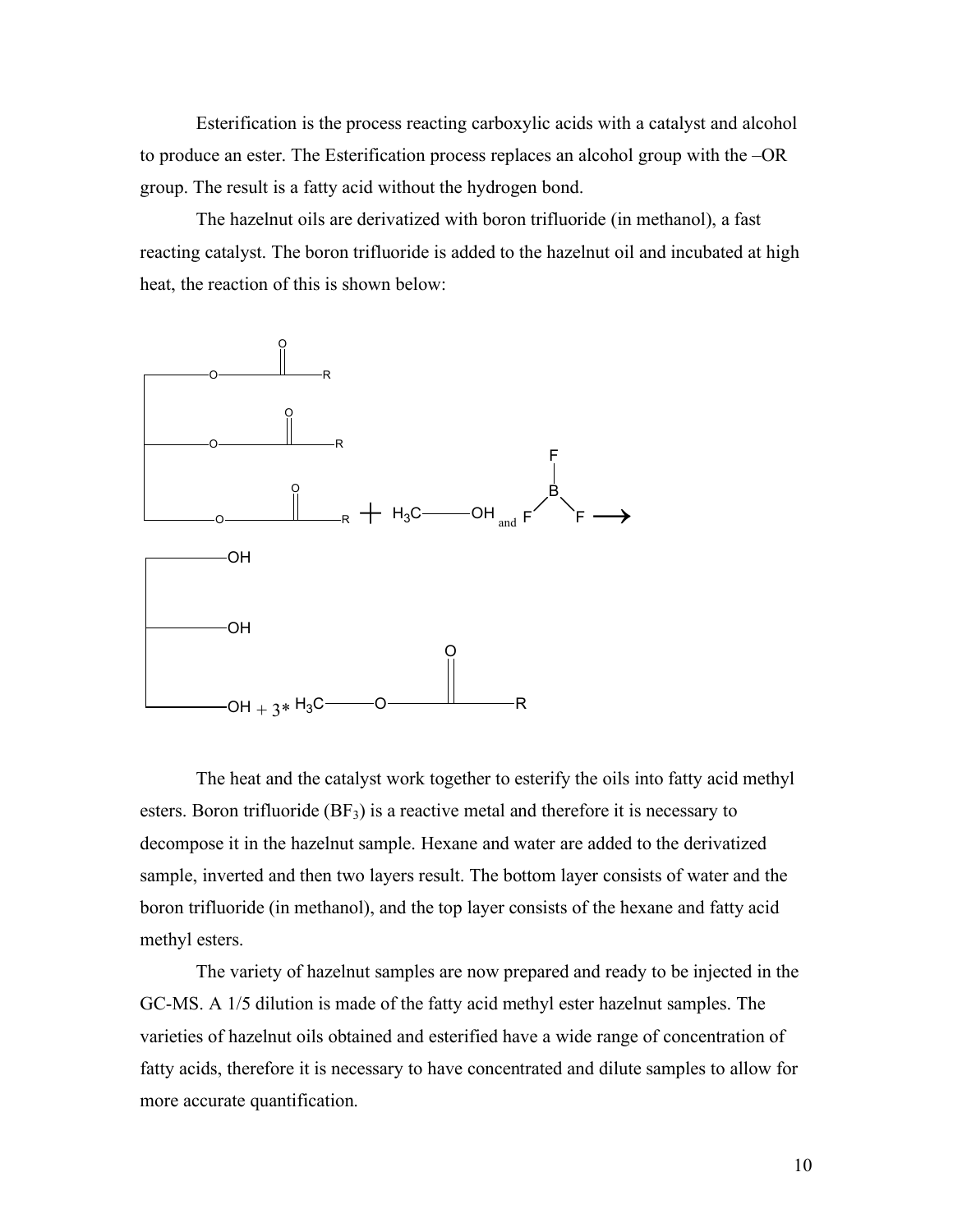The GC-MS is a gas chromatography instrument with a mass spectroscopy detector. This instrument allows the analyst to separate the ion components of the fatty acid methyl ester hazelnut samples based on their ability to become retained on the stationary phase of the chromatographic column. The MS detector distinguishes between ions based on their m/z (mass to charge) ration. The chromatogram obtained from the GC-MSD is abundance vs. retention time. The abundance is based upon the most abundant peak of the chromatogram, and all other peaks integrated are measured in comparison to the base peak.

The computer software collects and stores data, and allows manipulation of data. The computer software used for analysis is the SIM mode. SIM mode allows the analyst to decide in advance the specific masses to be monitored. This is essential to monitor the fatty acids present in the hazelnut samples. The target ion can be monitored for a long period of time; this is known as, "dwell time." The dwell time therefore collects a representative number of data points per sample by scanning during the specified time calculated.

The variety of hazelnut samples are being quantified specifically for fatty acids 16:0, 16:1, 18:0, 18:1, 18:2, 18:3, 20:0, 20:1, 22:0 and 22:1. The following table displays the Carbon Atoms and number of Carbon double bonds, structure and common name of each fatty acid methyl ester.

| <b>Carbon</b><br>Atoms:Double |                                                                           |                    |
|-------------------------------|---------------------------------------------------------------------------|--------------------|
| lbonds                        | <b>Structure</b>                                                          | <b>Common Name</b> |
| 16:0                          | $ CH_3CH_2\rangle_{14}$ COOH                                              | Palmitic acid      |
| 16:1                          | $ CH_3(CH_2)_5C=C(CH_2)_7COOH$                                            | Palmitoleic acid   |
| 18:0                          | $ CH_3(CH_2)_{16}$ COOH                                                   | Stearic acid       |
| 18:1                          | $ CH_3CH_2\rangle$ <sub>7</sub> CH=CH(CH <sub>2</sub> ) <sub>7</sub> COOH | Oleic acid         |
| 18:2                          | $CH_3(CH_2)_4(CH=CHCH_2)_2(CH_2)_6COOH$                                   | Linoleic acid      |
| 18:3                          | $ CH_3CH_2(CH=CHCH_2)_3(CH_2)_6COOH$                                      | Linolenic acid     |
| 20:0                          | $\vert$ CH $_3$ (CH $_2$ ) $_{18}$ COOH                                   | Arachidic acid     |
| 20:1                          | $ CH_3(CH_2)_7CH=CH(CH_2)_9COOH$                                          | Eicosenoic acid    |
| 22:0                          | $CH_3CH_2)_{20}$ COOH                                                     | Behenic acid       |
| 22:1                          | $ CH_3(CH_2)_7CH=CH(CH_2)_{11}COOH$                                       | Erucic acid        |

Table 1: Fatty Acid Methyl Esters Present in Standards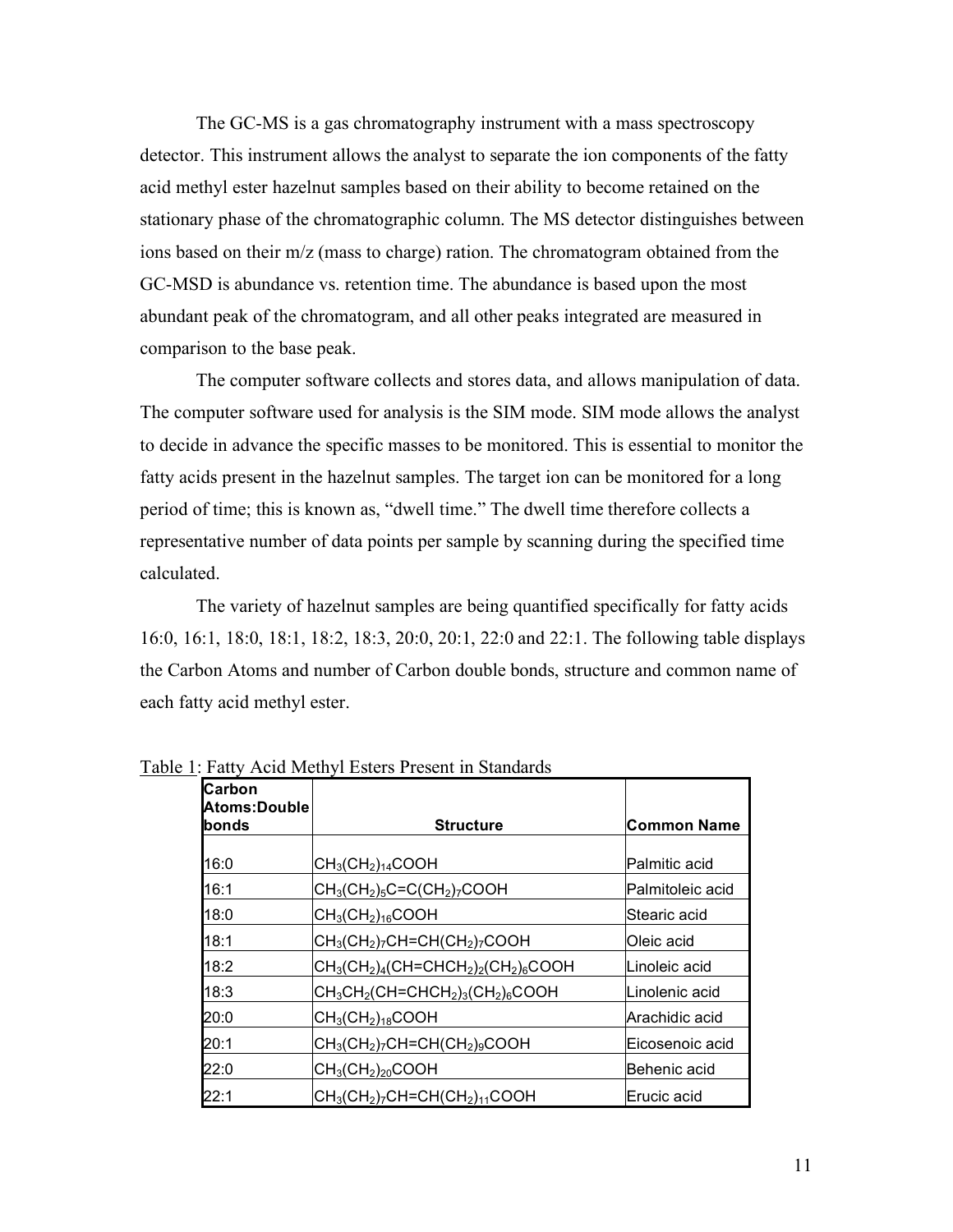Fatty acids are referred to numerically, such as: 18:0, 22:1 or 18:3. The first number represents the number of carbons in the fatty acid chain, and the second number represents how many double bonds the fatty acid has. For example, 18:2, most commonly known as Linoleic acid, is an 18-carbon log chain, with two double bonds.

> Ζ Ζ  $CH<sub>3</sub>(CH<sub>2</sub>)<sub>4</sub>CH=CHCH<sub>2</sub>CH=CH(CH<sub>2</sub>)<sub>7</sub>COOH$  $\sim$   $\sim$  COOH linoleic acid, 18:2 (9Z, 12Z), 18:2  $(n-6)$ cis-9, cis-12-octadecadienoic acid

courtesy: http://www.cyberlipid.org/fa/acid0001.htm

Essential Fatty acids are fatty acids that the human body cannot synthesize, and therefore must be obtained through the diet. The essential fatty acids are 18:2 and 18:3, because the body is not capable of synthesizing any double bonds.

Long chain fatty acids are commonly between 12- 21 carbons long. Saturated fatty acids contain no double bonds, in specific Hexadecanoic acid (Palmitic acid) is quantified. Saturated fatty acids play a major role in the human body by supplying energy and, are used in hormone production. Most saturated fats are obtained throughout the diet and if they are not, then the body can become out of balance due to lack of growth.

Monounsaturated fats are fats that contain a single double bond. The monounsaturated fats quantified in this experiment are  $16:1 (9(Z)$ -Palmitoleic acid), 18:1  $(9(Z)$ -Oleic acid), 20:1 (11(Z)-Eicosenoic acid) and 22:1 (13(Z)-Docosenoic acid). These fats help reduce heart risk and are obtained in the diet through oils.

Polyunsaturated fats are fatty acids that contain 2 or 3 double bonds. 18:2 and 18:3, known as Linoleic acid and Linolenic acid respectively. The presence of the essential fatty acids increases the demand and marketable quality of the hazelnut oils.

Mostly essential fatty acids come from seafood, flax and canola, and are present in the oil. There is a high demand for oils with high contents of 18:2 and 18:3 in the food market currently. This experiment will help determine which hazelnut samples, contain high levels of 18:2 and 18:3, enabling producers to sell more hazelnut oil. Supporting the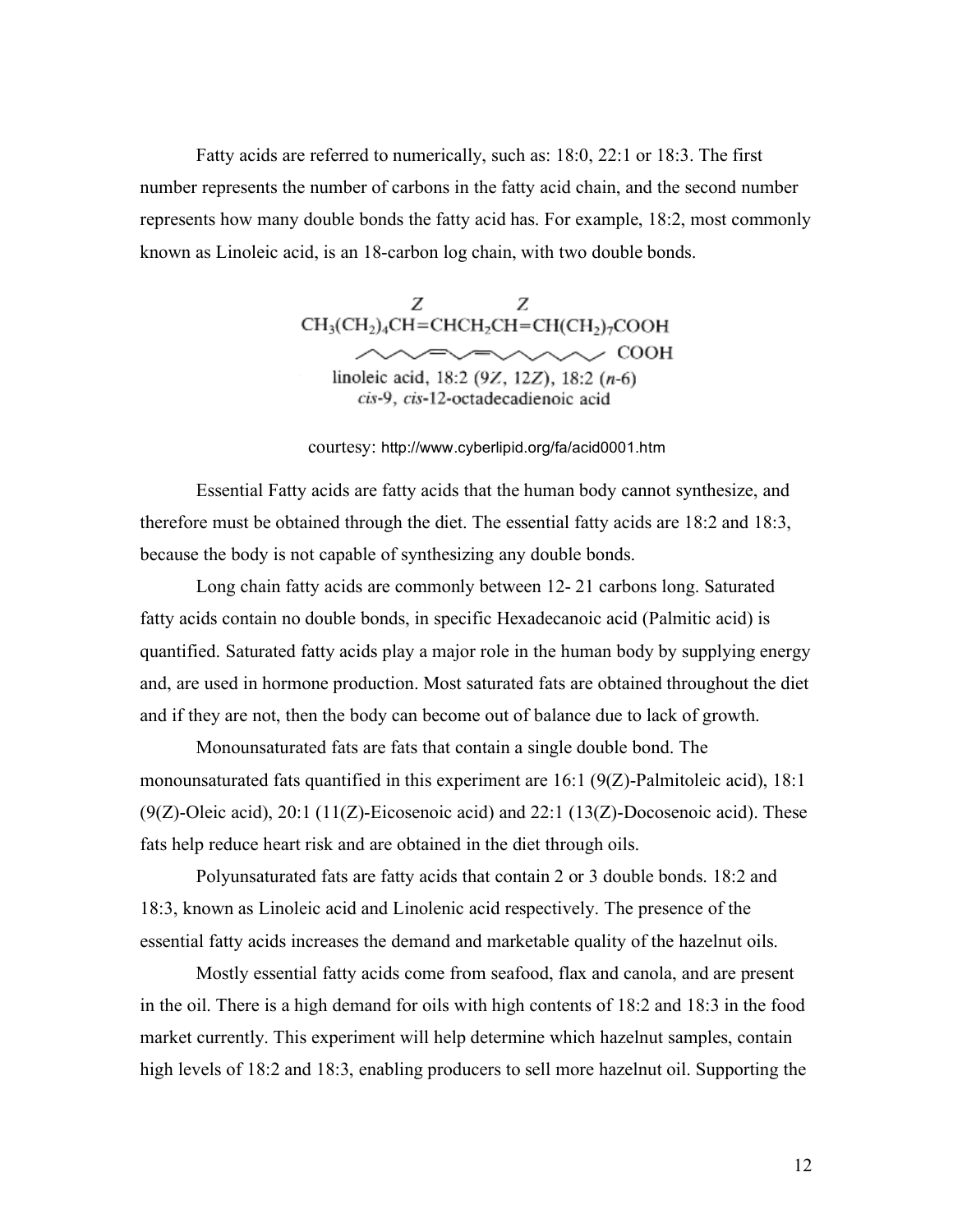fatty acid and essential fatty acid content in hazelnut oil, creates a wider market for hazelnuts in the food industry.

Essential fatty acid intake is important for both male and females. A regular balanced diet with the intake of essential fatty acid is helpful to the human body in multiple ways. Essential fatty acids increase the body's energy, increase the immune system, aids in the digestion and increase the healing process. The human body cannot synthesize polyunsaturated fats and therefore they must be obtained through the diet. Therefore the higher % of polyunsaturated fats the better, however, as the % of polyunsaturated fats increase the shelf life decreases. This decrease in shelf life is due to the increase in easily breakable bonds present in the oil which are susceptible to oxidation.

The purpose of using this project is to determine which hazelnut oil variety is the future Alberta oil crop. It is necessary to determine which fatty acids are essential, distinguish between monounsaturated, polyunsaturated fats and saturated fats within each hazelnut sample. This will allow the analyst to place the importance of each hazelnut sample based on their results.



(E)-5-methyl-hept-2-en-4-one (Filbertone)

(E)-5-methyl-hept-2-en-4-one (Filbertone) content is also critical in determination of commercial potential. Filbertone is responsible for the taste quality in hazelnuts. Roasting of the nuts will bring about filbertone more so than in raw nuts. Thus a comparison of roasted hazelnut oil and non roasted hazelnut oil will be accessed to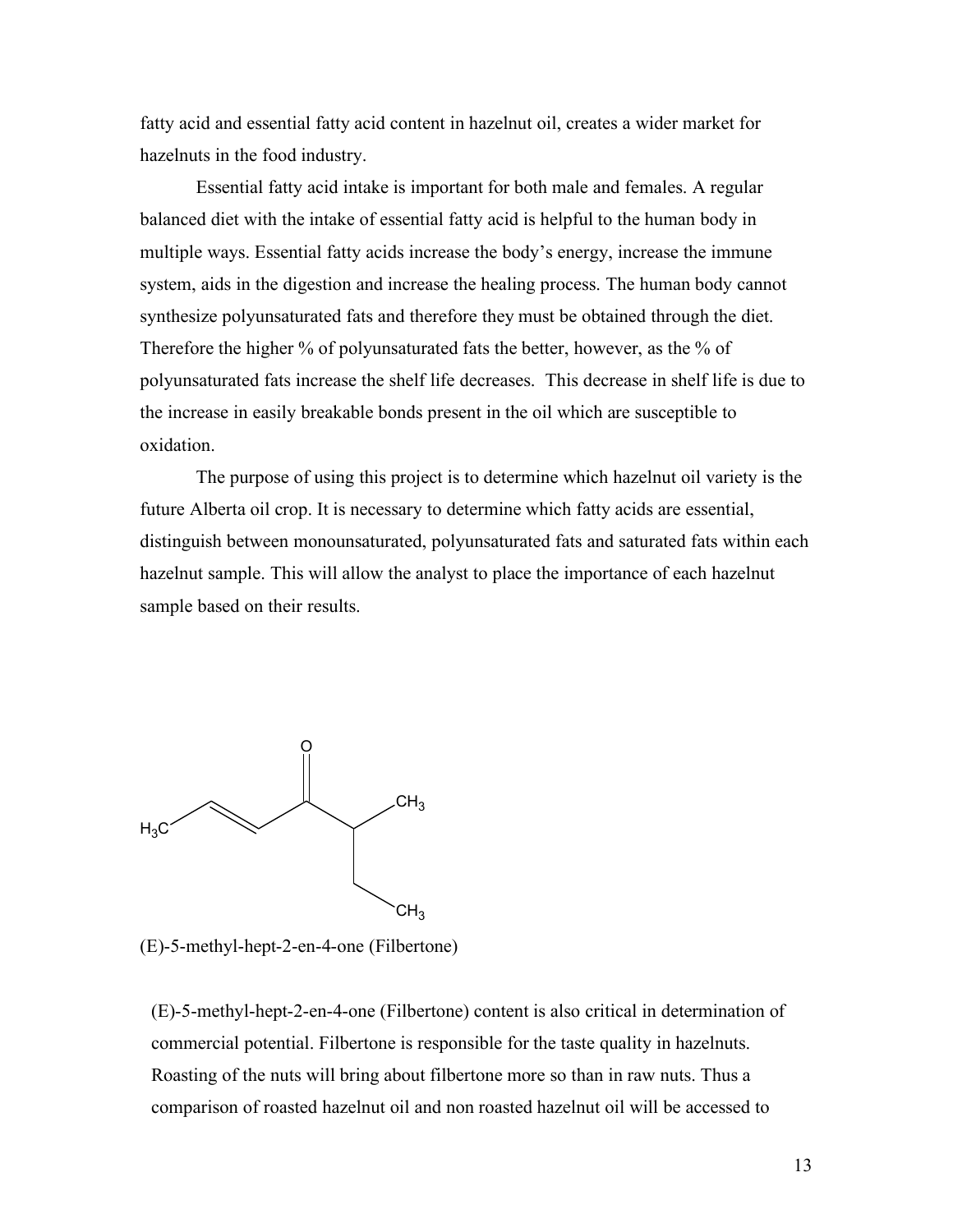evaluate the quality of locally purchased hazelnut. Fourier Transform Infrared Spectroscopy will allow the qualitative evaluation of roasting on a specific locally purchased Hazelnut. The flavor of hazelnuts is one of the most important aspects for commercial sales and market assessment<sup>5</sup>.

The FTIR method subtracts the spectra of roasted hazelnut oil from non roasted oil. The subtracted spectra should have the conjugated carbon oxygen stretch of ketone around 1660cm<sup>-1</sup>. If roasting produces greater quantities of filbertone, the subtracted spectra will help influxuate detail which allows accurate qualitative work.

A more accurate method would be to quantity the filbertone by calibrated standard method. The costs involved are great which limited the group to qualitative work. The qualitative method needs significant improvement to control the amount of oil on the salt plates. More research is needed to improve FTIR methods. Then a differentiation of Filbertone could be applied to the varieties. The assessment of filbertone content would allow the comparison of all two routes of product development. Either the entire roasted nut is sold or the oils, mash, and shells created through cold press method.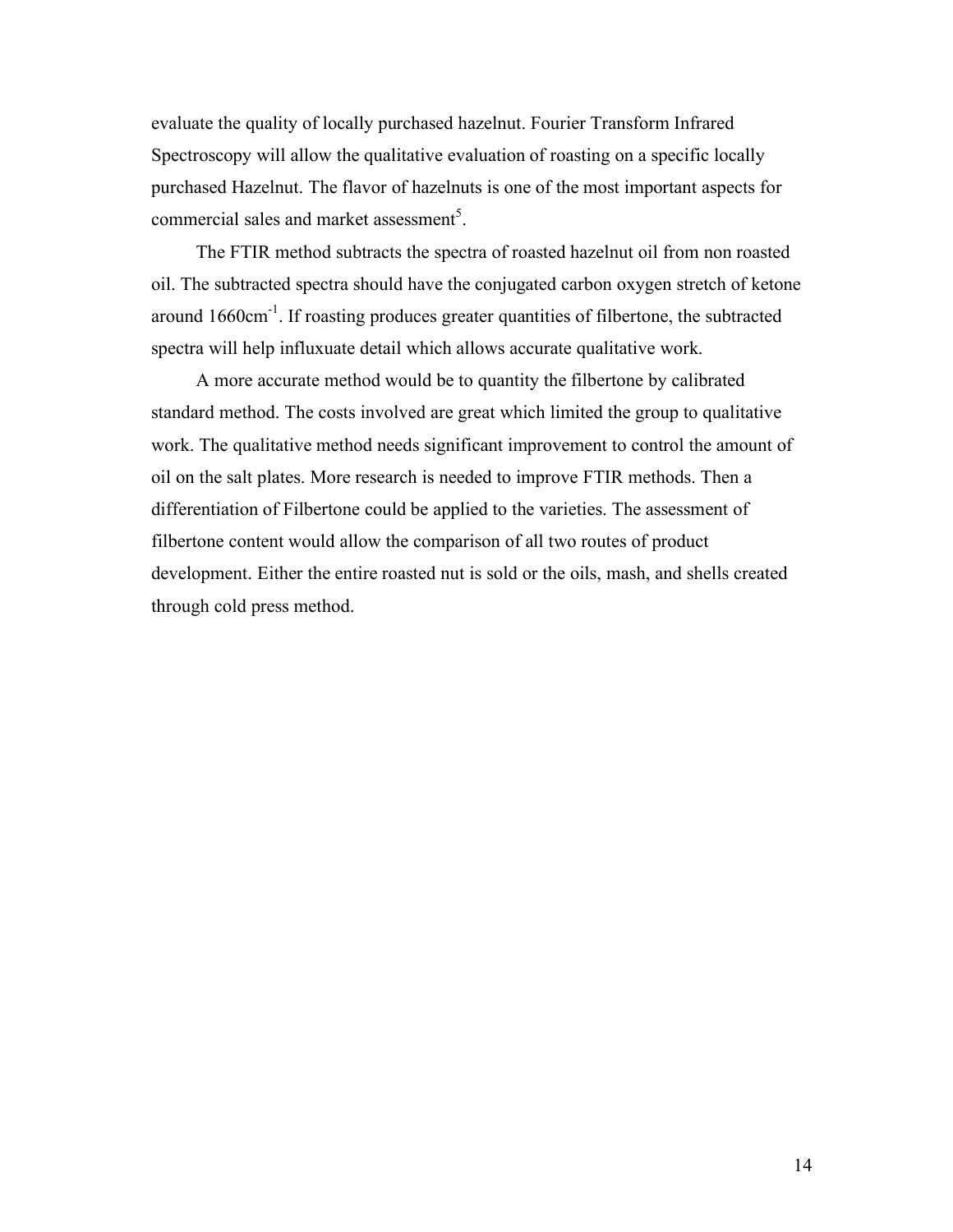# **Experimental**

# Standard Operating Procedure Cold Press Method Procedure Ian van Beers, Shari Letendre, Wayne Swiney, and Scott Raposo April 19, 2005 Edition 1

Materials: Carver Press Model C serial #24000 553 provided by University of Alberta. 8 inch by 8 inch by 2 inch metal plate provided by Materials Engineering Technology NAIT. Syringe and filter adapter with filter number 1213768. Plastic bags, 1 mL vial and cap, pasteur pipet and bulb, gloves, and nut cracker. Use distilled water, and hexane to rinse.

- 1. Pre-weigh pasteur pipet, filter #1213768, syringe, and vials
- 2. Label one plastic bag with trial number and sample number using a permanent marker. Place a new bag inside the labeled bag. Weigh empty bags.
- 3. Prepare the syringe and filter by, cleaning syringe and needle with soap and water then rinse with reagent grade hexane
- 4. Accurately weigh each nut using a digital balance.
- 5. Weigh each kernel obtained after cracking, crack approximately 6 kernels. (Depending on the kernel size may need up to 12). Prevent kernel from dropping on the ground by sealing your hands around the nut while cracking.
- 6. Place kernels, shells, and remaining nuts on printed sheet for documentation.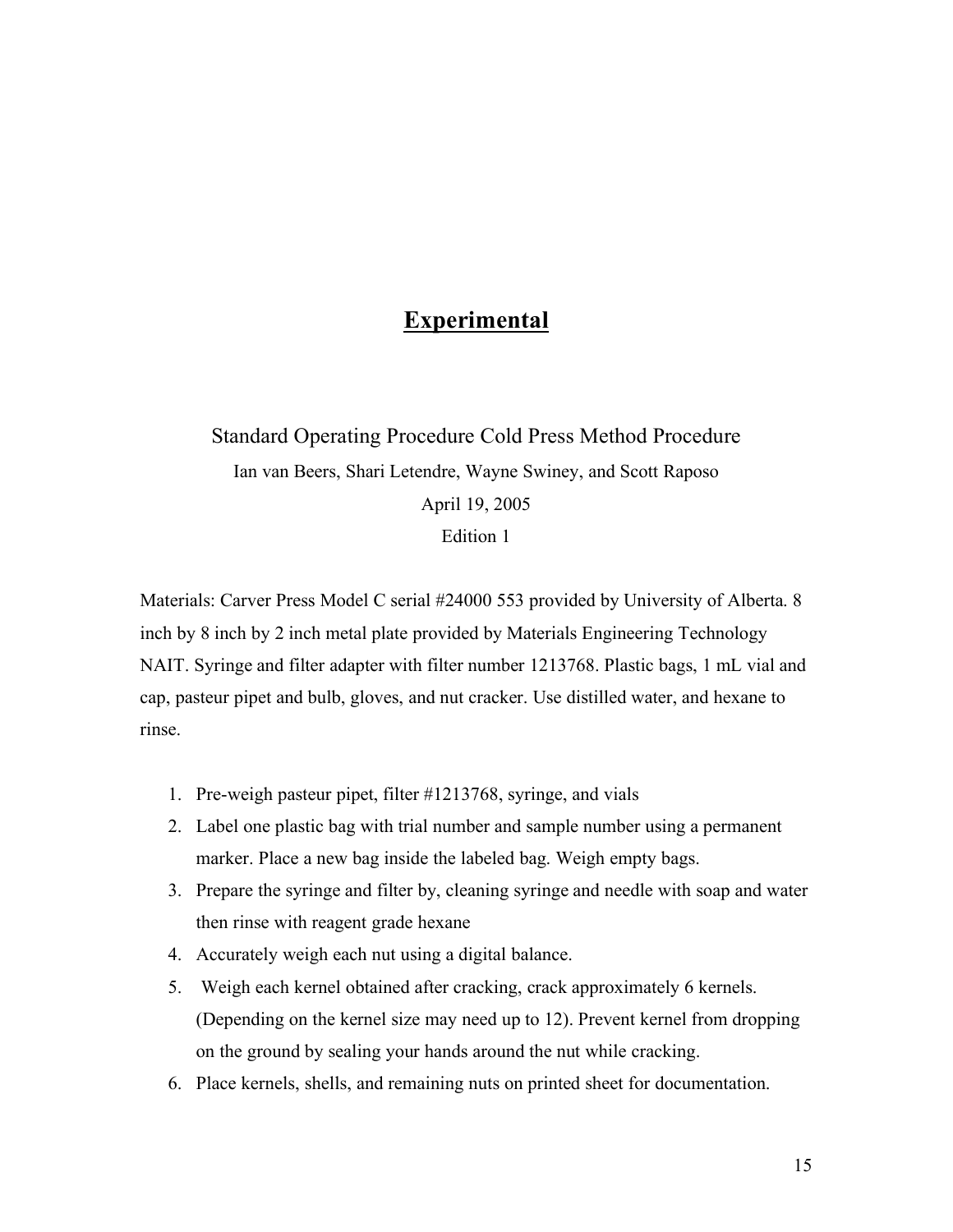- 7. Take a picture with a digital camera.
- 8. Place approximately 6 kernels in pre-weighed plastic bags and measure the mass of bags with kernels.
- 9. Place sample bags on a 8 by 8 inch metal block on the press plate.
- 10. Rotate knob on the press clockwise until secure.
- 11. Ensure all fingers and any other obstructions are cleared away between the press.
- 12. Jack the lever until a pressure of 6 tonnes is reached
- 13. Release the pressure by rotating the knob counter-clockwise until secure
- 14. Gently lower the press plate by turning clockwise, to a height where the sample specimen can be retrieved.
- 15. Remove sample bag.
- 16. Using a pre-weighed pasteur pipet, extract oil and placed into syringe. May need ruler to maximize extraction.
- 17. Fill syringe to no greater than the capacity of the vial
- 18. Re-weigh bags when no more oil can be extracted.
- 19. Place pre-weighed 0.22 micron filter # 1213768 in adapter and close
- 20. Attach to syringe
- 21. Place pre-weighed vial under syringe
- 22. Filter oil into vial. Is possible to fill vial with all trials to minimize oxidation.
- 23. Re-weigh sample vial, syringe, filter, and pasteur pipet.
- 24. Purge vial with nitrogen using an adapter
- 25. Label a tag with sample name, date, analyst, mass of oil
- 26. Wrap vial in aluminum foil and attach tag with tape.
- 27. Store in a cool place
- 28. Seal and store bags into freezer.
- 29. Repeat steps 1 through 28 for the remaining trials, and varieties.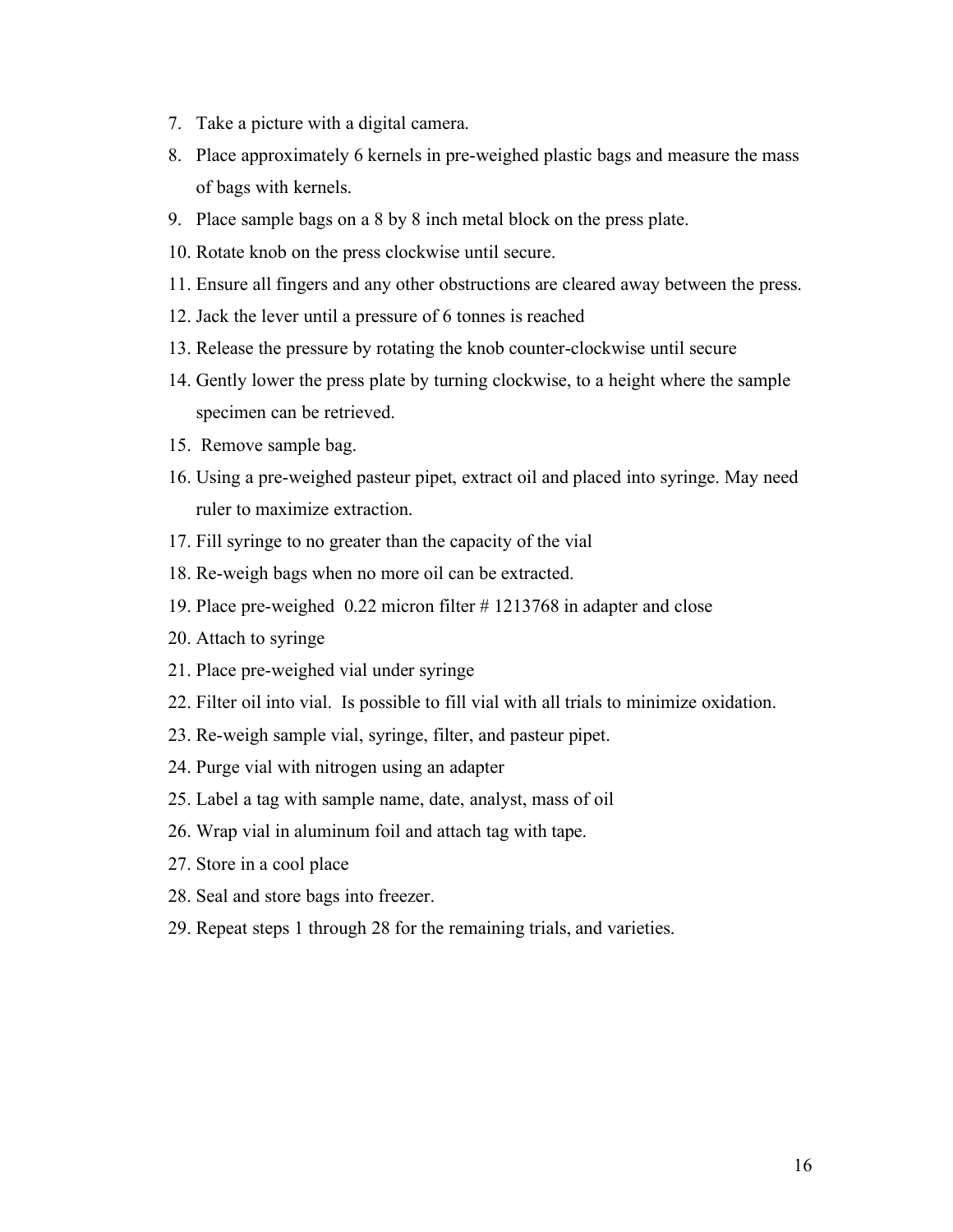## Solvent Extraction

The content from the sample bag remaining from the cold press extraction are quantitatively transferred into Dean Stark apparatus. Using 200 mL of hexane and a reflux ratio of 55, the system is refluxed for a minimum of 2 hours and up to 48 hours. Then after cooling system, the solvent is transferred into a 500 mL round bottom flask and the mash is weighed. The round bottom is placed into drying oven at 110 degrees Celsius. The mass is obtained after 15 minute intervals until constant mass is achieved.

- 1. Weigh accurately mass of nut mash.
- 2. Accurately transfer mash into pre weighed thimble.
- 3. Weigh accurately mass of 250ml round bottom flask.
- 4. Place 100ml of hexane and several anti bumping chips in round bottom flask.
- 5. Quantitatively transfer nut mash into thimble, assemble Soxhlet apparatus.
- 6. Reflux for 2 hours.
- 7. After reflux period rotovap to remove hexane solvent.

Removal of residual hexane and determination of final mass of oil

- 1. Weigh round bottom flask.
- 2. Bring round bottom flask and thimble to 70 degrees Celsius for 15 minutes.
- 3. Cool and reweigh thimble until constant mass is achieved.
- 4. Cool and reweigh round bottom flask.
- 5. Repeat until an increase in mass (due to oxidation of oil) has occurred.
- 6. Take the previous value to the increase in mass for calculations.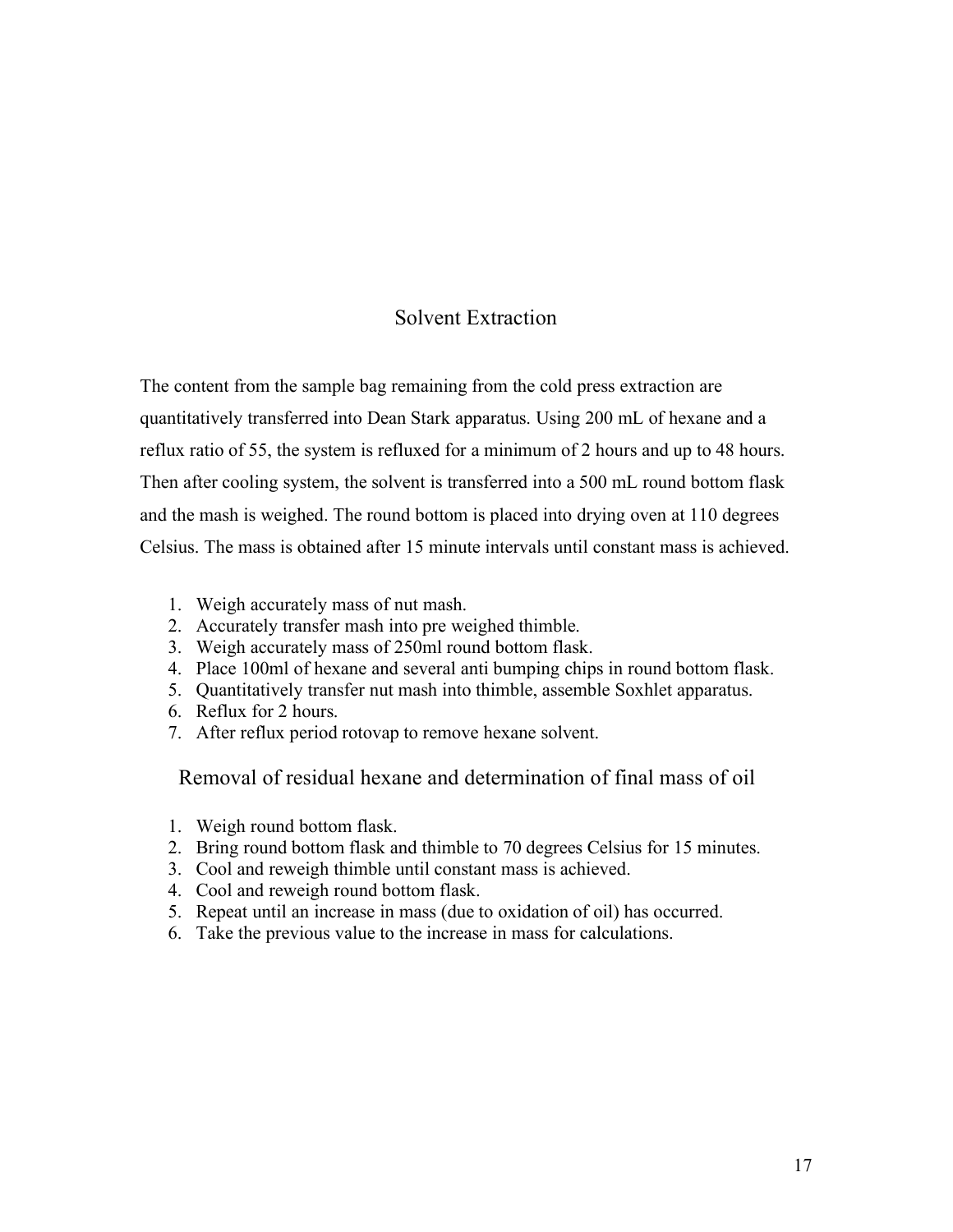### Crude Protein

Protein in Hazelnut mash was determined in accordance to Northern Alberta Institute of Technology Course Pack 1619, Food & Agriculture Analysis Laboratory Manual, Pages II-11-1 to II-11-5.

Additions: 5.30 grams protein per gram nitrogen is compared to the stated value of 6.25. Blanks of weigh paper were used as blanks to calculate sample. Ammonium chloride used as a control. 10 mL of 3.05g/mlSodium Thiosulphate Penta Hydrate was added to the boric acid solution before distillation, when a Kjeldahl Tab containing Cobalt was used.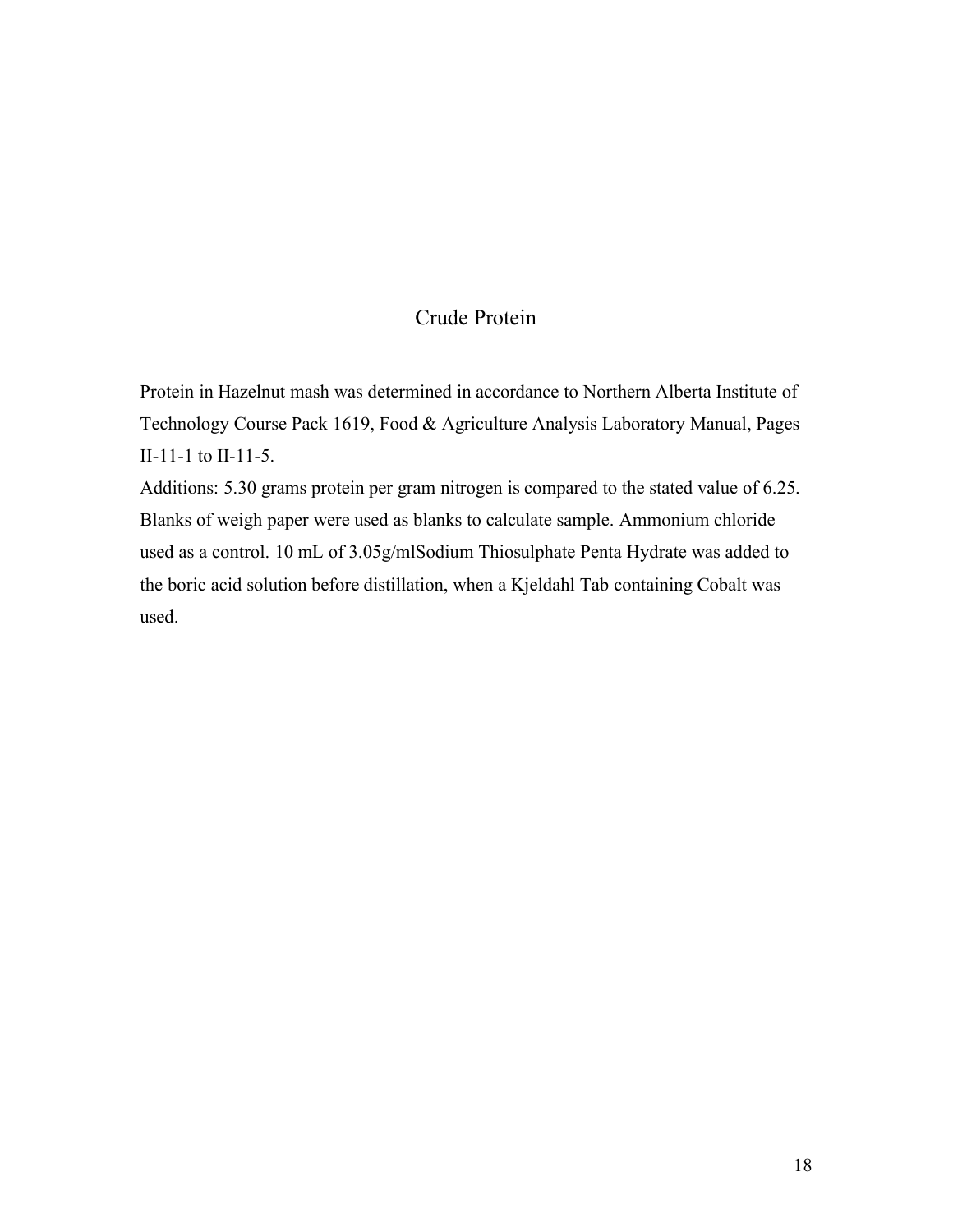# Fatty Acid Methyl Ester Profile

Modifications of NAIT Course pack CHS468 Lab Manual, experiment 14 are discussed.

### Experimental Procedure for Derivitization:

- 1. Make the derivatzing solution by mixing 2.5 mL of boron trifluoride ( $BF_3$  (14% in methanol)), 2.0 mL of toluene and 5.5 mL of methanol together.
- 2. Weigh about 15 mg (to 4 decimal places) of hazelnut oil into separate 5mL Reacti-vials.
- 3. Add 1.0 mL of derivatizing solution to each Reacti-vial.
- 4. Seal the Reacti-vials and place in a metal block heated to  $100^{\circ}$ C for 30 minutes.
- 5. Cool Reacti-vials to room temperature.
- 6. Add 1mL of water and 2 mL of hexane to each Reacti-vial once cooled.
- 7. Shake the vials and allow the two layers to separate.
- 8. Collect the upper layer and place in a separate vial for storage.
- 9. When ready, inject the derivatized sample from the second vial into the GC-MS.

### Experimental Procedure for HP GC 5890 MSD:

- 1. Open ChemStation software, open file FAME 150 program
- 2. Under Acquisition, fill in all fields (operator name, data file, save as, misc. info)
- 3. Fill syringe with 1  $\mu$ L sample + 5  $\mu$ L air
- 4. Inject contents into injector port A
- 5. Press start on the computer screen
- 6. When the Solvent Delay message appears, Respond: No
- 7. While chromatogram is running, go to View  $\rightarrow$  Data Analysis  $\rightarrow$  Snapshot
- 8. When chromatogram is complete (23 minutes runs), integrate accurately by changing peak width, baseline now, baseline back and threshold appropriately

### **Temperature Program and GC-MSD Information**:

|                                     | <b>Instrument make: Hewlett Packard Model: 5890 MSD</b> | <b>Type: MSD</b> |
|-------------------------------------|---------------------------------------------------------|------------------|
| <b>Gas Cylinder Pressure (psi):</b> |                                                         |                  |
| Helium: 65 Hydrogen: 45             | Nitrogen: 45                                            | Air: 75          |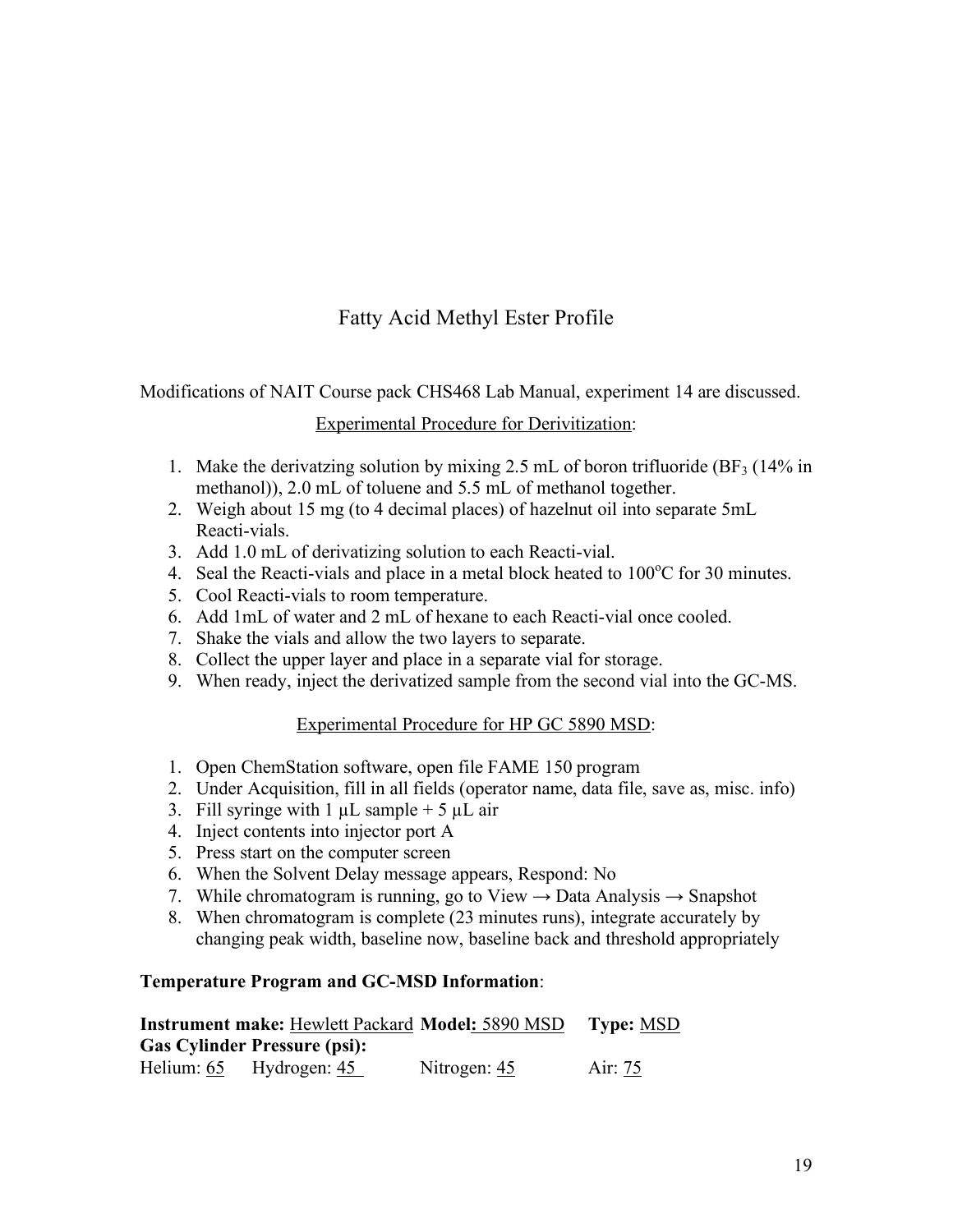**Temperature <sup>o</sup> C:** Detector: 280 Injector: 250 Oven: 150

**Column:** Length:  $25 \text{ m}$  Diameter:  $0.22 \text{ mm}$  Thickness:  $0.25 \text{ um}$ Stationary phase: 70% cyanopropylsiloxane

**Sample:**

Volume:  $1 \mu L$  sample + 5  $\mu L$  air Injection method: normal Filbertone Roasting Comparison

Fourier Transform Infrared Spectroscopy was used to determine difference in Roasting on locally purchased Nuts. Filbertone will be monitored qualitatively by subtracting from olive oil spectra. A weighted solvent subtraction and air background subtraction will be performed for accuracy purposes. The filbertone peaks are then differentiated.

# FT-IR Procedure

- 1. Open FT-IR Nicollet
- 2. Click view experimental set up
- 3. Enter  $100$  scans and  $4 \text{ cm}^{-1}$
- 4. Click into accessories
- 5. Change to transmittance accessory
- 6. Save background file to specific location
- 7. Collect air background
- 8. Transfer 10 or 20 micro liters of oil onto salt plates delivered by micropipette.
- 9. Collect sample
- 10. Change to absorbance
- 11. Save spectra
- 12. Clear window and repeat
- 13. Open TQ Analyst
- 14. Open Roasted Oil file
- 15. Open Non roasted file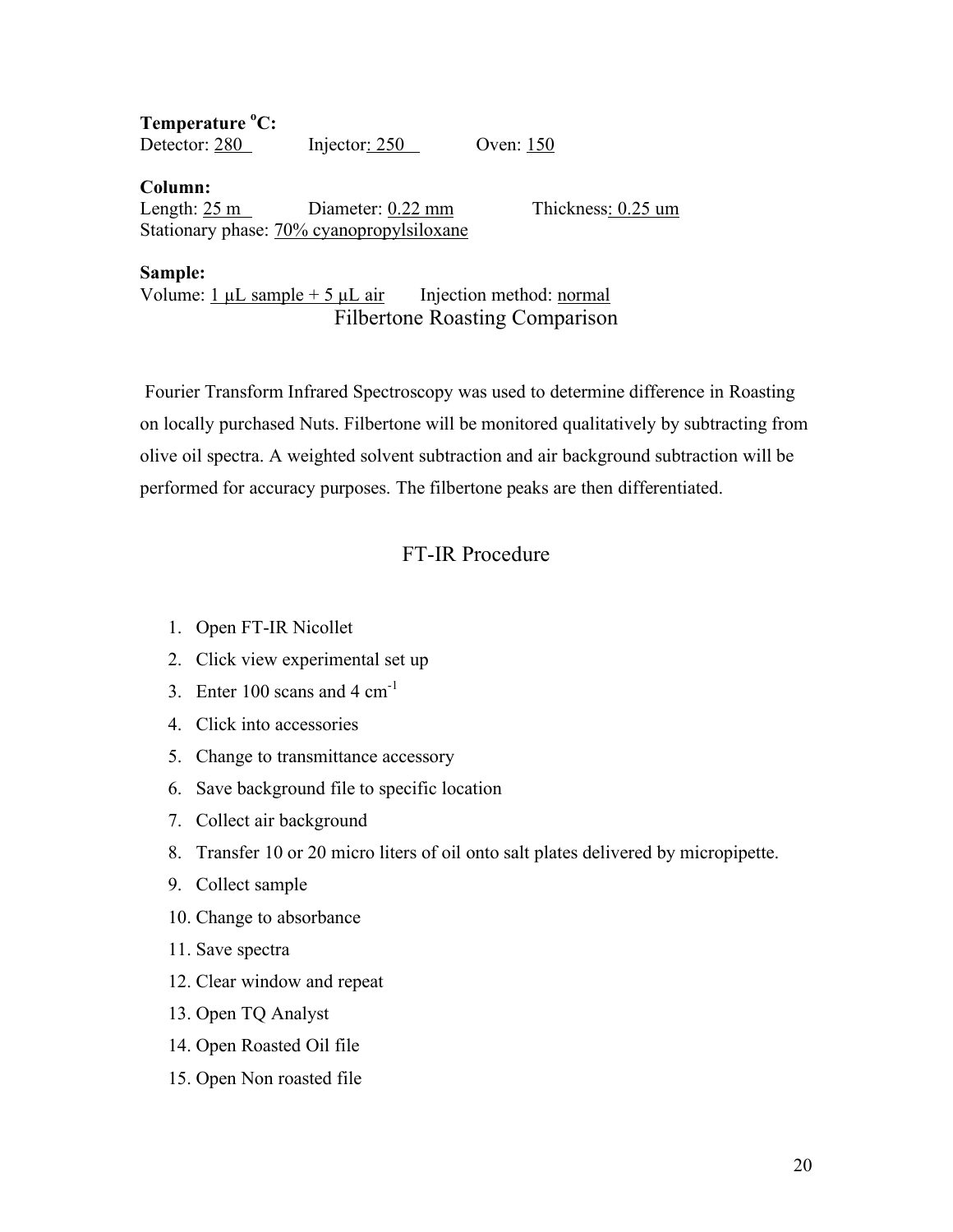- 16. Click edit and select both files
- 17. Click tools and subtract spectra
- 18. Determine the best weighting function
- 19. Adjust spectra for comparing
- 20. Click add
- 21. Print Spectra

# **Results & Discussion**

## Cold Press Method

The Hazelnut varieties show significant differences in the mass of kernel to the mass of nut. The following Table 1 and Figure 1 will clearly demonstrate the differences of kernel to nut in the varieties.

The following results were obtained by measuring the mass of the sample after cold extraction. The oil lost by mass, not recovered in the vial was used to calculate the data in Table 2, Table 3, Figure 2, and Figure 3. Any commercial process will likely recover oil more efficiently.

| Sample#        | $%$ kernel/nut | % oil per Kernel | % oil per nut |
|----------------|----------------|------------------|---------------|
|                | 28.3           | 8.17             | 2.25          |
| $\overline{2}$ | 23.46          | 11.78            | 2.76          |
| 3              | 23.94          | 21.38            | 5.12          |
| $\overline{4}$ | 34.27          | 13.4             | 4.59          |
| 5              | 26.64          | 8.29             | 2.21          |
| 6              | 36.03          | 18.49            | 6.66          |
| $\tau$         | 26.68          | 14.44            | 3.85          |
| 8              | 13.35          | 0.25             | 0.03          |

Table 2: Differentiation of Hazelnut Varieties by Oil Content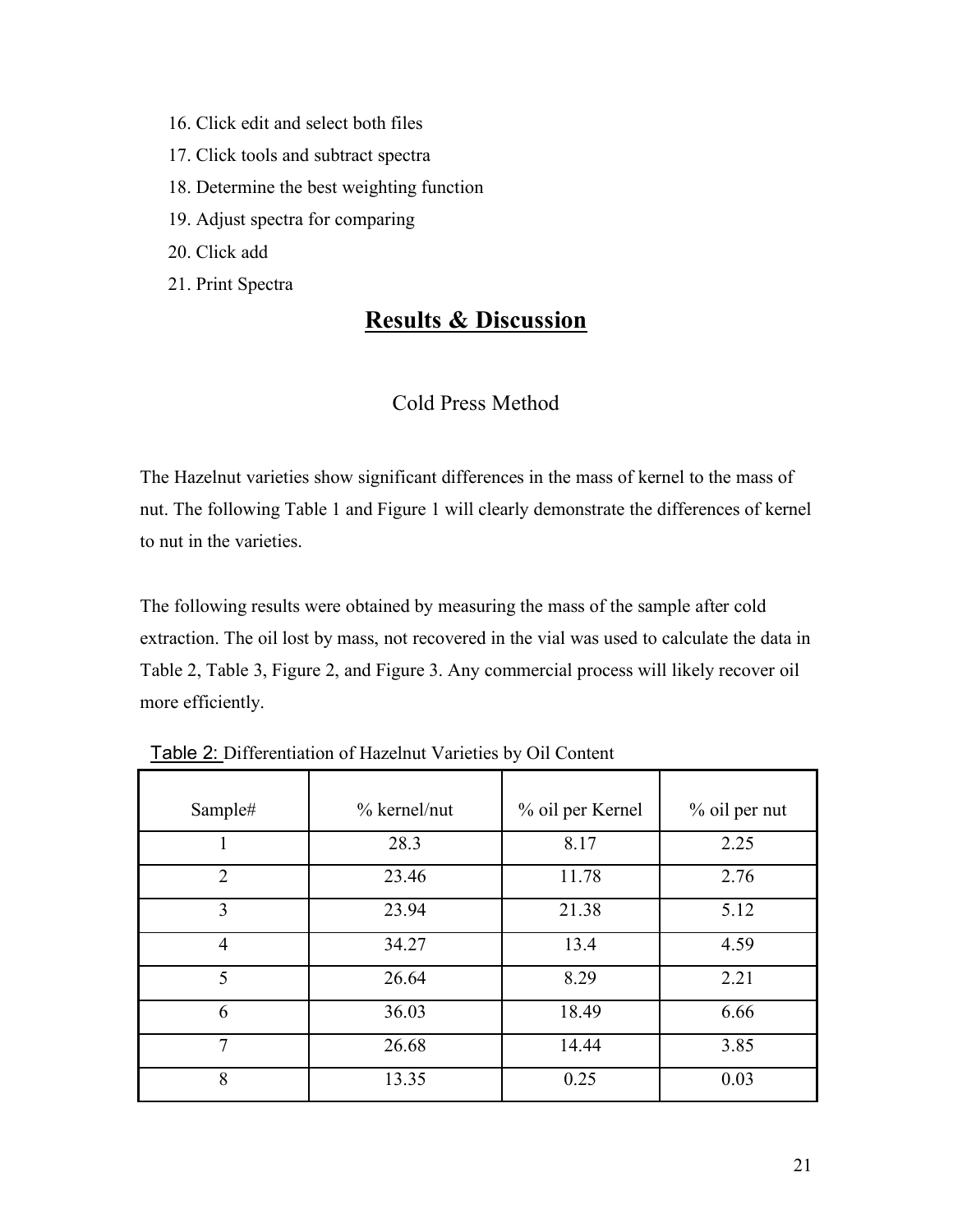|    | 20.45 | 12.08 | 2.47 |
|----|-------|-------|------|
| 10 | 29.14 | 22.91 | 6.68 |
|    | 28.19 | 6.27  | 1.77 |
| 12 | 16.01 | 21.25 | 3.4  |
| 13 | 17.11 | 15.84 | 2.71 |
| 14 | 24.69 | 22.68 | 5.6  |

Sum (mass of oil lost by extraction) \*100% = % Oil per Kernel or Nut  $(g/g)$ Sum (mass of kernel or nut)

Sum (kernels)\*100% = % Kernels in Nut

Sum (nuts)

Figure 1 Differentiation of Hazelnut Varieties by Percent Kernel in Nut



**Percent Kernel in nut**

The kernel is the component of interest for our discussion in Figure 1. The standard deviation of the kernel to nut percent is 6.53. The varieties with the highest values are samples 4, 6, and 10 which are 34.27, 36.03, and 29.14, respectively. The greater the mass of shell would be a benefit if the shells were to be sold at a high price. Larger kernel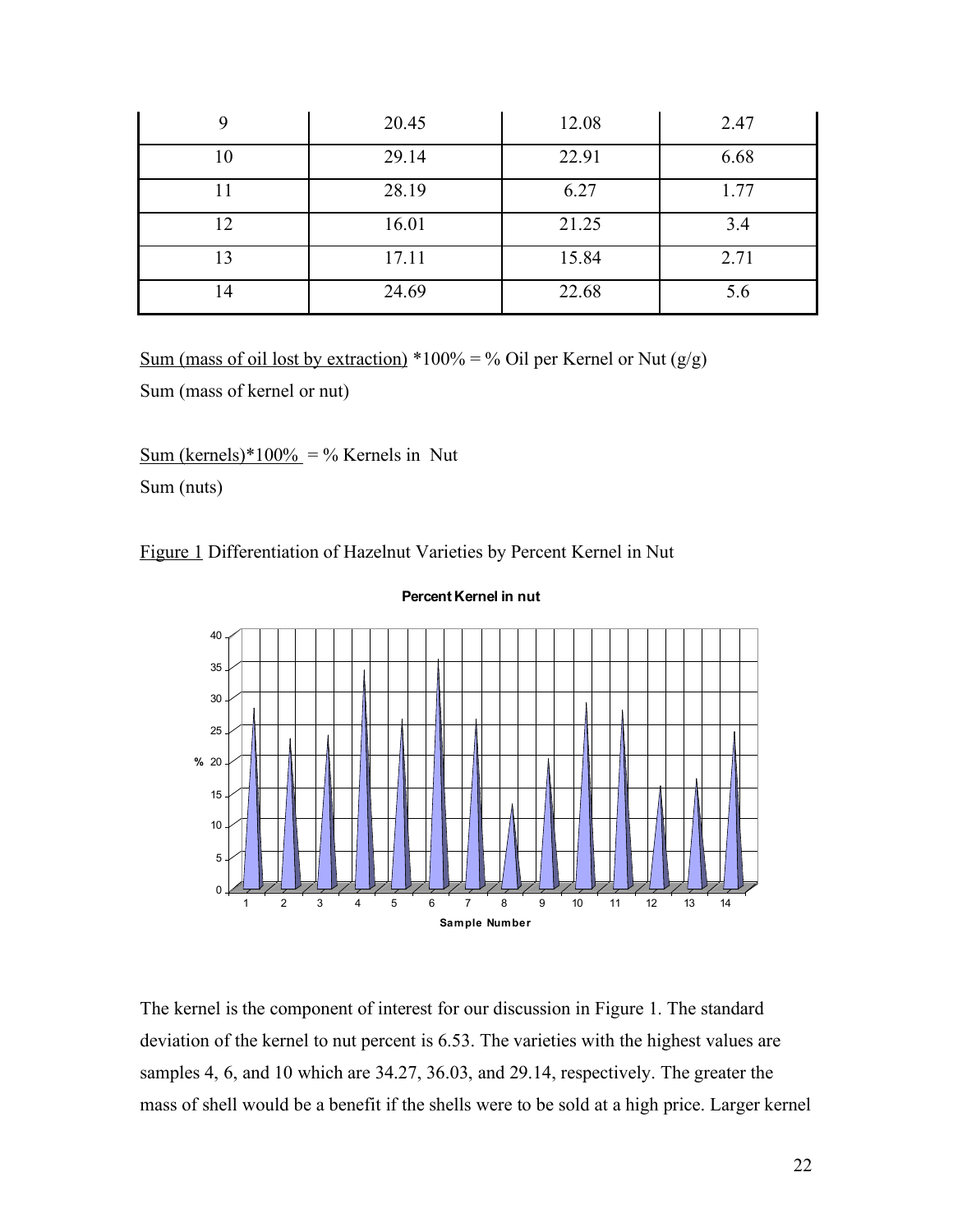to nut ratio would be a benefit if the mash was to be sold for a higher price than the shells. The samples 3, 4, and 10 would provide the most kernel available per unit weight. The lower values of percent kernel to nut suggest samples have smaller kernels and larger shells, which would likely contain less oil. The lowest values are found in sample or 8, 12, and 13. Further differentiation is needed measure oil content.



#### Figure 2 Differentiation of Hazelnut Oil in Kernel

Sum (oil extracted mass)\*100% = % Hazelnut oil in kernel  $(g/g)$ Sum (kernel mass)

The oil extracted in each trial=  $g$  kernels –  $g$  mash (after oil extraction)

The standard deviation of the varieties in Figure 2 is 6.85. There is a significant difference between the varieties in terms of oil available in the kernel. Samples 3, 6, 10, 12, and 14 have the highest levels of extractible oils per kernel. These samples are effective oil producers and represent the potentially successful genetics. They produce more triacylglycerols per kernel.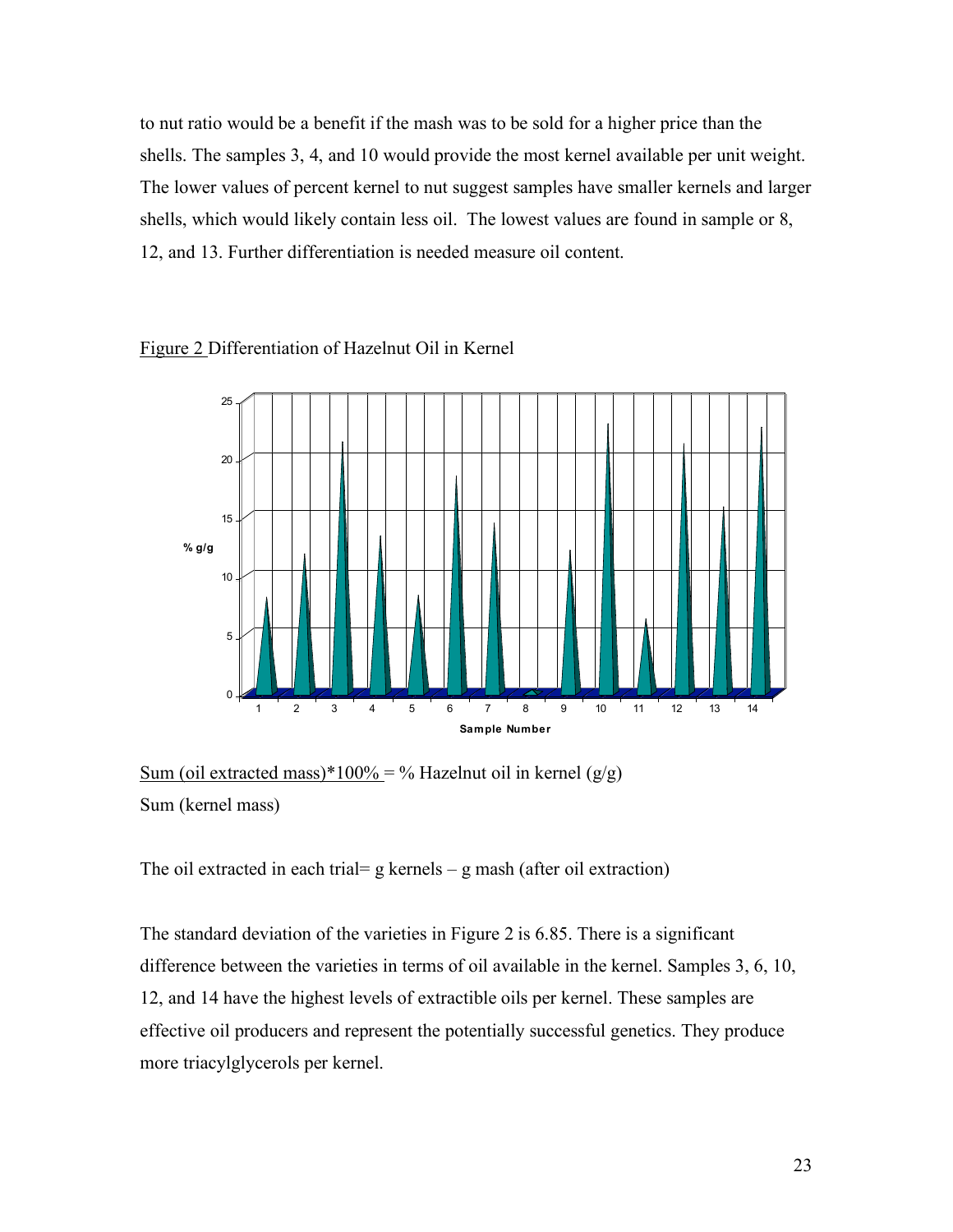

#### Figure 3 Differentiation of Hazelnut Oil in Nut

To better differentiate between the varieties, the amount of extractible oil is compared with the amount of nut in Figure 3. The advantage to this comparison is that the amount of oil a years growth produces can be approximated easily.

Sum (oil extracted)\*100% = % oil in nut  $(g/g)$ 

Sum (mass Nuts)

Samples 3, 4, 6, 10, and 14 show the highest oil per nut percentage, which are 5.12, The amount of nut needed to produce any amount of cold oil is less. Thus these samples are more sophisticated in triacylglycerol production. And likely these samples would be the best oil producers in the varieties.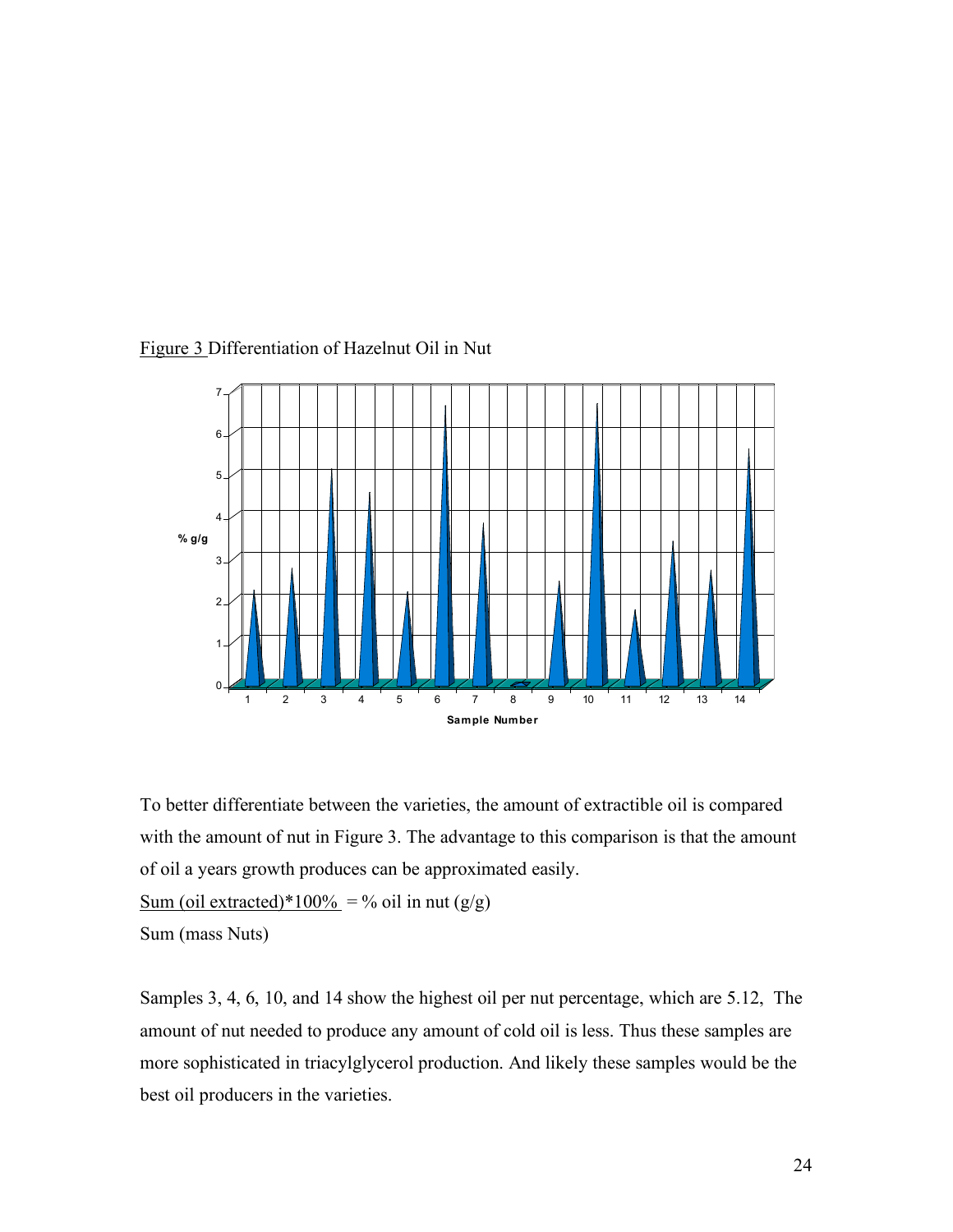### Figure 4 Differentiation of the Hazelnut Oil Content



The overall oil content from the last three Figures 1, 2, and 3 is plotted in Figure 4. When samples show higher levels in all categories, cold oil extraction is the likely route of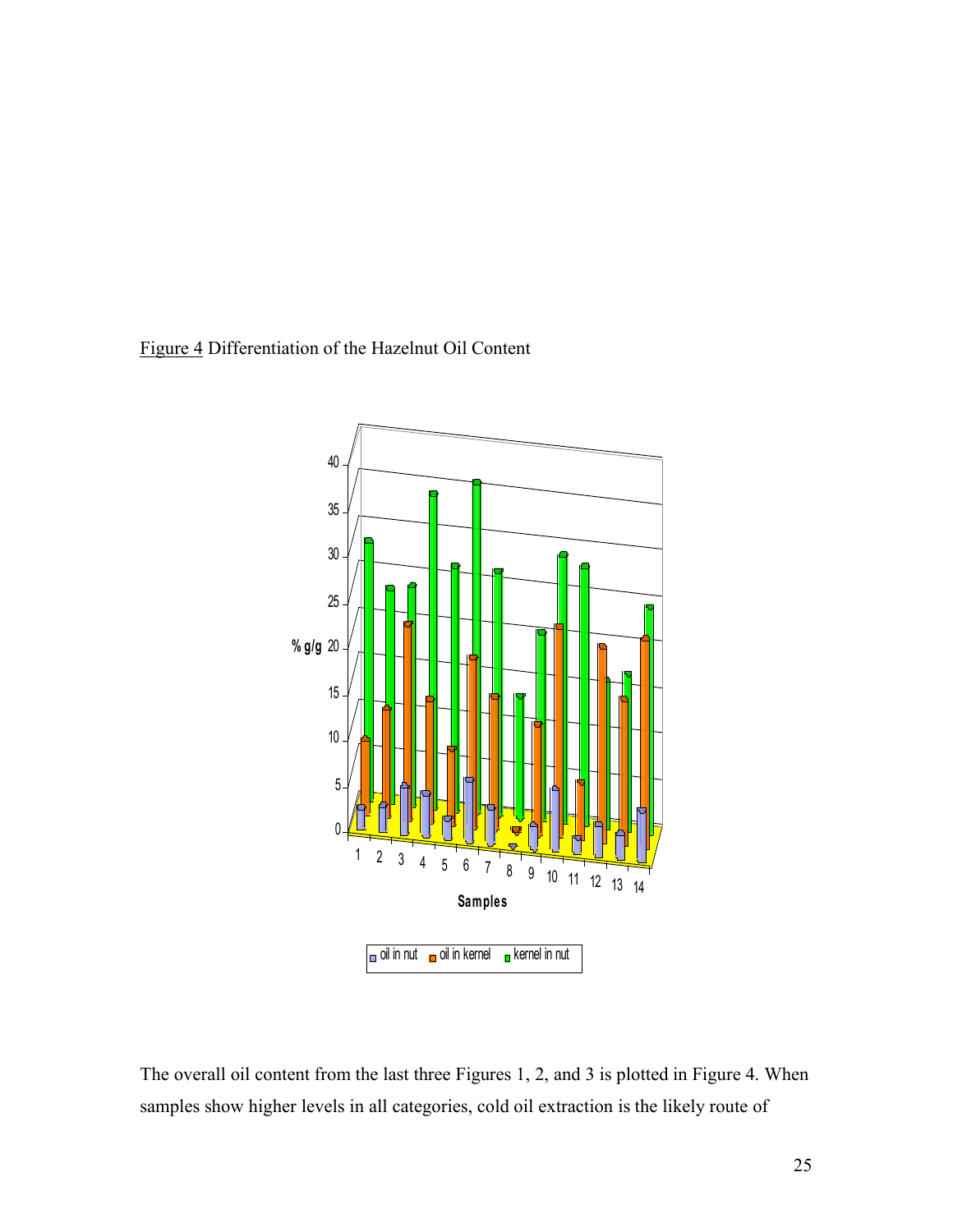product development. They are likely to produce the highest profit in commercial production. Specifically, 3, 4, 6, 10, and 14 score the best results. They are excellent sources of oil and likely to survive the market demand which must be considered if further production is to occur. When samples show low values, commercial production of cold pressed oil is likely to as successful.





All samples in Figure 5 are Americana-avellana. Cold oils produced from sample 3 would likely be close to sample 6. Sample 6 is produced the most oil per nut and lowest relative shell mass. Sample 3 contains more oil per kernel than sample 6. Sample 3 and 6 would likely have comparable profits if demands for shell were low.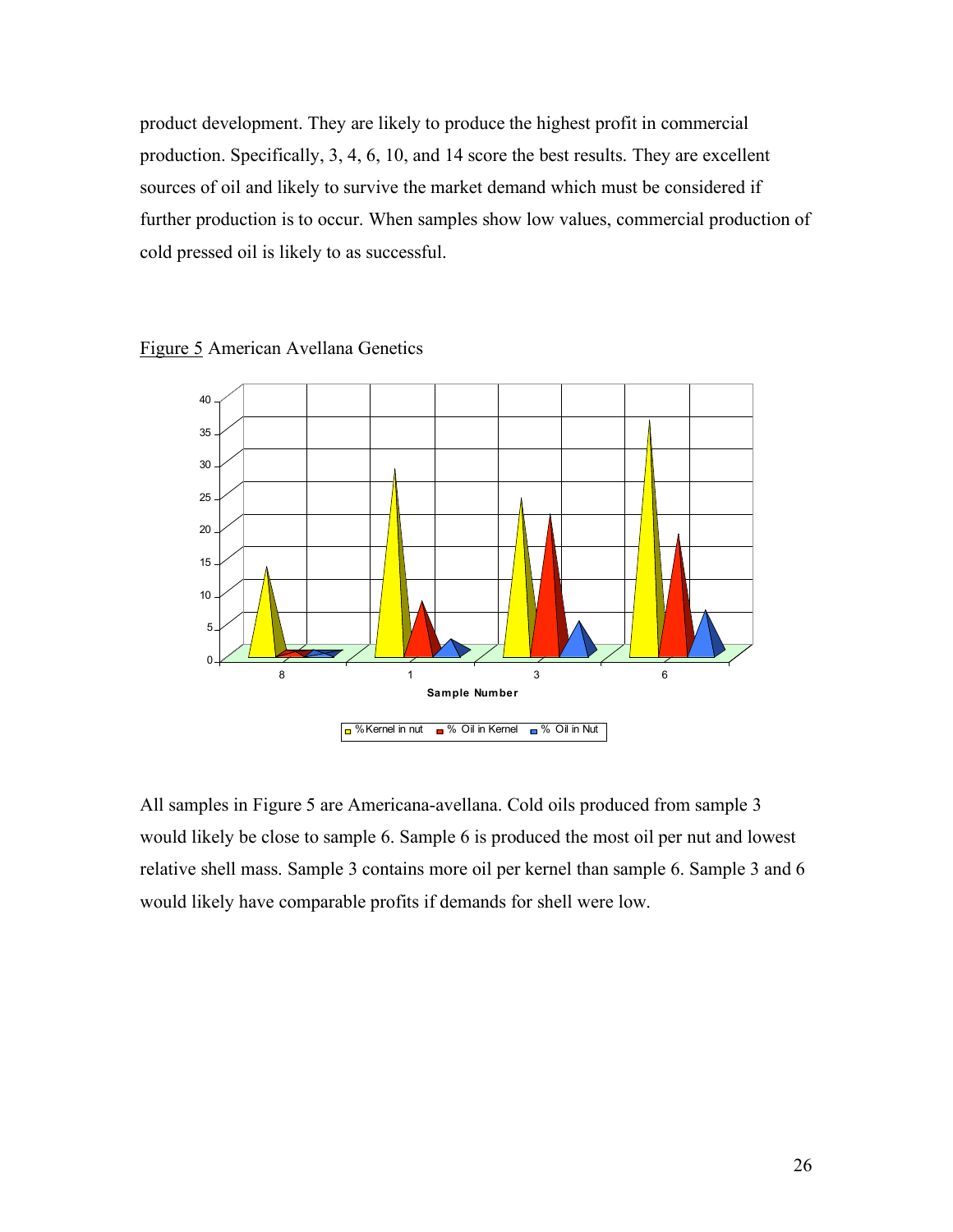

### Figure 6 Americana-Avellana-Conuta Genetic

The Figure 6 demonstrates the genetic variation in Americana- Avellana- Cornuta crosses with the exception of 13. Sample 4 would harvest the most cold oil of the group, but would also produce less oil in kernel as sample 13. Sample 4 also shows lowered shell mass. Sample 4 is the best oil producer of the cornuta genetic family.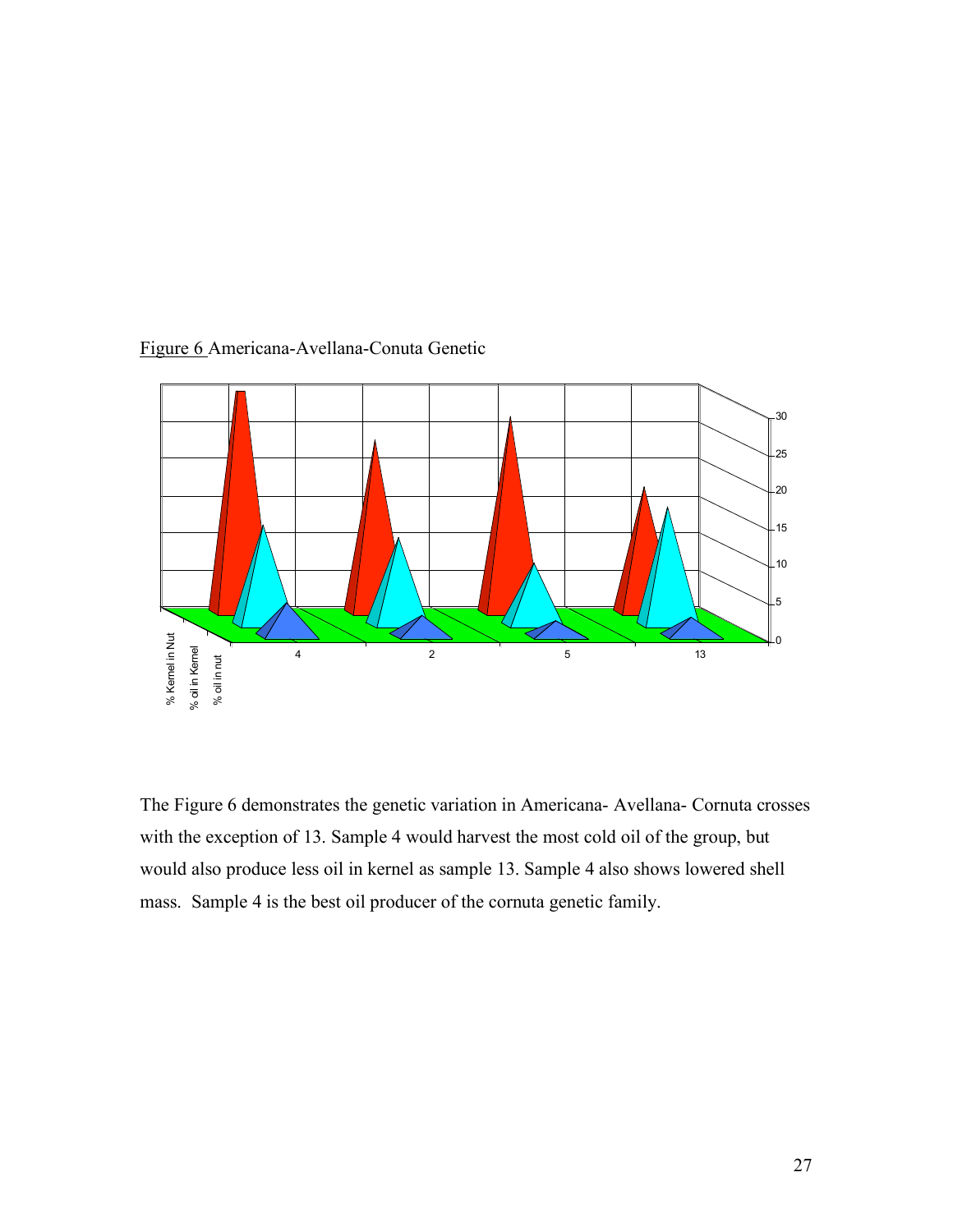



**Hybrid Comparison**

The best quality genetics in the varieties are compared in Figure 7. Samples 6 and 10 have the highest oil in nut values. Sample 3 and 14 near the best two samples and are the closest of the group. Americana-avellana produces similar oil levels in the nut as does as does a mixture of Colurna-turkish. The top three samples that produced the highest levels of oil in kernel are 3, 10, and 14. The difference between the three is small. This suggests the commercial production of the three samples is similar in potential profits. Sample 4 and 6 have the lowest ratio of shell.

### Solvent Extraction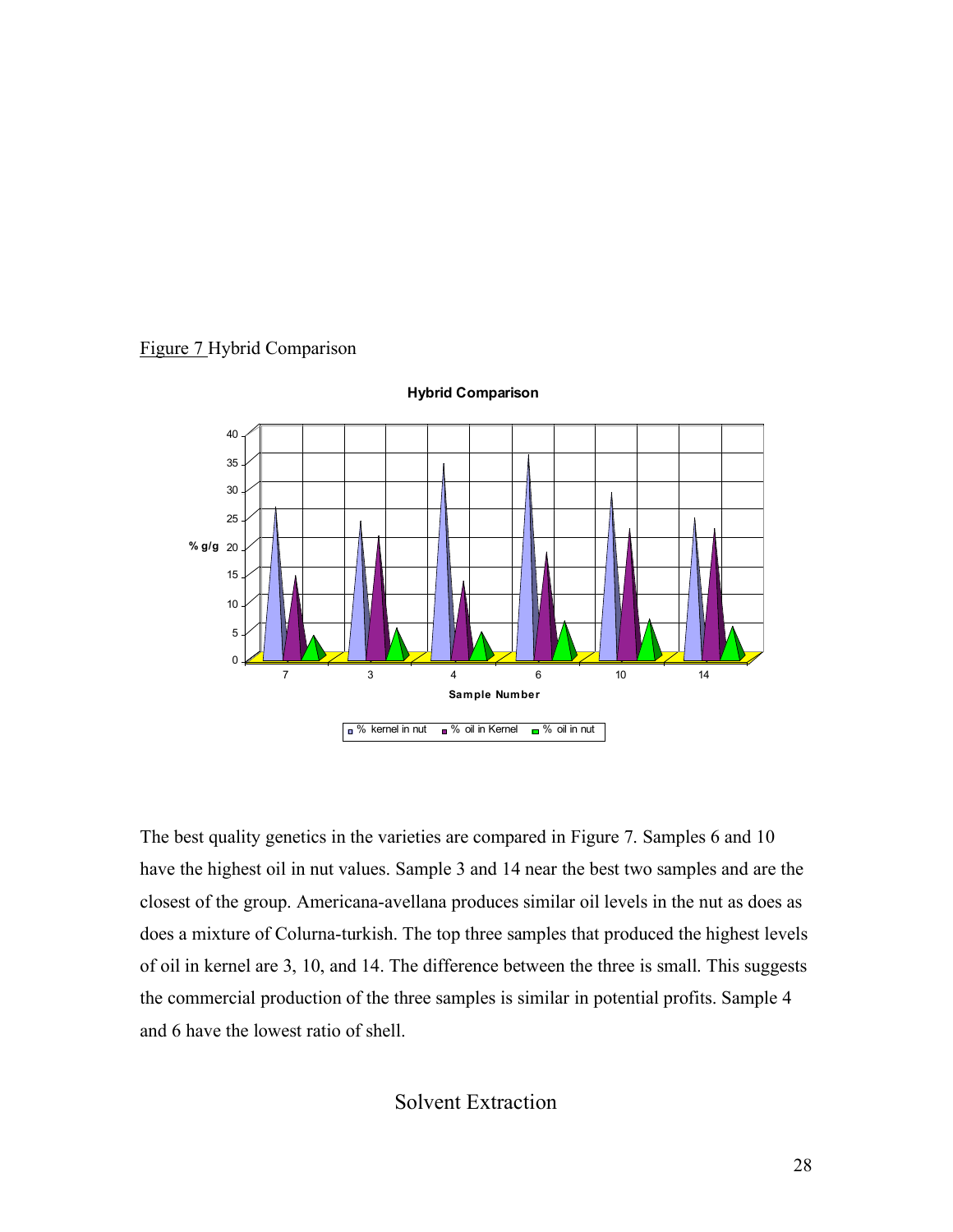During the method refinements stage, the cold press method prevented the calculations for extracted oil to be calculated. With limited apparatus capability, the differentiation of total crude oil would be much too time consuming. Thus the results contain no real information.

## Kjeldahl's Crude Protein Analysis

| Hazelnut Mash Sample # | % Protein 5.30 | $%$ protein 6.25 | % RSD |
|------------------------|----------------|------------------|-------|
|                        | 23.60          | 28.09            | 3.66  |
| $\overline{2}$         | 21.98          | 26.26            | 3.07  |
| 3                      | 27.96          | 32.97            | 2.11  |
| $\overline{4}$         | 18.91          | 22.30            | 2.70  |
| 5                      | 23.85          | 27.80            | 1.66  |
| 6                      | 21.43          | 25.27            | 5.15  |
| $\overline{7}$         | 24.00          | 28.30            | 1.44  |
| 8                      | 22.88          | 26.98            | 0.05  |
| 9                      | 22.87          | 26.96            | 6.15  |
| 10                     | 23.85          | 28.13            | 2.28  |
| 11                     | 27.70          | 33.66            | 1.49  |
| 12                     | 25.43          | 29.99            | 15.65 |
| 13                     | 25.57          | 30.15            | 3.71  |
| 14                     | 27.09          | 31.95            | 2.82  |

#### Table #3: Crude Protein in Hazelnut Mash

(mL HCl Sample – mL HCl Blank)\*Molarity HCL \*  $14.0067gN*$  (5.30 or 6.25 g Protein) \*100% sample mass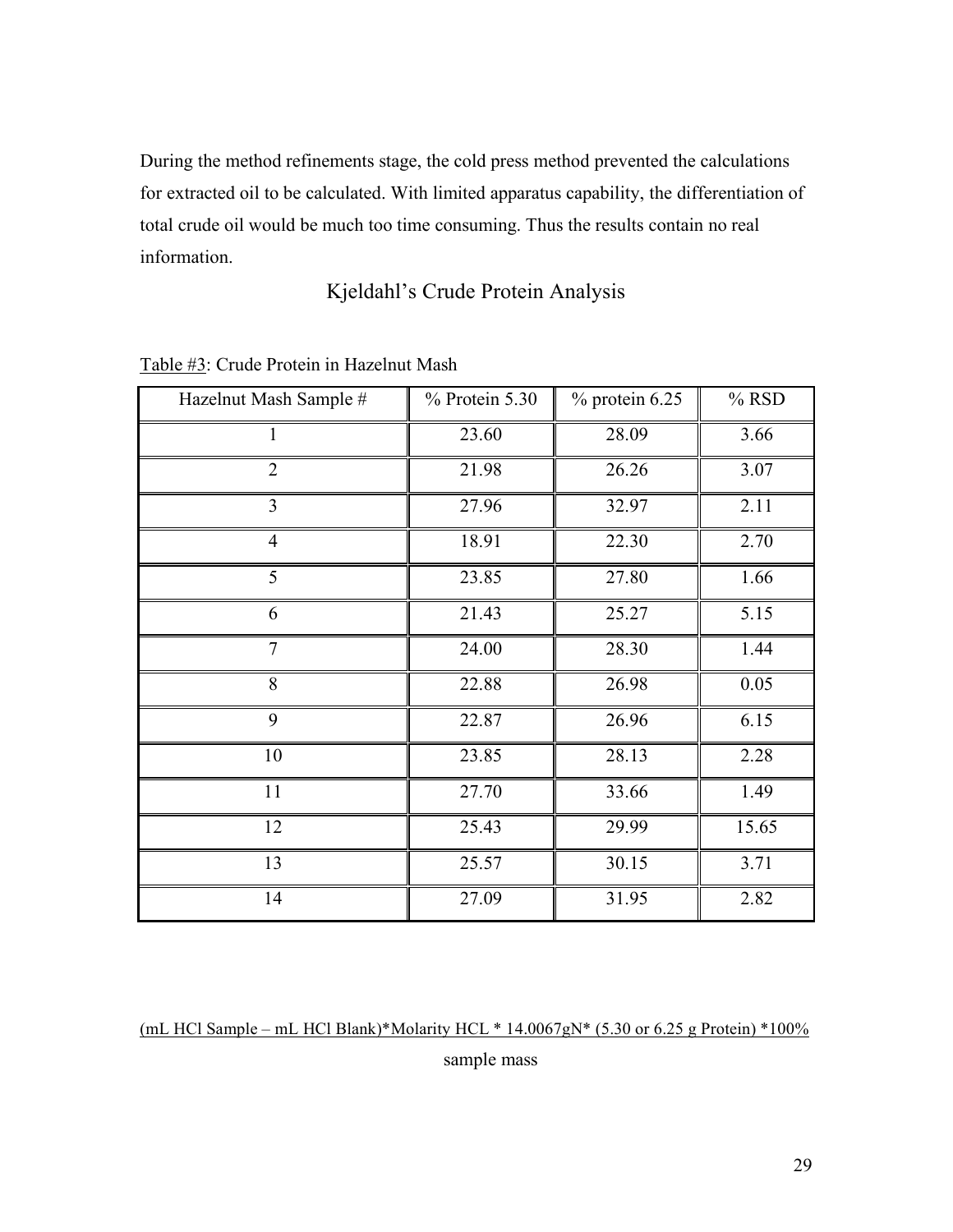Table 2 shows the amount of protein in the mash, and is visually compared in Figure 8.

#### Figure 8 Protein Differentiations in Hazelnut Mash



Figure 8 differentiates between the crude protein in hazelnut mash. This source of protein is not as high in comparison to other sources such as Soy meal. Yet, the potential for the hazelnut mash to be marketed and sold on protein content is not overlooked. Samples 3, 11, and 14 have the highest levels of protein from the group. More research is needed to determine which samples would provide the best sources of protein and would likely be sold for the highest value per gram.

The method was not as accurate as what initial predicted, yet results were reproducible within a reasonable range. The control ammonium chloride was used to evaluate the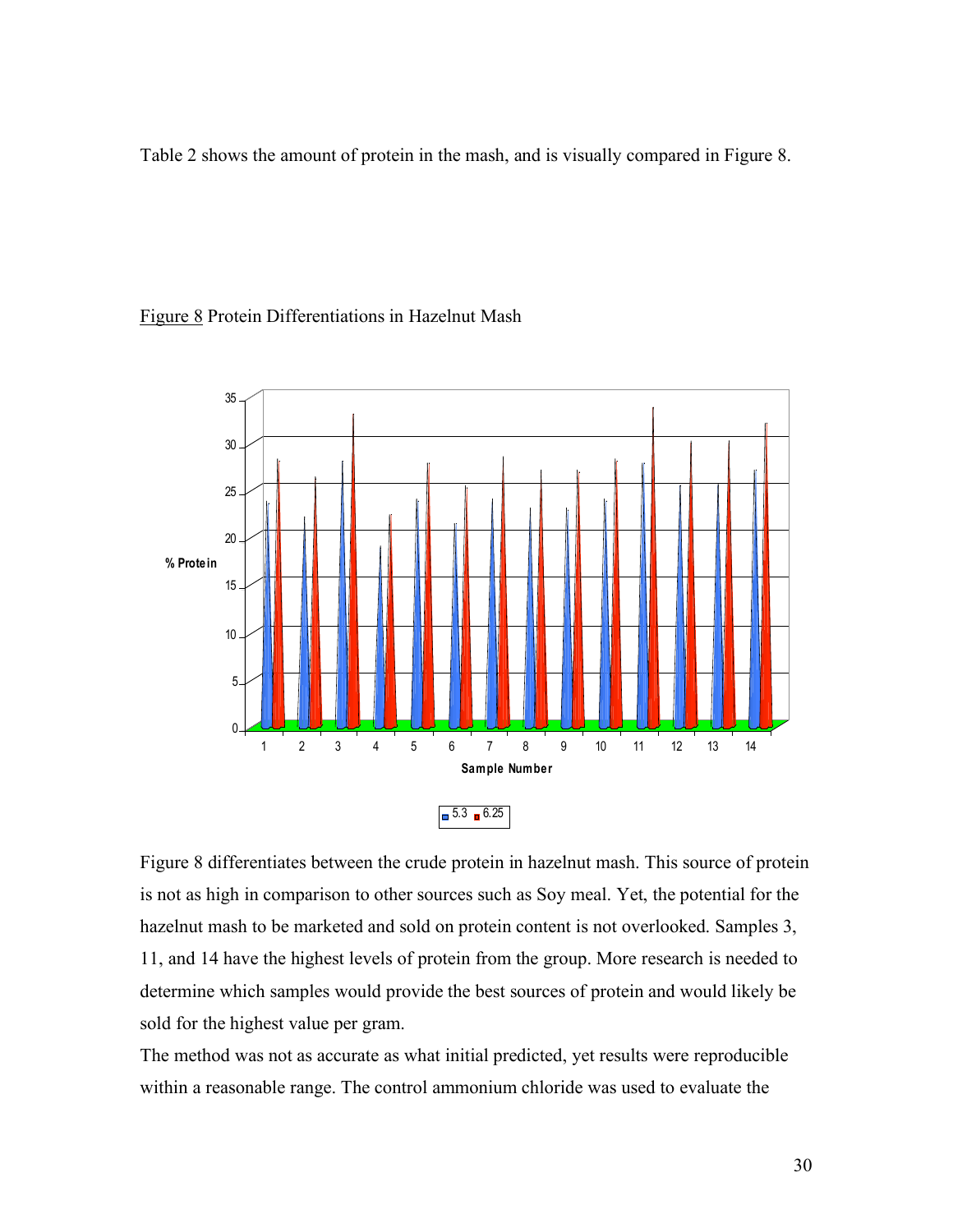method for crude protein. The recovery of ammonium chloride is calculated and measured relative to the amount of ammonium chloride from the control. The percent recovery for the 6 controls performed ranged from 95% to 101%. There was about a 5% variation which suggests the reproducibility is not the best compared to newer techniques.

# **Results**

#### $Calibration -$

|            |          |           |          | <u> Lable 4</u> : Calibration of Fatty Acid Methyl Ester Sigma Standards |          |           |          |
|------------|----------|-----------|----------|--------------------------------------------------------------------------|----------|-----------|----------|
|            | 16:0     | 16:1      |          | 18:0                                                                     |          | 18:1      |          |
| conc.      | area     | conc.     | area     | conc.                                                                    | area     | conc.     | area     |
| 4.7        | 51610    | 2.5       | 9976     | 4.7                                                                      | 37146    | 4.7       | 11444    |
| 18.8       | 176757   | 10        | 42775    | 18.8                                                                     | 127588   | 18.8      | 51547    |
| 47         | 411497   | 25        | 87720    | 47                                                                       | 311794   | 47        | 122915   |
| 94         | 1217444  | 50        | 258715   | 94                                                                       | 980045   | 94        | 427056   |
| 169.2      | 1826034  | 90        | 386350   | 169.2                                                                    | 1426407  | 169.2     | 617953   |
| 188        | 2487157  | 100       | 524244   | 188                                                                      | 1979022  | 188       | 847782   |
| 282        | 3809707  | 150       | 787269   | 282                                                                      | 3037692  | 282       | 1282795  |
|            | 16:0     | 16:1      |          | 18:0                                                                     |          | 18:1      |          |
| <b>RF</b>  | Gap      | <b>RF</b> | Gap      | <b>RF</b>                                                                | Gap      | <b>RF</b> | Gap      |
| 8755.2553  | 646.7128 | 3508.8000 | 481.6000 | 6633.9149                                                                | 152.6809 | 2434.8936 | 180.3191 |
| 9401.9681  | 646.7128 | 3990.4000 | 287.1000 | 6786.5957                                                                | 152.6809 | 2615.2128 | 126.6489 |
| 10792.1631 | 188.6879 | 4277.5000 | 15.2778  | 7903.4043                                                                | 526.8972 | 2741.8617 | 126.6489 |
| 10980.8511 | 188.6879 | 4292.7778 | 15.2778  | 8430.3014                                                                | 526.8972 | 3652.2045 | 857.2742 |
| 12951.5319 | 278.0266 | 5174.3000 | 68.1400  | 10426.0106                                                               | 100.7021 | 4509.4787 | 33.6702  |
| 13229.5585 | 278.0266 | 5242.4400 | 6.0200   | 10526.7128                                                               | 100.7021 | 4543.1489 | 5.7695   |
| 13509.5993 | 280.0408 | 5248.4600 | 6.0200   | 10771.9574                                                               | 245.2447 | 4548.9184 | 5.7695   |
| Q-test:    | 0.136026 | Q-test:   | 0.276836 | Q-test:                                                                  | 0.12733  | Q-test:   | 0.405518 |
| 18:2       |          | 18:3      |          | 20:0                                                                     |          | 20:1      |          |
| conc.      | area     | conc.     | area     | conc.                                                                    | area     | conc.     | area     |
| 2.2        | ----     | 2.2       | ----     | 2.5                                                                      | ----     | 2.5       | ----     |
| 8.8        | 8905     | 8.8       | 4898     | 10                                                                       | 43036    | 10        | 15138    |
| 22         | 21333    | 22        | 13173    | 25                                                                       | 91181    | 25        | 25388    |
| 44         | 71154    | 44        | 65536    | 50                                                                       | 307999   | 50        | 94893    |
| 79.2       | 107986   | 79.2      | 91564    | 90                                                                       | 371436   | 90        | 160962   |
| 88         | 151470   | 88        | 140558   | 100                                                                      | 351733   | 100       | 226642   |
| 132        | 238280   | 132       | 229101   | 150                                                                      | 524729   | 150       | 472880   |
|            | 18:2     | 18:3      |          | 20:0                                                                     |          | 20:1      |          |
| <b>RF</b>  | Gap      | <b>RF</b> | Gap      | <b>RF</b>                                                                | Gap      | <b>RF</b> | Gap      |
| 969.6818   | 42.2500  | 556.5909  | 42.1818  | 3498.1933                                                                | 19.1367  | 1015.5200 | 498.2800 |
| 1011.9318  | 42.2500  | 598.7727  | 42.1818  | 3517.3300                                                                | 19.1367  | 1513.8000 | 274.6667 |

 $T_{\rm t}$  Calibration of Ester Acid Methyl Ester Sigma Standards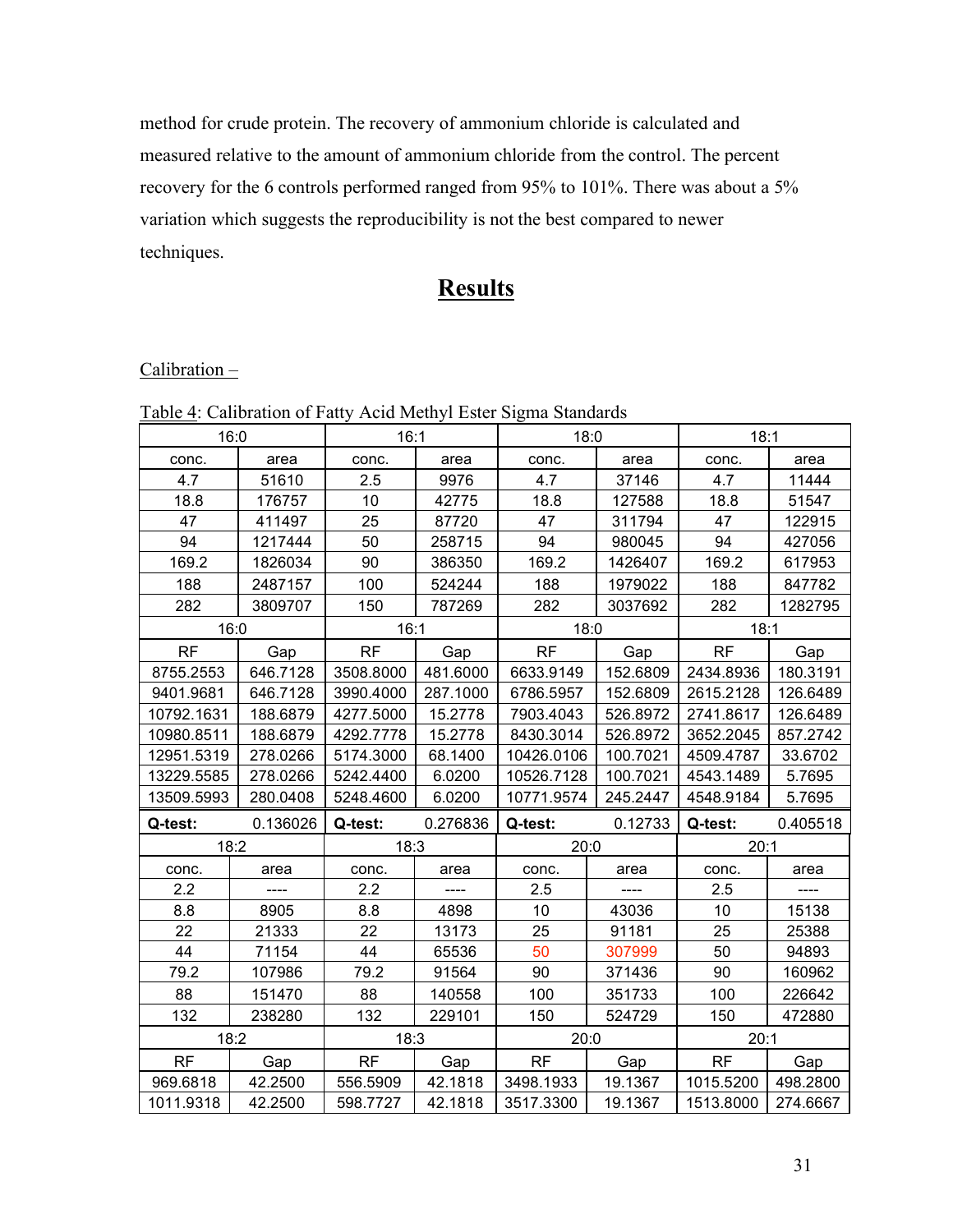| 1363.4596 | 253.6768 | 1156.1111 | 333.3434 | 3647.2400 | 129.9100  | 1788.4667 | 109.3933 |
|-----------|----------|-----------|----------|-----------|-----------|-----------|----------|
| 1617.1364 | 104.1136 | 1489.4545 | 107.7955 | 4127.0667 | 176.5333  | 1897.8600 | 109.3933 |
| 1721.2500 | 83.9015  | 1597.2500 | 107.7955 | 4303.6000 | 176.5333  | 2266.4200 | 368,5600 |
| 1805.1515 | 83.9015  | 1735.6136 | 138.3636 | 6159.9800 | 1856.3800 | 3152.5333 | 886.1133 |
|           |          | ----      |          | ----      |           |           |          |
| Q-test:   | 0.303634 | Q-test:   | 0.282729 | Q-test:   | 0.697419  | Q-test:   | 0.41465  |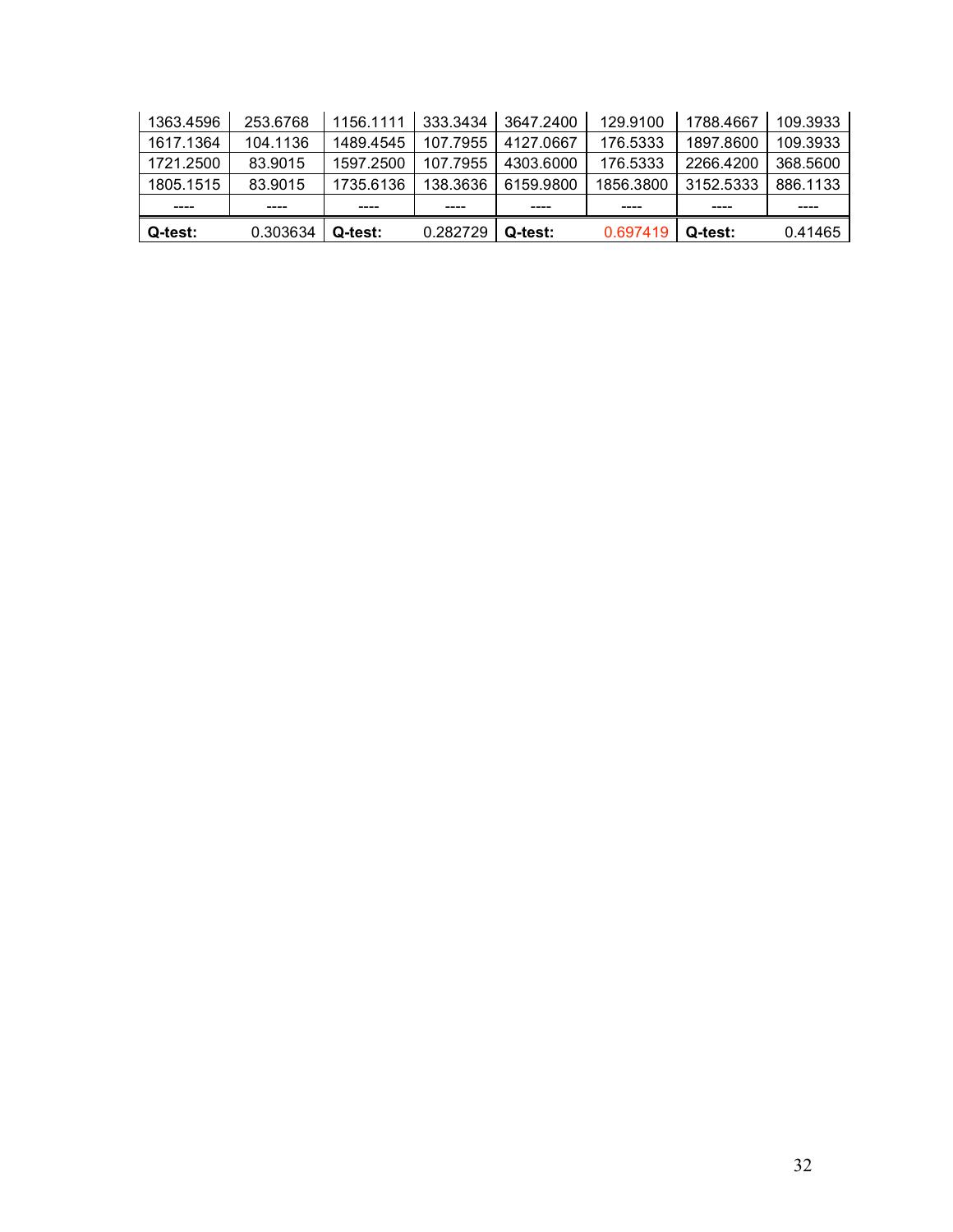|           | 22:0     |           | 22:1     |  |
|-----------|----------|-----------|----------|--|
| conc.     | area     | conc.     | area     |  |
| 2.5       | 9366     | 2.5       |          |  |
| 10        | 36219    | 10        | 20669    |  |
| 25        | 92142    | 25        | 44745    |  |
| 50        | 299010   | 50        | 150657   |  |
| 90        | 419284   | 90        | 225919   |  |
| 100       | 563478   | 100       | 284839   |  |
| 150       | 1021998  | 150       | 523859   |  |
| 22:0      |          | 22:1      |          |  |
| <b>RF</b> | Gap      | <b>RF</b> | Gap      |  |
| 3621.9000 | 63.7800  | 1789.8000 | 277.1000 |  |
| 3685.6800 | 60.7200  | 2066.9000 | 277.1000 |  |
| 3746.4000 | 60.7200  | 2510.2111 | 338.1789 |  |
| 4658.7111 | 912.3111 | 2848.3900 | 164.7500 |  |
| 5634.7800 | 345.4200 | 3013.1400 | 164.7500 |  |
| 5980.2000 | 345.4200 | 3492.3933 | 479.2533 |  |
| 6813.3200 | 833.1200 |           |          |  |
| Q-test:   | 0.285864 | Q-test:   | 0.281484 |  |

Table 4: Calibration of Fatty Acid Methyl Ester Sigma Standards (continued)

Figure 9: Calibration Curve of Fatty Acid Methyl Ester Standards

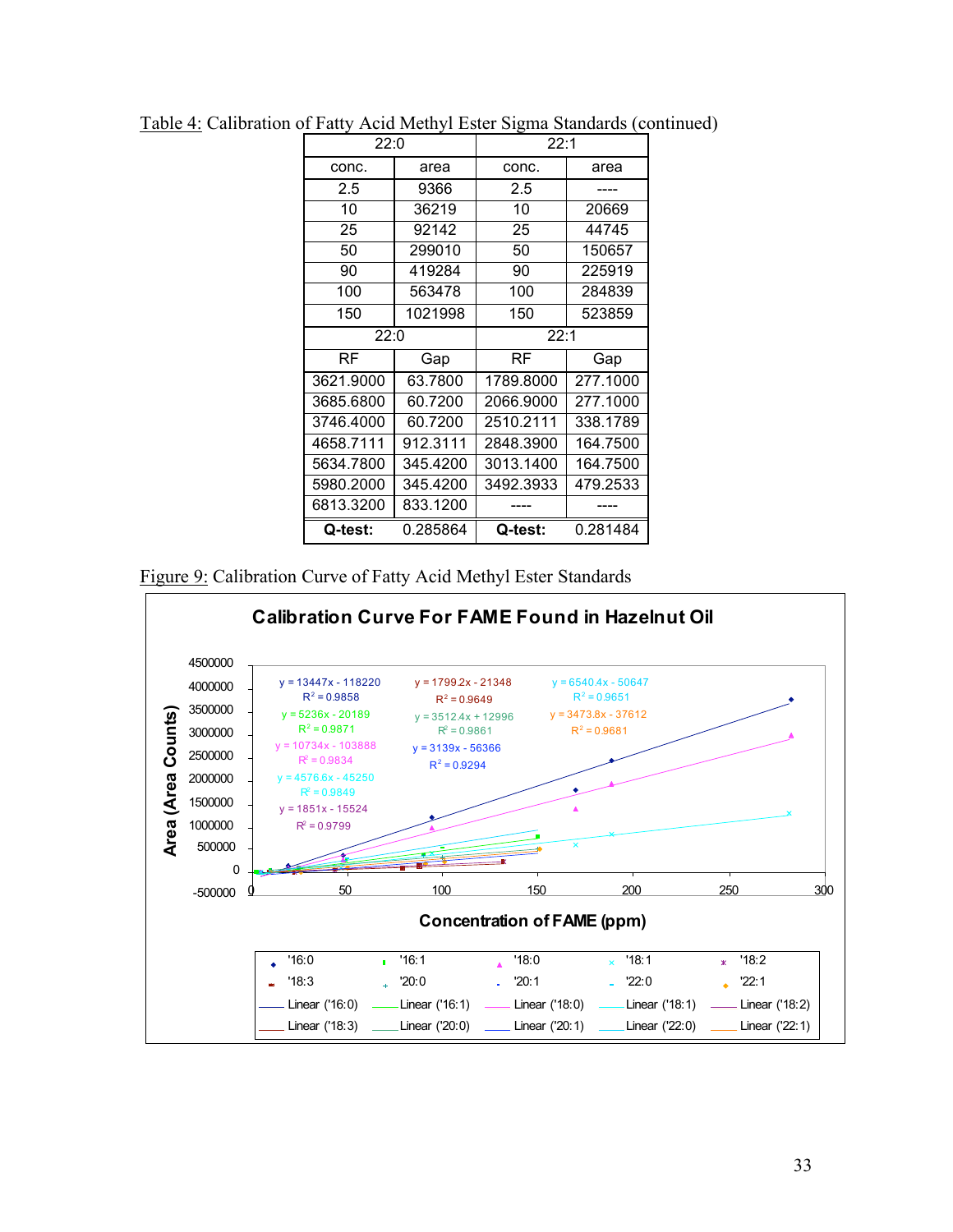Analysis of diluted hazelnut samples –

|                |         |        |                     |           |          | Mass |
|----------------|---------|--------|---------------------|-----------|----------|------|
| Hazelnut       |         |        | Concentration (ppm) |           |          | Used |
| Sample         | 16:0    | 16:1   | 18:0                | 18:1      | 18:2     | (mg) |
| 1              | 95.9003 | 9.2032 | 32.8851             | 2004.2652 | 958.7931 | 26.9 |
| $\overline{2}$ | 20.7181 |        | 13.1417             | 246.5014  | 99.1401  | 17.1 |
| 3              | 33.8283 |        | 20.2533             | 721.5523  | 294.7685 | 21.2 |
| 4              | 55.2260 | 6.3413 | 30.1473             | 1370.0539 | 438.7615 | 20.2 |
| 6              | 72.9230 | 5.8606 | 41.9472             | 1996.6253 | 458.1268 | 22.8 |
| $\overline{7}$ | 84.0708 | 5.8046 | 51.3370             | 2170.1488 | 857.0016 | 26.7 |
| 10             | 65.6771 | 5.5485 | 39.1805             | 1856.3865 | 560.9863 | 28.5 |
| 11             | 62.3188 | 6.8858 | 41.0015             | 2016.7794 | 518.6411 | 30.9 |
| 12             | 37.2185 | 4.7912 | 18.6279             | 821.0322  | 267.4260 | 21.8 |
| 13             | 36.2359 | 5.0038 | 23.7514             | 831.9601  | 258.4724 | 23.0 |
| 14             | 19.5133 | 4.6165 | 12.9347             | 205.2455  | 63.0439  | 26.9 |
|                |         |        |                     |           |          | Mass |
| Hazelnut       |         |        | Concentration (ppm) |           |          | Used |
| Sample         | 18:3    | 20:0   | 20:1                | 22:0      | 22:1     | (mg) |
| 1              |         |        |                     |           |          |      |
|                |         |        |                     | 8.3011    |          | 26.9 |
| $\overline{2}$ |         |        |                     | 8.5207    |          | 17.1 |
| 3              |         |        |                     | 9.0861    |          | 21.2 |
| 4              |         |        |                     |           |          | 20.2 |
| 6              |         |        |                     |           |          | 22.8 |
| $\overline{7}$ |         |        |                     |           |          | 26.7 |
| 10             |         |        |                     |           |          | 28.5 |
| 11             |         |        |                     |           |          | 30.9 |
| 12             |         |        |                     |           |          | 21.8 |
| 13             |         |        |                     |           |          | 23.0 |

Table 5: Concentration of Fatty Acid Methyl Esters Present for Each Hazelnut Sample (Diluted 1:5)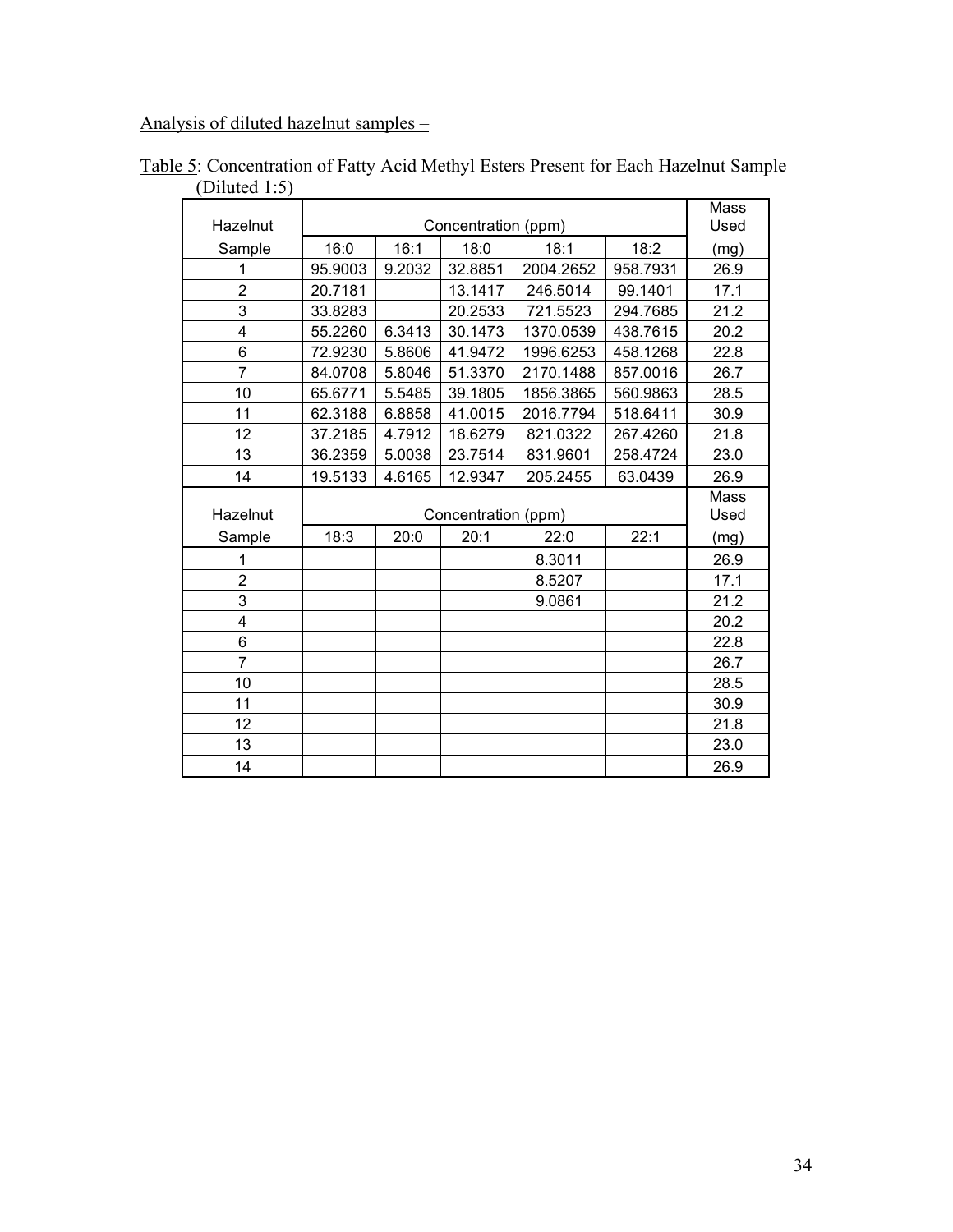| $\mathop{\text{input}}$ (Diruwa 1.0)<br>Hazelnut | Percent Composition of Fatty Acids/mg of Oil |        |      |        |        |  |
|--------------------------------------------------|----------------------------------------------|--------|------|--------|--------|--|
| Sample                                           | 16:0                                         | 18:0   | 20:0 | 22:0   | 16:1   |  |
| 1                                                | 0.5733                                       | 0.1966 |      | 0.0496 | 0.0550 |  |
| 2                                                | 1.5612                                       | 0.9903 |      | 0.6421 |        |  |
| 3                                                | 0.7391                                       | 0.4425 |      | 0.1985 |        |  |
| 4                                                | 0.7193                                       | 0.3926 |      |        | 0.0826 |  |
| 6                                                | 0.6209                                       | 0.3572 |      |        | 0.0499 |  |
| $\overline{7}$                                   | 0.4969                                       | 0.3034 |      |        | 0.0343 |  |
| 10                                               | 0.4558                                       | 0.2719 |      |        | 0.0385 |  |
| 11                                               | 0.3812                                       | 0.2508 |      |        | 0.0421 |  |
| 12                                               | 0.7429                                       | 0.3718 |      |        | 0.0956 |  |
| 13                                               | 0.6818                                       | 0.4469 |      |        | 0.0941 |  |
| 14                                               | 1.1878                                       | 0.7874 |      |        | 0.2810 |  |
| Hazelnut                                         | Percent Composition of Fatty Acids/mg of Oil |        |      |        |        |  |
| Sample                                           | 18:1                                         | 20:1   | 22:1 | 18:2   | 18:3   |  |
| 1                                                | 11.9813                                      |        |      | 5.7316 |        |  |
| 2                                                | 18.5753                                      |        |      | 7.4708 |        |  |
| 3                                                | 15.7646                                      |        |      | 6.4402 |        |  |
| 4                                                | 17.8436                                      |        |      | 5.7144 |        |  |
| 6                                                | 17.0009                                      |        |      | 3.9009 |        |  |
| 7                                                | 12.8267                                      |        |      | 5.0653 |        |  |
| 10                                               | 12.8841                                      |        |      | 3.8935 |        |  |
| 11                                               | 12.3351                                      |        |      | 3.1721 |        |  |
| 12                                               | 16.3877                                      |        |      | 5.3378 |        |  |
| 13                                               | 15.6532                                      |        |      | 4.8631 |        |  |
| 14                                               | 12.4936                                      |        |      | 3.8376 |        |  |

Table 6: Percent Composition of Fatty Acid Methyl Esters Present for Each Hazelnut Sample (Diluted 1:5)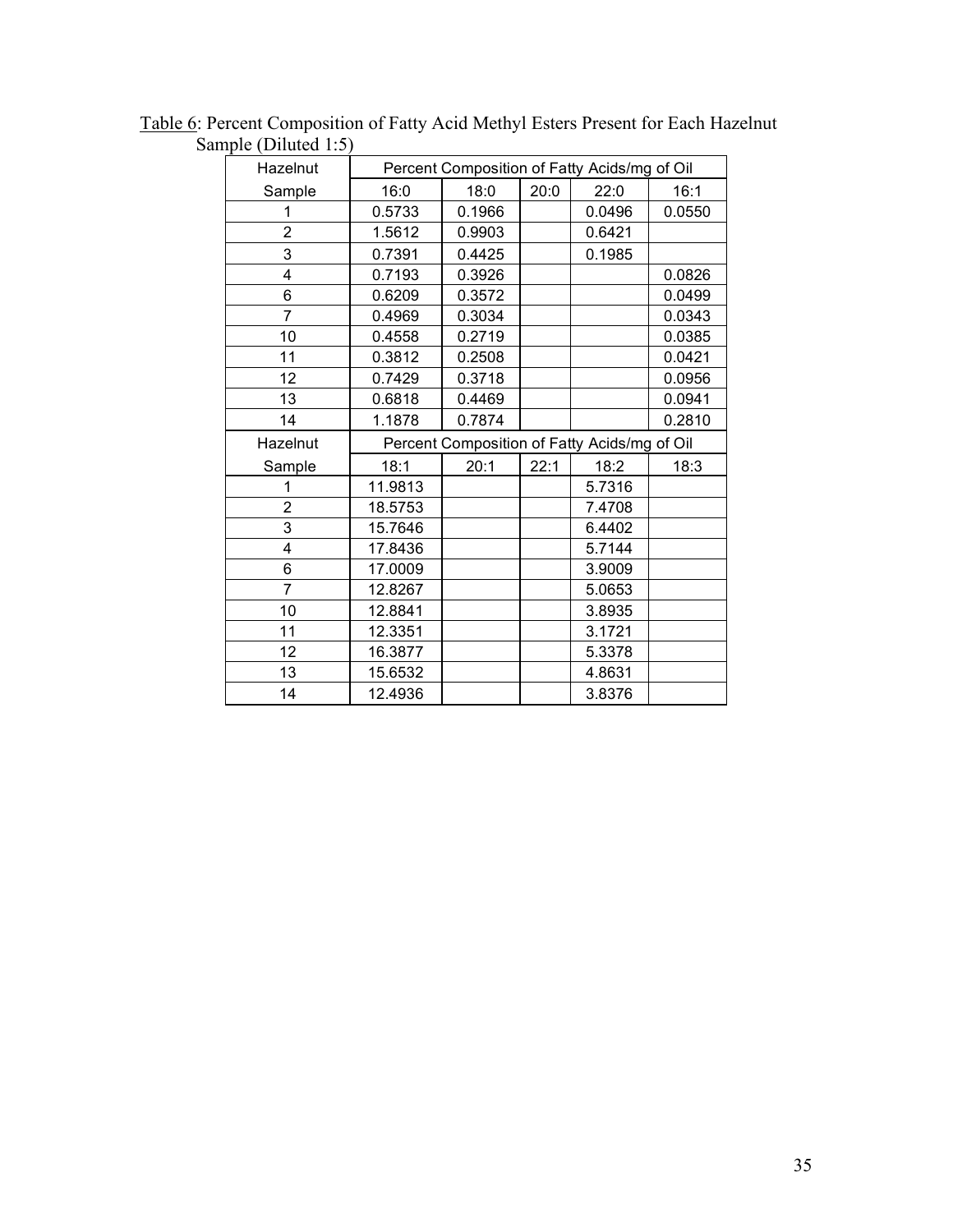|                   |                     | $D$ muwa 1.07                     |                   |                    |                                   |                    |                    |         |                    |
|-------------------|---------------------|-----------------------------------|-------------------|--------------------|-----------------------------------|--------------------|--------------------|---------|--------------------|
| <b>Fatty Acid</b> |                     | % Composition of Hazelnut Samples |                   |                    |                                   |                    |                    |         |                    |
|                   |                     |                                   | Hazelnut Sample 1 |                    | Hazelnut Sample 2                 |                    | Hazelnut Sample 3  |         | Hazelnut Sample 4  |
| Saturated         |                     |                                   | 4.3457            |                    | 5.3033                            |                    | 4.7427             |         | 4.8616             |
|                   | Monounsaturated     |                                   | 63.8176           |                    | 66.9368                           |                    | 71.7860            |         | 74.7007            |
|                   | Polyunsaturated     |                                   | 31.8368           |                    | 27.7599                           |                    | 23.4713            |         | 20.4377            |
| <b>Fatty Acid</b> |                     |                                   |                   |                    | % Composition of Hazelnut Samples |                    |                    |         |                    |
|                   |                     |                                   | Hazelnut Sample 6 |                    | Hazelnut Sample 7                 |                    | Hazelnut Sample 10 |         | Hazelnut Sample 11 |
| Saturated         |                     |                                   | 4.9770            |                    | 4.6112                            | 4.6805             |                    | 4.2028  |                    |
|                   | Monounsaturated     |                                   | 78.8352           |                    | 70.7555                           |                    | 76.0498            |         | 78.0277            |
|                   | Polyunsaturated     |                                   | 16.1878           |                    | 24.6333                           | 19.2697            |                    | 17.7694 |                    |
|                   | <b>Fatty Acid</b>   | % Composition of Hazelnut Samples |                   |                    |                                   |                    |                    |         |                    |
|                   |                     | Hazelnut Sample 12                |                   | Hazelnut Sample 13 |                                   | Hazelnut Sample 14 |                    |         |                    |
|                   | 4.6229<br>Saturated |                                   | 5.0256            |                    | 8.0296                            |                    |                    |         |                    |
|                   |                     | Monounsaturated<br>74.0115        |                   | 74.7956            | 70.1379                           |                    |                    |         |                    |
|                   | Polyunsaturated     | 21.3656<br>20.1787                |                   | 21.8325            |                                   |                    |                    |         |                    |

Table 7: Percent Composition of Various Fatty Acid Types for Each Hazelnut Sample (Diluted 1:5)

Figure 10: Percent Composition of Various Fatty Acid Types in Each Hazelnut Sample (Dilute 1:5)

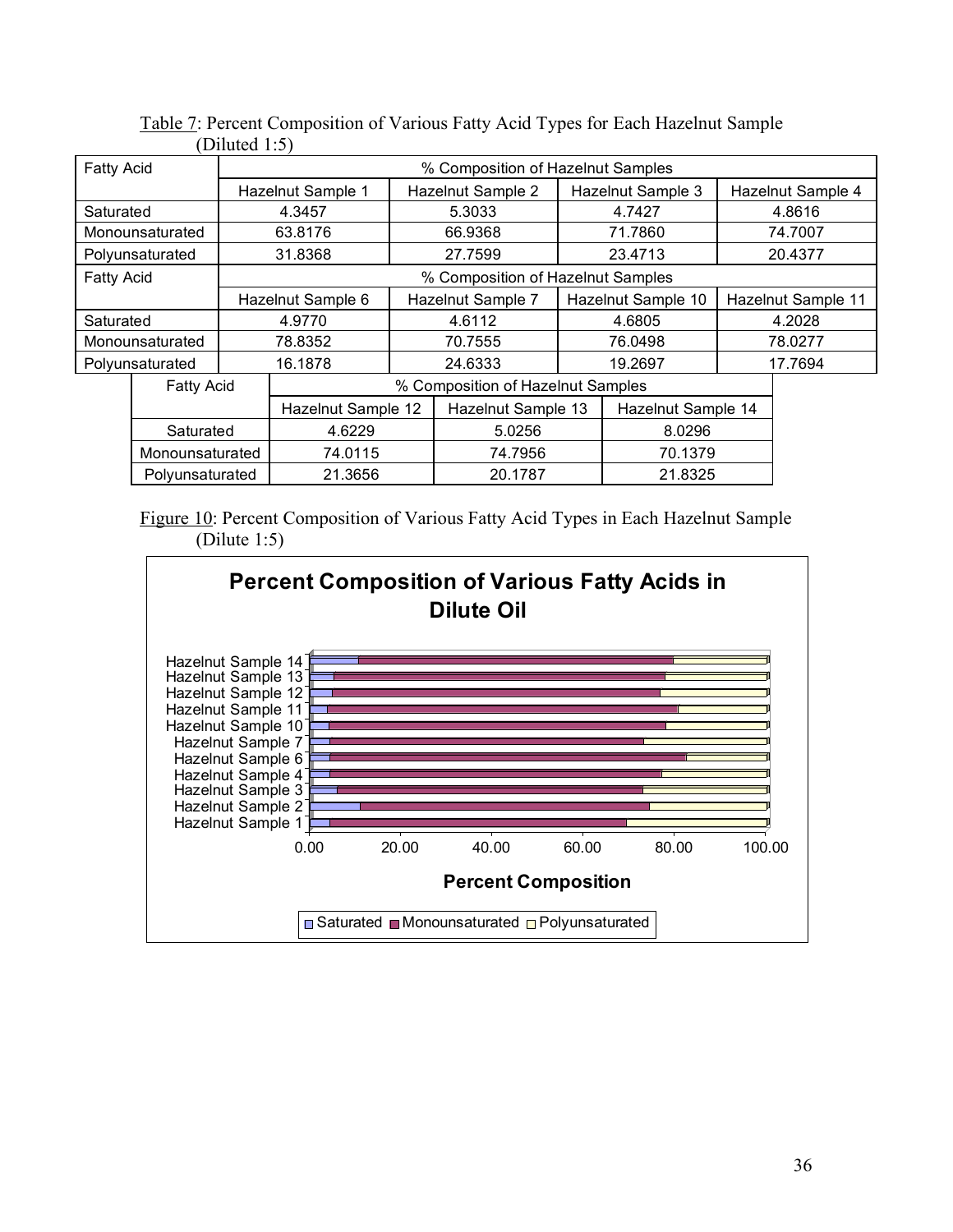### Calculations:

Standards:

*(FAME 16:0)*

Table 8: Original Concentration of Fatty Acid Methyl Ester Standard

| Component     | 16:0  | 16:1  | 18:0  | 18:1  | 18:2  | 18:3  | 20:0  | 20:1  | ∩יממ  | 22.1  |
|---------------|-------|-------|-------|-------|-------|-------|-------|-------|-------|-------|
| Concentration |       |       |       |       |       |       |       |       |       |       |
| (ppm)         | 470.∪ | 250.0 | 470.0 | 470.0 | 220.0 | 220.0 | 250.0 | 250.0 | 250.0 | 250.0 |

Standard 1: -take 1mL of Standard #3 and place in a 10mL volumetric flask

$$
C_{std3}V_{std3} = C_{std1}V_{std1}
$$

$$
(47ppm)(1mL) = C_{std1}(10mL)
$$

$$
C_{std1} = [(47ppm)(1mL)]/(10mL)
$$

$$
C_{std1} = 4.7ppm
$$

- Standard 2: -take 1mL of Standard #6 and place in a 10mL volumetric flask
- Standard 3: -take 1mL of FAME Stock solution and place in a 10mL volumetric flask
- Standard 4: -take 1mL of FAME Stock solution and place in a 5mL volumetric flask
- Standard 5: -take 3mL of Standard #7 and place in a 5mL volumetric flask
- Standard 6: -take 2mL of FAME Stock solution and place in a 5mL volumetric flask
- Standard 7: -take 3mL of FAME Stock solution and place in a 5mL volumetric flask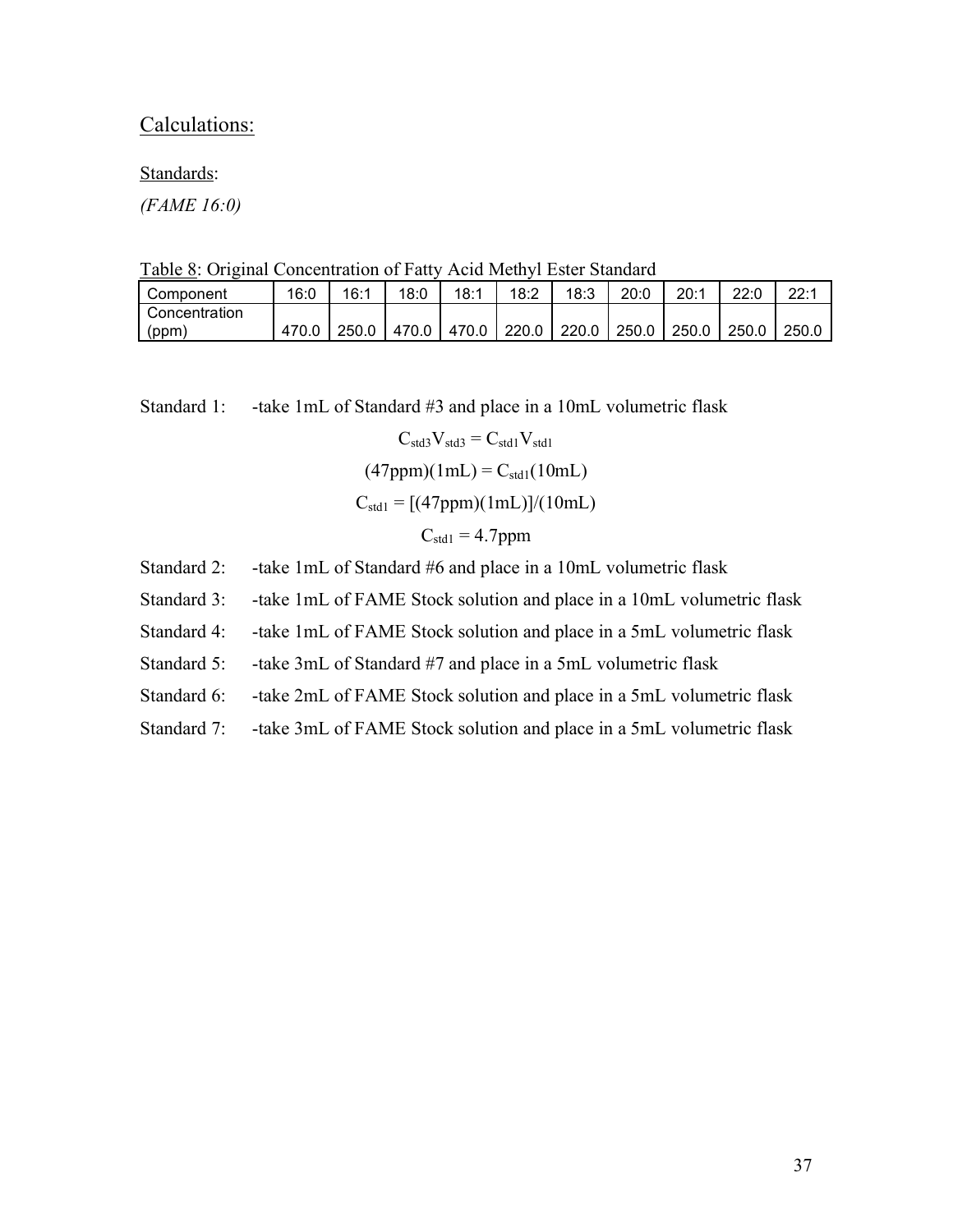#### Hazelnut Sample Concentrations:

 $(y = Area (Area Counts); x = Concentration (ppm))$ 

FAME  $16:0$ :  $y = 13447x - 118220$ FAME  $16:1$ :  $y = 5236x - 20189$ FAME  $18:0$ :  $y = 10734x - 103888$ FAME 18:1 :  $y = 4576.6x - 45250$ FAME  $18:2$ :  $y = 1851x - 15524$ FAME  $18:3: y = 1799.2x - 21348$ FAME 20:0 :  $y = 3331.1x + 45734$ FAME 20:1 :  $y = 3139x - 56366$ FAME 22:0 :  $y = 6540.4x - 50647$ FAME 22:1 :  $y = 3473.8x - 37612$ 

#### Dwell time:

0.35minutes x (60sec/1min) x ( $10^3$ msec/1sec) = 21,000ms

cycle time  $= 21,000$ msec $/15$  cycles  $= 1,400$ msec $/$ cycle

dwell time =  $(1,400$ msec/cycle –  $[18$ msec + 4 ions x 13msec])/4 ions = 300msec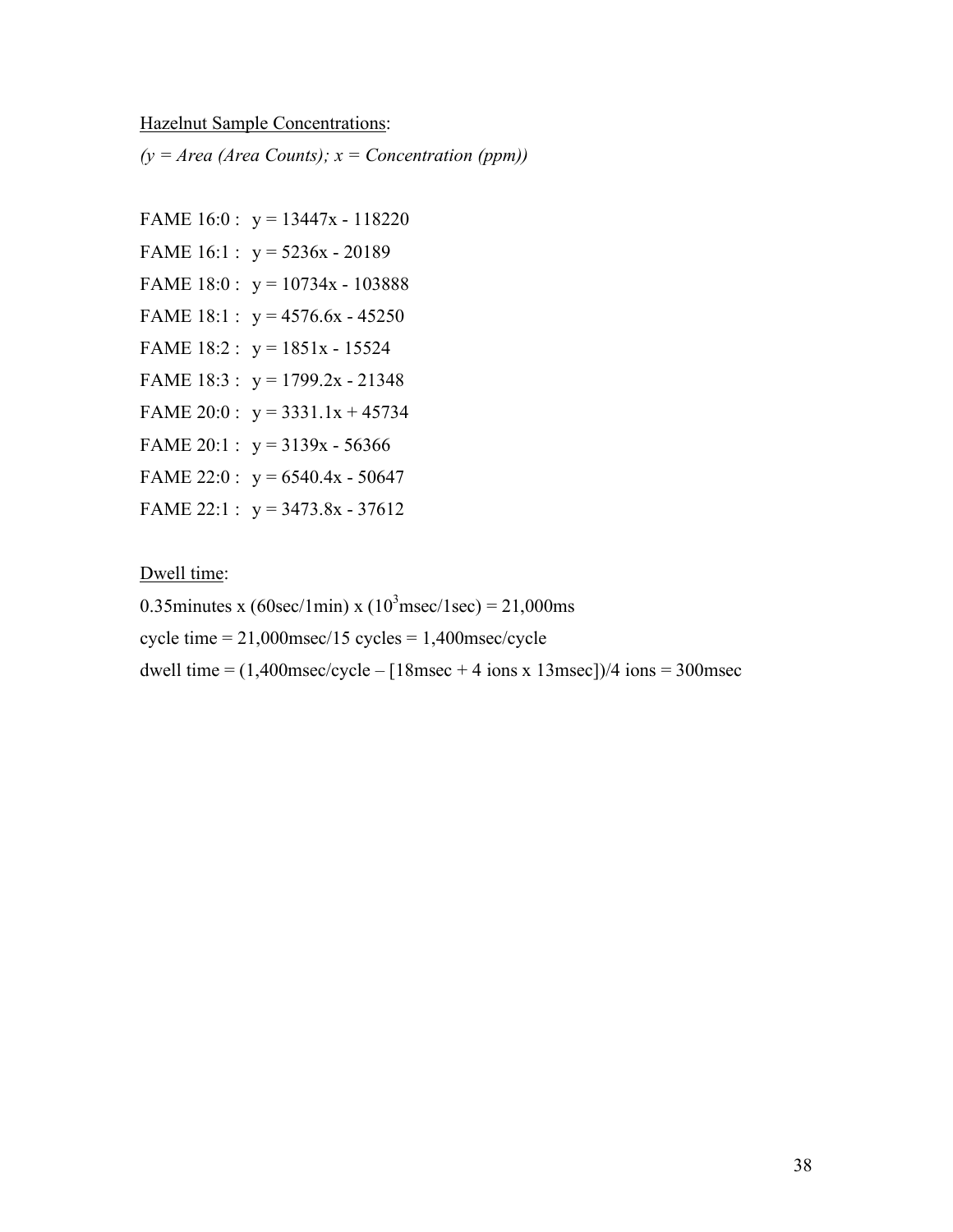## Discussion:

By using the GC-MS, we were able to analyze for various types of fatty acids, and their concentrations in different types of hazelnuts. This was done in order to determine which hazelnut had the best marketability based on its concentrations of the fatty acids.

Hazelnut samples 1 through 14 have been ranked in the following order of highest marketability to lowest marketable quality based on the percent composition of saturated, monounsaturated and polyunsaturated fats in each hazelnut oil. Referring to Table 10 – Percent Composition of Fatty Acid Methyl Esters Present for Each Hazelnut Sample and Figure 11- Percent Composition of Fatty Acid Methyl Esters in Each Hazelnut Sample , the following tabulated results were obtained:

| % Saturated Fats |                | % Monounsaturated<br><b>Fats</b> |                   | % Polyunsaturated<br><b>Fats</b> |                |  |
|------------------|----------------|----------------------------------|-------------------|----------------------------------|----------------|--|
| <b>Undiluted</b> | <b>Diluted</b> | <b>Undiluted</b>                 | <b>Diluted</b>    | <b>Undiluted</b>                 | <b>Diluted</b> |  |
| 11               | 11             | 6                                | 6                 | 1                                |                |  |
|                  | 10             | 11                               | 11                | 2                                | 3              |  |
|                  | 7              | 10                               | 10                | 7                                | $\overline{7}$ |  |
| 12               | 1              | 13                               | 13                | 3                                | $\overline{2}$ |  |
| 10               | 6              | 4                                | 4                 | 14                               | 12             |  |
| 3                | 4              | 12                               | $12 \overline{ }$ | 12                               | 4              |  |
| 4                | 12             | 3                                | 14                | 4                                | 13             |  |
| 6                | 3              | 7                                | 7                 | 13                               | 10             |  |
| 13               | 13             | 14                               | 3                 | 10                               | 14             |  |
| $\overline{2}$   | 14             | $\overline{2}$                   | 1                 | 11                               | 11             |  |
| 14               | 2              |                                  | $\overline{2}$    | 6                                | 6              |  |

Table 9: Tabulation of Hazelnuts ranked in order of desirability of % Fats in Oil

\*\*\* A low concentration of saturated fatty acids is desirable, while a high concentration of monounsaturated and polyunsaturated fatty acids is desirable

\*\*\* Numbers in Table 11 represent the Hazelnut sample number

It is important to know the percent fatty acid of the oil and the percent fatty acid of the kernel, both for different reasons. The percent fatty acid per milligram of oil is important to know for cooking oil producers and for them to market their product. It is important to know the percent fatty acids per kernel for manufacturers that press the hazelnuts and sell the crude oil to other manufactures. This is because manufacturers don't want to continually harvest hazelnuts that produce minute amounts of oil per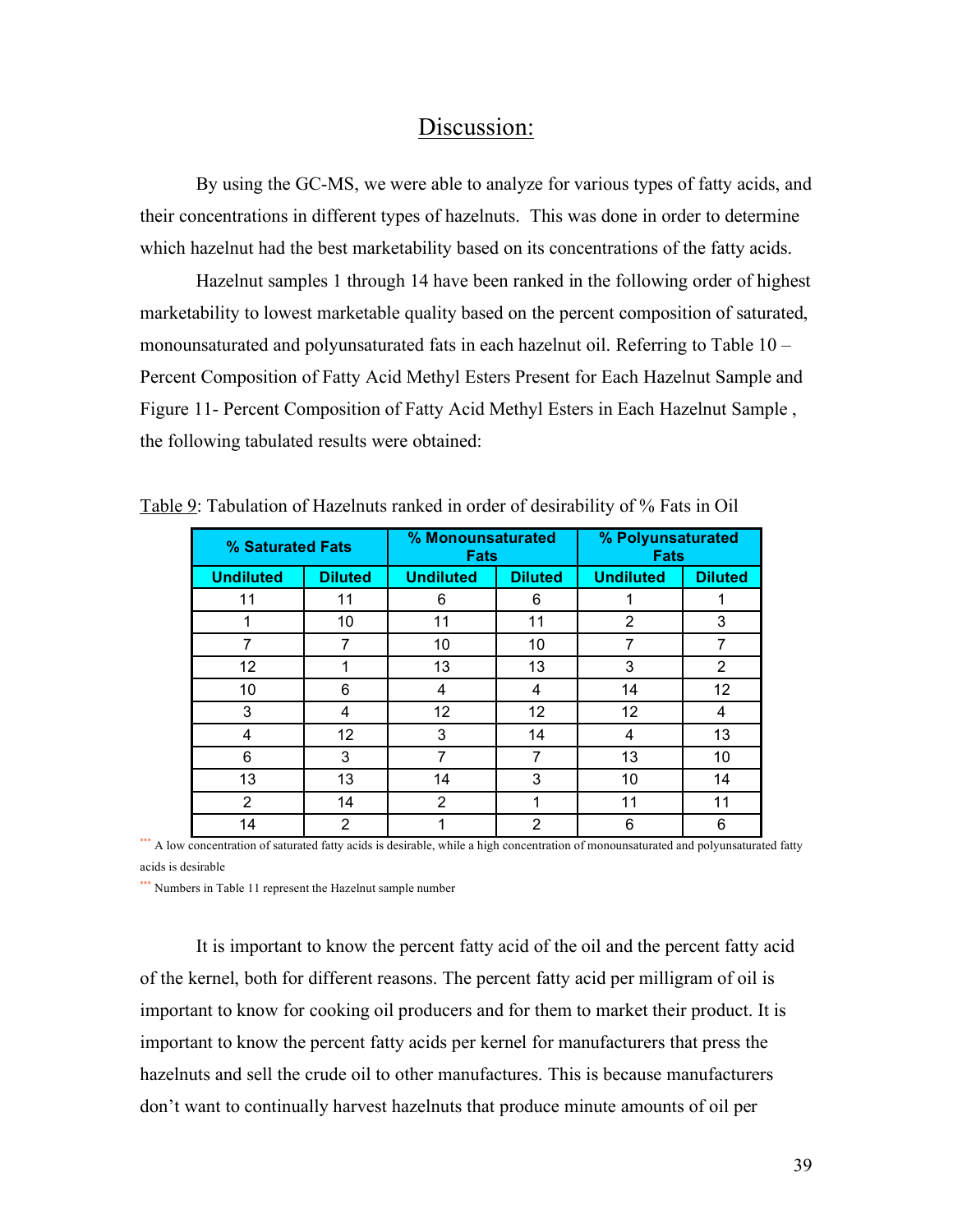kernel. Manufacturer's want to obtain the greatest possible amount of oil in the least amount of time, efficiency is important.

|                    | Percent Composition of Fatty Acids in Oil |        |        |         |         |  |
|--------------------|-------------------------------------------|--------|--------|---------|---------|--|
|                    | 16:0                                      | 16:1   | 18:0   | 18:1    | 18:2    |  |
| Hazelnut Sample 1  | 3.2596                                    | 0.2043 | 1.0487 | 63.3649 | 31.6589 |  |
| Hazelnut Sample 2  | 3.6508                                    |        | 1.6525 | 66.9368 | 27.7599 |  |
| Hazelnut Sample 3  | 3.1482                                    | 0.2052 | 1.5945 | 71.5807 | 23.4713 |  |
| Hazelnut Sample 4  | 3.1576                                    | 0.2032 | 1.5692 | 74.1852 | 20.1714 |  |
| Hazelnut Sample 6  | 3.1802                                    | 0.1782 | 1.7968 | 78.3848 | 15.9479 |  |
| Hazelnut Sample 7  | 2.7770                                    | 0.1632 | 1.8342 | 70.3296 | 24.4237 |  |
| Hazelnut Sample 10 | 2.8401                                    | 0.1595 | 1.7511 | 75.6848 | 19.0315 |  |
| Hazelnut Sample 11 | 2.4509                                    | 0.1568 | 1.7519 | 77.6240 | 17.5530 |  |
| Hazelnut Sample 12 | 3.2871                                    | 0.2222 | 1.1980 | 73.2043 | 21.1219 |  |
| Hazelnut Sample 13 | 3.0352                                    | 0.2185 | 1.8521 | 74.2702 | 19.8743 |  |
| Hazelnut Sample 14 | 4.3697                                    | 0.7045 | 2.6565 | 69.4334 | 21.8325 |  |
| Olive Oil          | 9.6066                                    | 0.6424 | 2.2287 | 77.3867 | 8.1950  |  |
|                    | Percent Composition of Fatty Acids in Oil |        |        |         |         |  |
|                    | 18:3                                      | 20:0   | 20:1   | 22:0    | 22:1    |  |
| Hazelnut Sample 1  | 0.1778                                    | 0.0373 | 0.2484 |         |         |  |
| Hazelnut Sample 2  |                                           |        |        |         |         |  |
| Hazelnut Sample 3  |                                           |        |        |         |         |  |
| Hazelnut Sample 4  | 0.2664                                    |        | 0.3123 | 0.1347  |         |  |
| Hazelnut Sample 6  | 0.2399                                    |        | 0.2723 |         |         |  |
| Hazelnut Sample 7  | 0.2097                                    |        | 0.2627 |         |         |  |
| Hazelnut Sample 10 | 0.2382                                    |        | 0.2055 | 0.0893  |         |  |
| Hazelnut Sample 11 | 0.2164                                    |        | 0.2470 |         |         |  |
| Hazelnut Sample 12 | 0.2438                                    |        | 0.3744 | 0.1377  | 0.2105  |  |
| Hazelnut Sample 13 | 0.3045                                    |        | 0.3069 | 0.1383  |         |  |
| Hazelnut Sample 14 |                                           |        |        | 1.0034  |         |  |
| Olive Oil          | 0.6528                                    | 0.4756 | 0.4176 | 0.1961  | 0.1985  |  |

Table 10: Percent Composition of Fatty Acid Methyl Esters Present for Each Hazelnut Sample

Referring to Table 10: Percent Composition of Fatty Acid Methyl Ester Present for each Hazelnut Sample, it is important to note that 22:1, commonly known as Erucic Acid, was only detected in trace amounts in Hazelnut sample 12 and Olive oil There was found to be 0.21% of 22:1 in Hazelnut sample 12 and 0.20% in Olive oil. Erucic Acid is considered a possible carcinogen and Hazelnut Oil sample 12, becomes less marketable, compared to the other Hazelnut samples.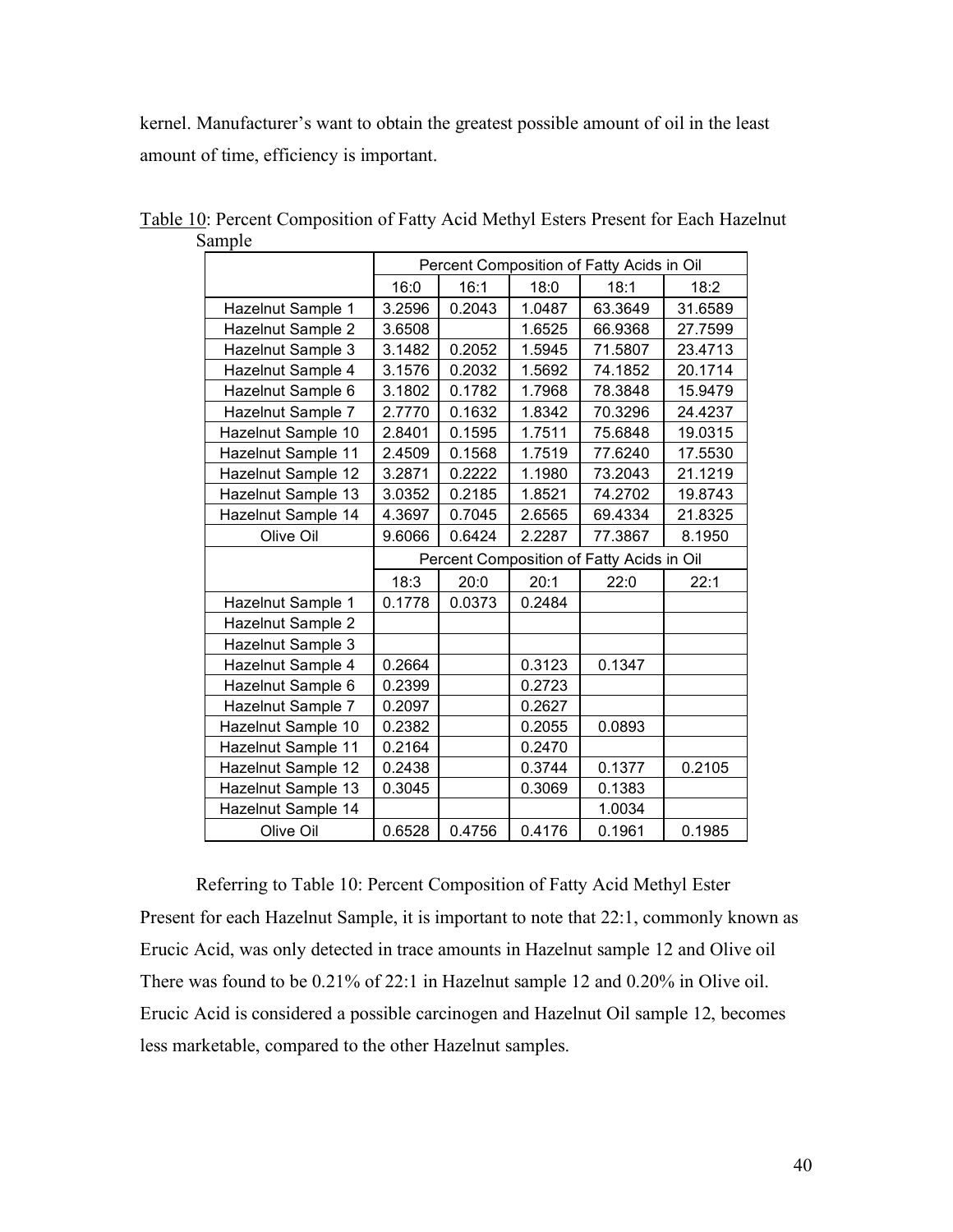| <b>Fatty Acid</b> | % Composition of Hazelnut Samples |                    |                    |                    |  |  |  |  |
|-------------------|-----------------------------------|--------------------|--------------------|--------------------|--|--|--|--|
|                   | Hazelnut Sample 1                 | Hazelnut Sample 2  | Hazelnut Sample 3  | Hazelnut Sample 4  |  |  |  |  |
| Saturated         | 4.3457                            | 5.3033             | 4.7427             | 4.8616             |  |  |  |  |
| Monounsaturated   | 63.8176                           | 66.9368            | 71.7860            | 74.7007            |  |  |  |  |
| Polyunsaturated   | 31.8368                           | 27.7599            | 23.4713            | 20.4377            |  |  |  |  |
| <b>Fatty Acid</b> | % Composition of Hazelnut Samples |                    |                    |                    |  |  |  |  |
|                   | Hazelnut Sample 6                 | Hazelnut Sample 7  | Hazelnut Sample 10 | Hazelnut Sample 11 |  |  |  |  |
| Saturated         | 4.9770                            | 4.6112             | 4.6805             | 4.2028             |  |  |  |  |
| Monounsaturated   | 78.8352                           | 70.7555            | 76.0498            | 78.0277            |  |  |  |  |
| Polyunsaturated   | 16.1878                           | 24.6333            | 19.2697            | 17.7694            |  |  |  |  |
| <b>Fatty Acid</b> | % Composition of Hazelnut Samples |                    |                    |                    |  |  |  |  |
|                   | Hazelnut Sample 12                | Hazelnut Sample 13 | Hazelnut Sample 14 | Olive Oil          |  |  |  |  |
| Saturated         | 4.6229                            | 5.0256             | 8.0296             | 12.5070            |  |  |  |  |
| Monounsaturated   | 74.0115                           | 74.7956            | 70.1379            | 78.6452            |  |  |  |  |
| Polyunsaturated   | 21.3656                           | 20.1787            | 21.8325            | 8.8477             |  |  |  |  |

Table 11: Percent Composition of Various Fatty Acid Types for Each Hazelnut Sample

Figure 11: Percent Composition of Fatty Acid Methyl Esters in Each Hazelnut Sample



Referring to Figure 11- Percent Composition of Fatty Acid Methyl Esters in each Hazelnut Sample, the percentage of 16:0 (palmitic acid), was found to be less in all of the hazelnut samples, when compared to olive oil. As well, the percentage of 16:1 (Palmitoleic acid) was less in all hazelnut oils samples when compared to that of olive oil, having 0.64% Palmitoleic acid.

The green bar in Figure 11- Percent Composition of Fatty Acid Methyl Esters in each Hazelnut Sample, represents the percentage of 18:1 (oleic acid), all hazelnut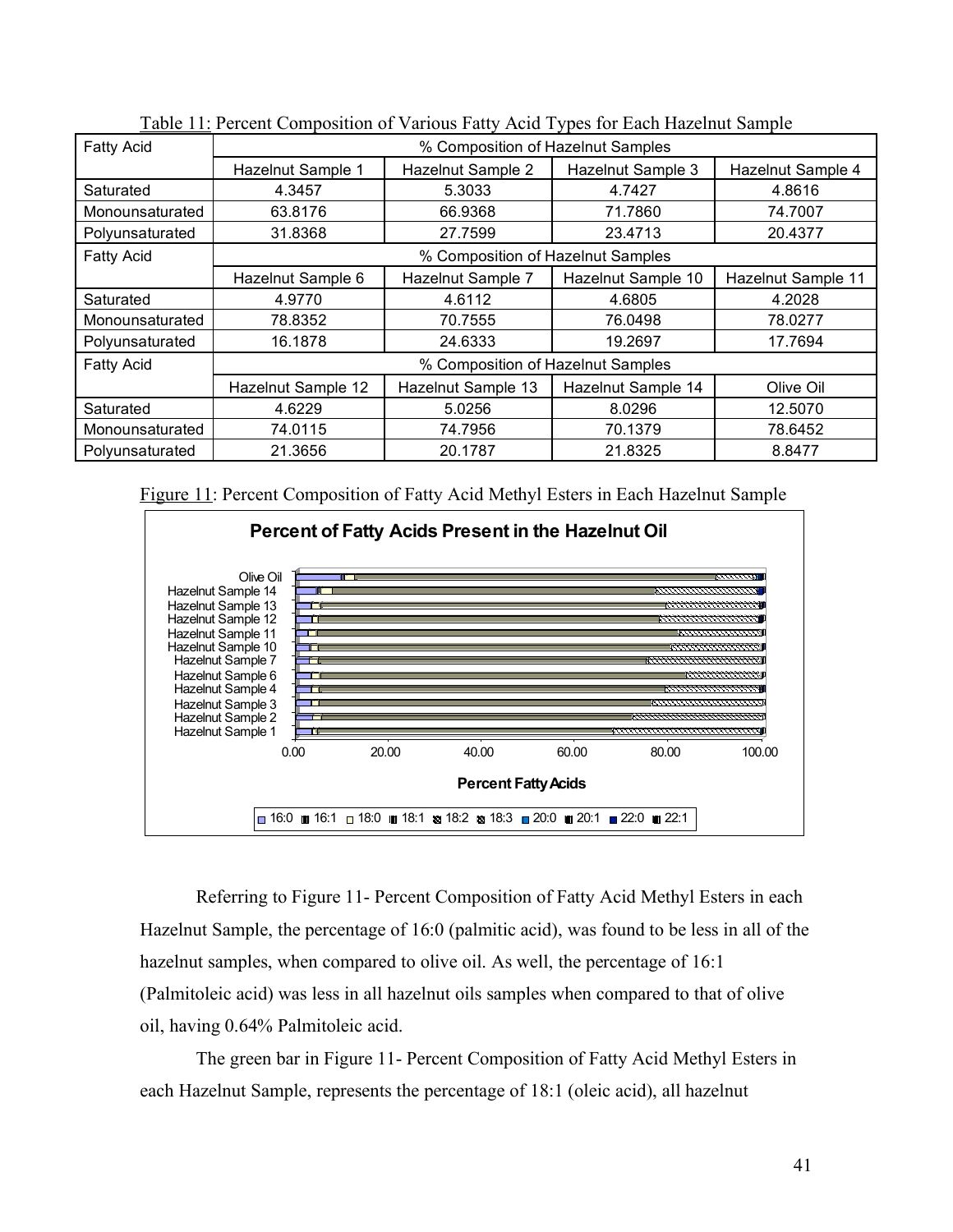samples including olive oil contain approximately the same percentage of oleic acid, +/- 10%. The maroon bar represents the amount of 18:2 (Linoleic acid), and compared to 8.2% of olive oil, every hazelnut sample contained a higher percentage of Linoleic acid.



Figure 12: Percent Composition of Various Fatty Acid Types in Each Hazelnut Sample

Referring to Figure 12- Percent Composition of Various Fatty Acids in Each Hazelnut Sample, hazelnut samples  $1 - 14$  were compared to olive oil for  $\%$  mono and polyunsaturated and saturated fats. The light purple bar represents the percentage of saturated fats. Olive oil clearly contains more saturated fats than any of the hazelnut samples analyzed. Saturated fats increase heart risk and cholesterol, therefore the Badgersett hazelnut oil is more marketable because there is less saturated fats.

Referring to the maroon bar of Figure 12- Percent Composition of Various Fatty Acids in Each Hazelnut Sample, this represents the mono-unsaturated fats detected in the hazelnuts samples as well as olive oil. The percentage of mono-unsaturated is consistent throughout hazelnut samples as well as olive oil, +/- 10%.

The yellow bar in Figure 12- Percent Composition of Various Fatty Acids in Each Hazelnut Sample, represents the percentage of poly-unsaturated fats, also known as 18:2 and 18:3, the essential fatty acids. Olive oil contained 8.8% poly-unsaturated fats and all of the hazelnut samples contained at least two times this amount. The hazelnut oil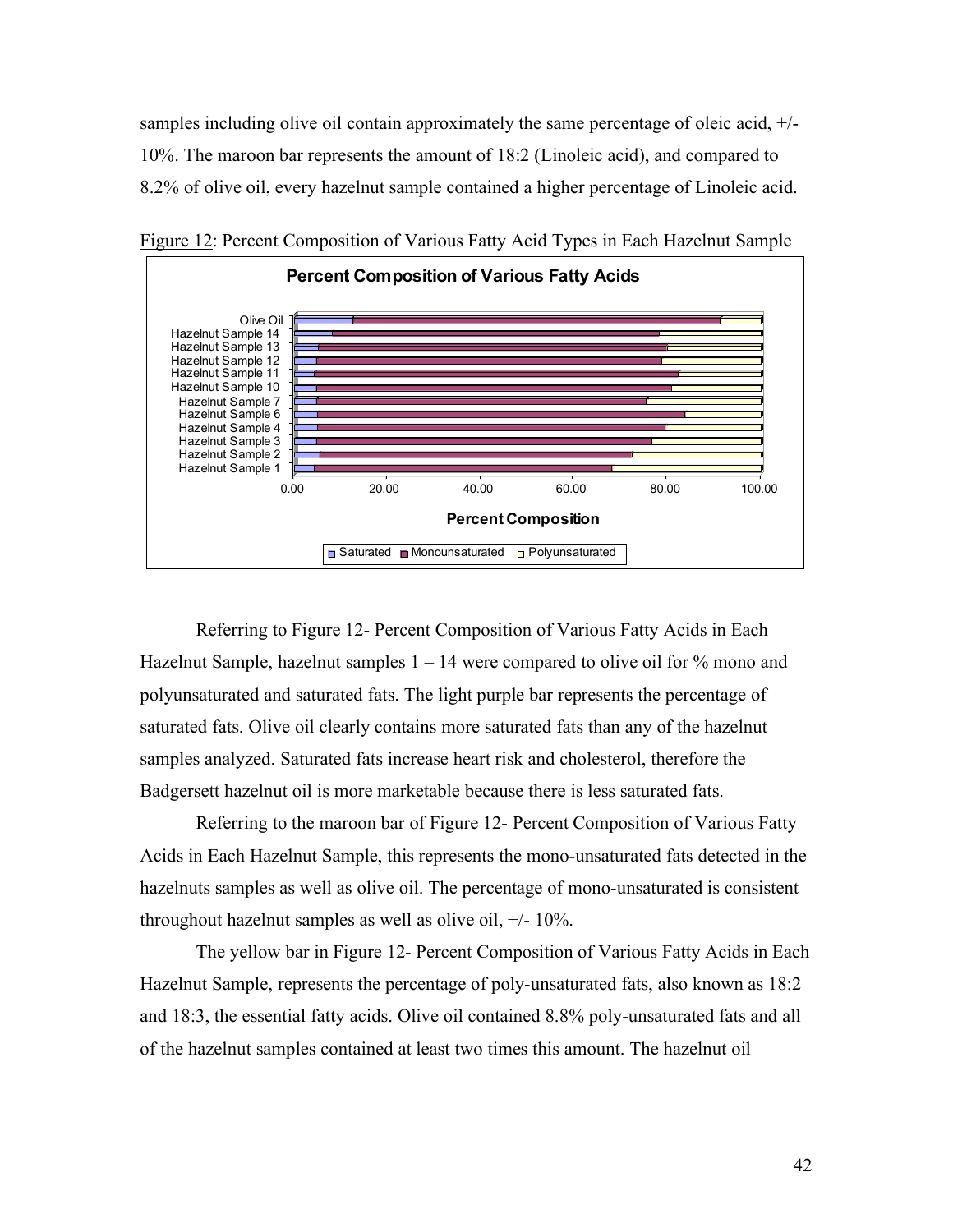samples have a high marketable quality because the oil contains more essential fatty acids than olive oil.

All of the hazelnut samples were ranked in decreasing order for % of each fatty acid and for % fats (mono and poly unsaturated and saturated). After tabulation it was determined that hazelnut samples 1, 7, 10, 11, and 12 were the top five hazelnut samples, and these samples were compared to olive oil. Hazelnut sample 3 was also included because it is a hybrid sample and analysts wanted to determine if the hybrid produced quality results compared to olive oil. Also, hazelnut sample 4 was included in the comparison because it was considered to be a likely hazelnut to go into commercial production.



Figure 13: Comparison of Top Five Hazelnut Samples to Olive Oil for Percent Composition of Fatty Acid Methyl Esters

Referring to Figure 13- Composition of Top Five Hazelnut Samples Compared to Olive Oil for Percentage of Fatty Acid Methyl Esters, the top five hazelnut samples and hazelnut samples 3 and 4 were compared to olive oil for % of each fatty acid.

In Figure 13- Composition of Top Five Hazelnut Samples Compared to Olive Oil for Percentage of Fatty Acid Methyl Esters. The top five hazelnut samples were chosen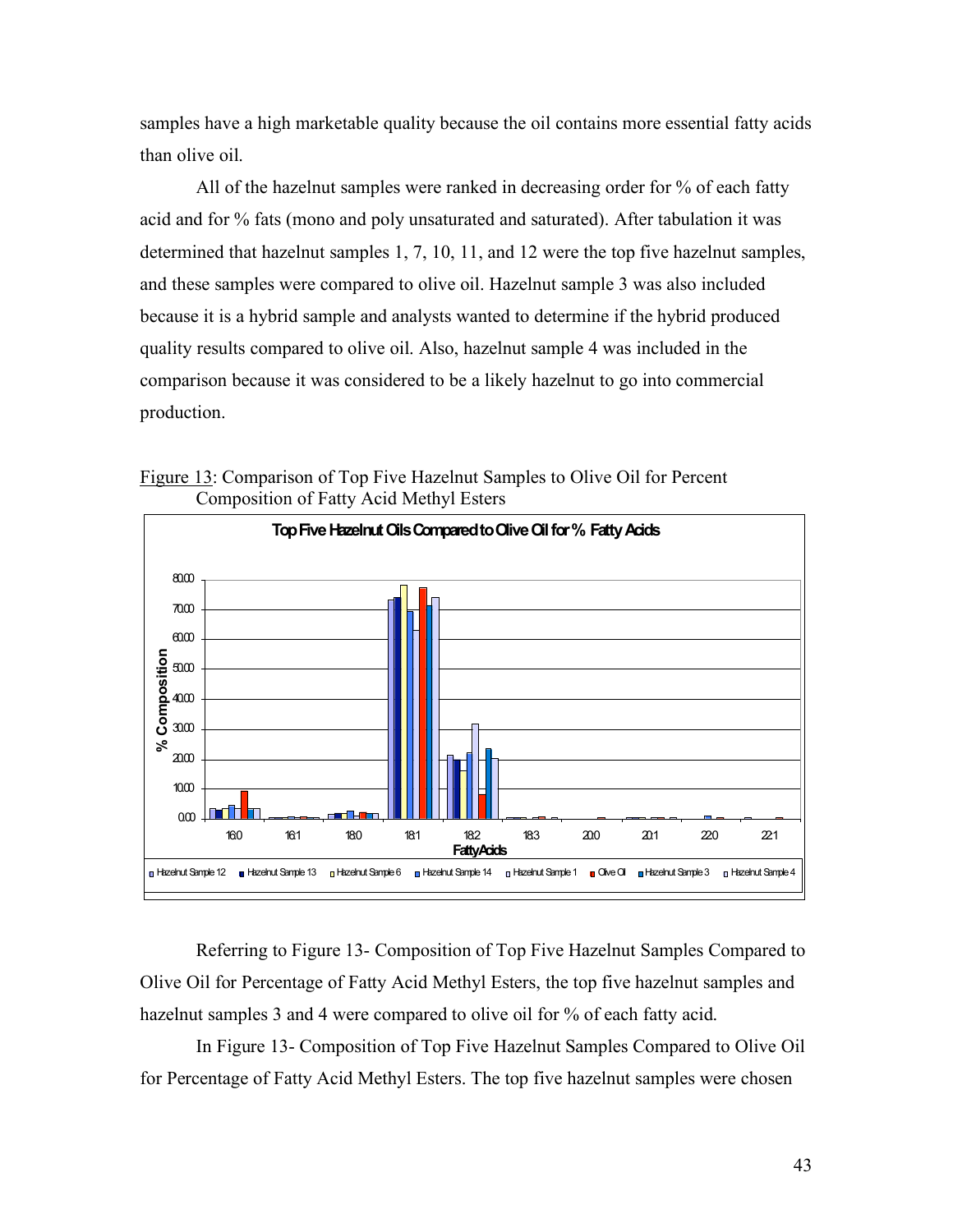by ranking all the hazelnut samples for each fatty acid in increasing or decreasing order of quantification results, compared to that of olive oil. For example, for 16:0, Palmitic Acid, all the hazelnut samples were ranked in decreasing order of percentage of Palmitic Acid. For Palmitic Acid, the greater the percentage, the more desirable the hazelnut sample.

The red bar represents olive oil, and by examining Palmitic acid (16:0), it is obvious that the all hazelnut samples  $(1, 3, 4, 7, 10, 11 \& 12)$  contain less Palmitic acid saturated fat.

The 18:0 column (Stearic acid) displays that the top five hazelnut samples as well as hazelnut samples 3 and 4, contain approximately the same % of Stearic acid. Referring to the column of 18:1 (oleic acid) approximately all hazelnut samples including olive oil, contain between 65% - 75% oleic acid.

Referring to the 18:2 column (Linoleic acid) of Figure 13- Composition of Top Five Hazelnut Samples Compared to Olive Oil for Percentage of Fatty Acid Methyl Esters, the top five-hazelnut sample contained a higher percentage of Linoleic acid, compared to olive oil. This results in the hazelnut samples being marketable as compared to olive oil.

Lastly, referring to Figure 13- Composition of Top Five Hazelnut Samples Compared to Olive Oil for Percentage of Fatty Acid Methyl Esters, 16:1, 18:3, 2-:0, 20:1, 22:0 and 22:1 fatty acid were detected in trace amounts and are therefore were not compared.